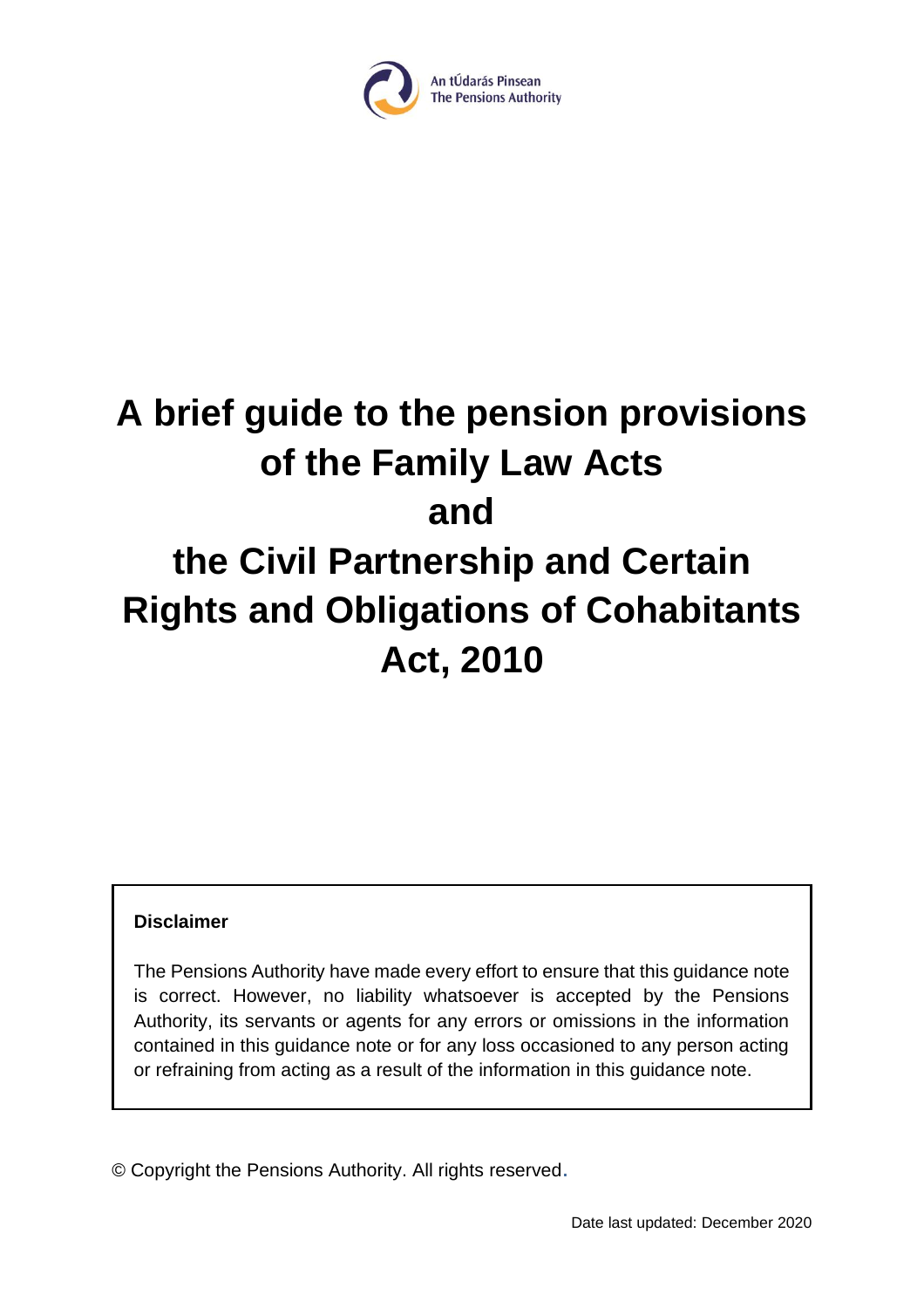

# **Table of contents**

| $\mathbf 1$ . |                                                                             |  |
|---------------|-----------------------------------------------------------------------------|--|
| 2.            |                                                                             |  |
|               |                                                                             |  |
|               |                                                                             |  |
|               |                                                                             |  |
|               |                                                                             |  |
|               |                                                                             |  |
|               |                                                                             |  |
|               |                                                                             |  |
|               |                                                                             |  |
|               |                                                                             |  |
|               |                                                                             |  |
|               |                                                                             |  |
|               |                                                                             |  |
| 3.            |                                                                             |  |
|               |                                                                             |  |
|               |                                                                             |  |
|               |                                                                             |  |
|               | Information on retirement benefits - defined benefit scheme  11             |  |
|               | Information on retirement benefits - defined contribution scheme  12        |  |
|               |                                                                             |  |
|               |                                                                             |  |
| 4.            |                                                                             |  |
|               |                                                                             |  |
|               |                                                                             |  |
|               |                                                                             |  |
| 5.            | How is the non-member person's share of the retirement benefits calculated? |  |
|               |                                                                             |  |
|               |                                                                             |  |
|               |                                                                             |  |
|               |                                                                             |  |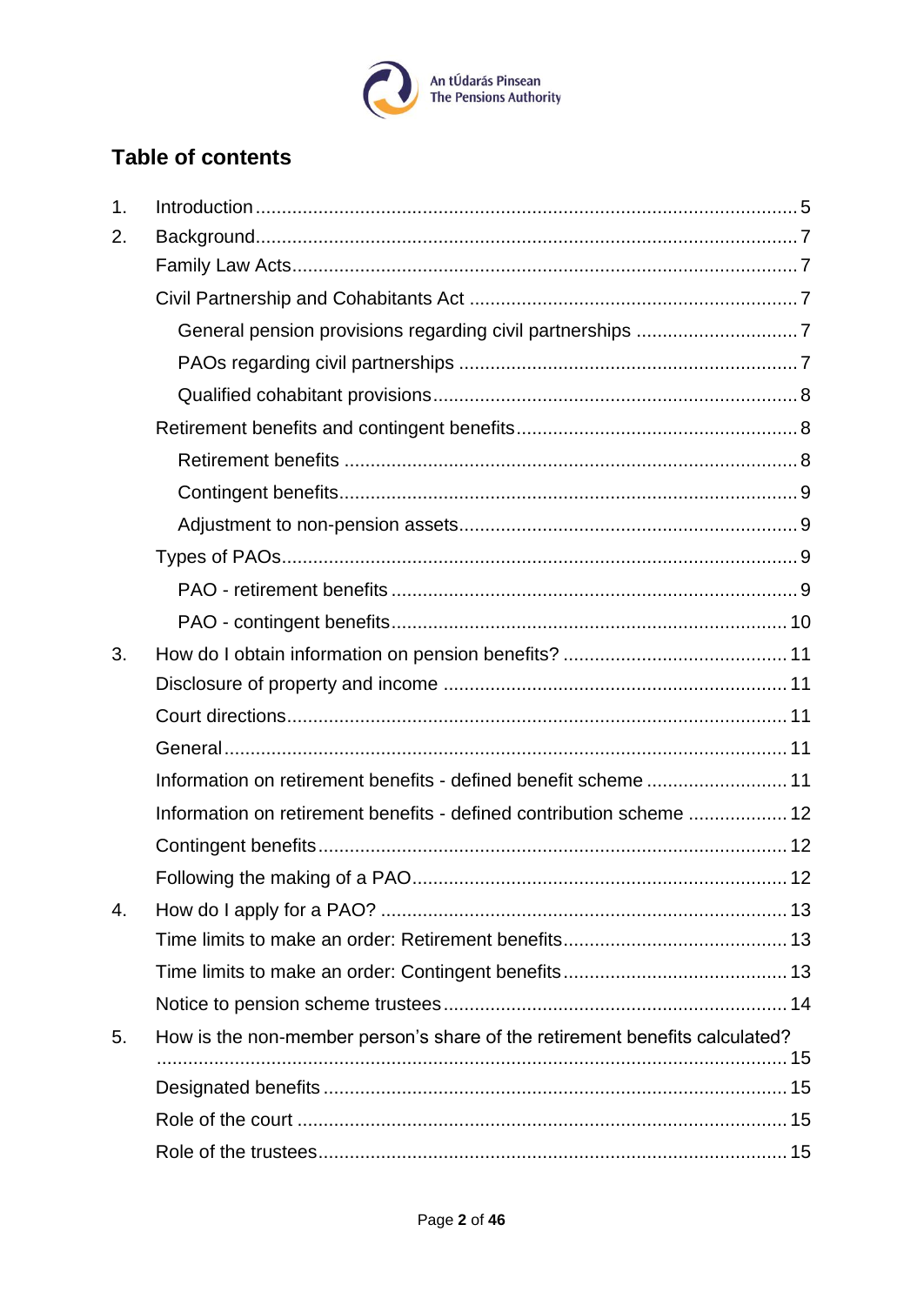

| 6.             | How is the non-member person's share of the retirement benefits paid?  20     |  |
|----------------|-------------------------------------------------------------------------------|--|
|                |                                                                               |  |
|                |                                                                               |  |
|                |                                                                               |  |
|                |                                                                               |  |
|                |                                                                               |  |
|                |                                                                               |  |
|                |                                                                               |  |
|                |                                                                               |  |
| 7 <sub>1</sub> | What happens to the non-member person's share of the retirement benefit if    |  |
|                |                                                                               |  |
|                |                                                                               |  |
|                |                                                                               |  |
| 8.             | What happens to the non-member person's share of the retirement benefits if   |  |
|                |                                                                               |  |
|                |                                                                               |  |
|                |                                                                               |  |
| 9.             | What happens to death in service benefits (contingent benefits) payable under |  |
|                |                                                                               |  |
| 10.            | What if the non-member spouse/non-member civil partner/non-member             |  |
| 11.            |                                                                               |  |
| 12.            |                                                                               |  |
| 13.            | How are the remaining pension benefits calculated following the making of a   |  |
|                |                                                                               |  |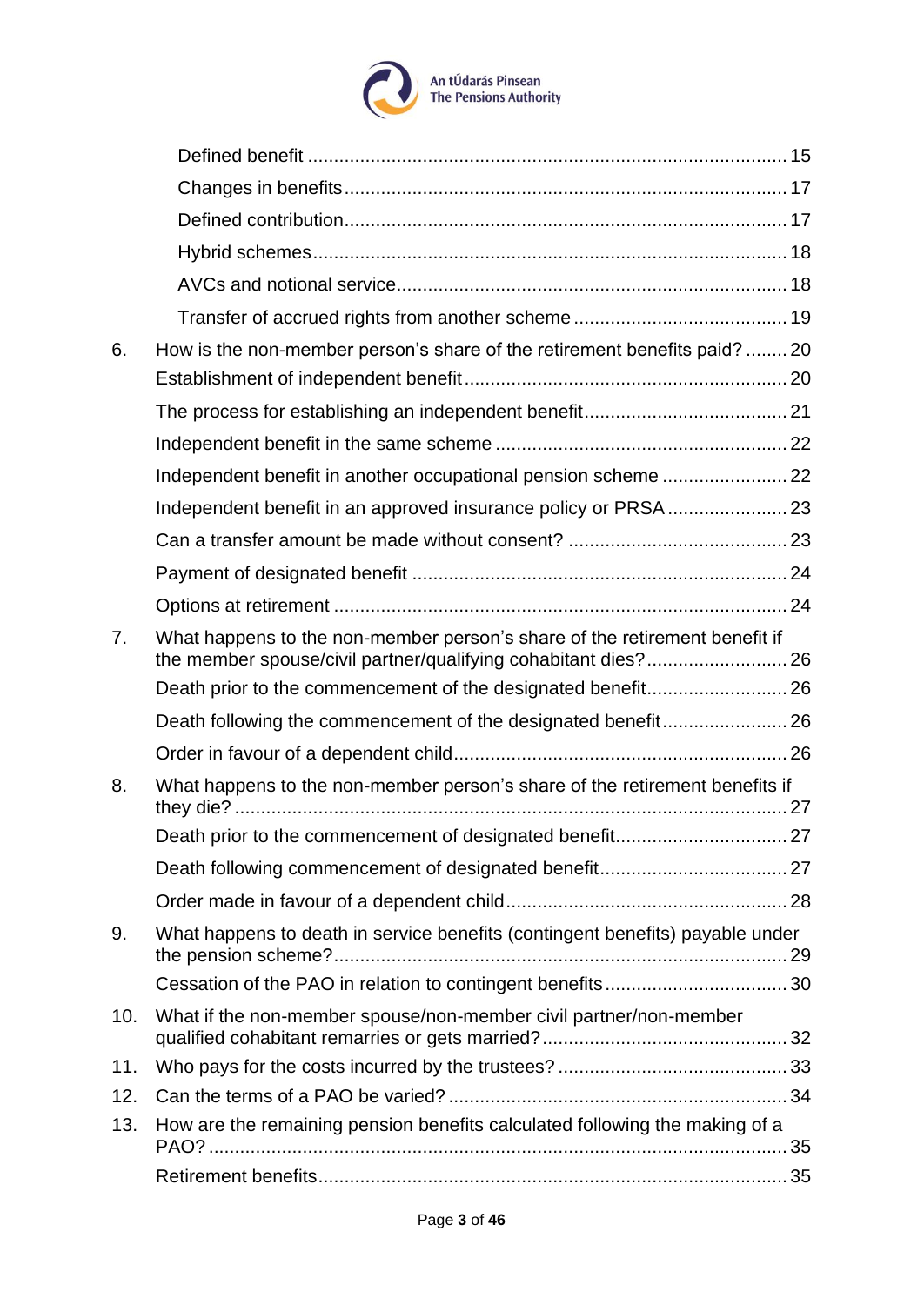

In this guide you will see certain terms in bold print. These are words or expressions commonly used in relation to pensions or which have a specific definition under the Pensions Act, 1990, as amended. You will find an explanation of any of these terms in the glossary of terms at the end of this guide.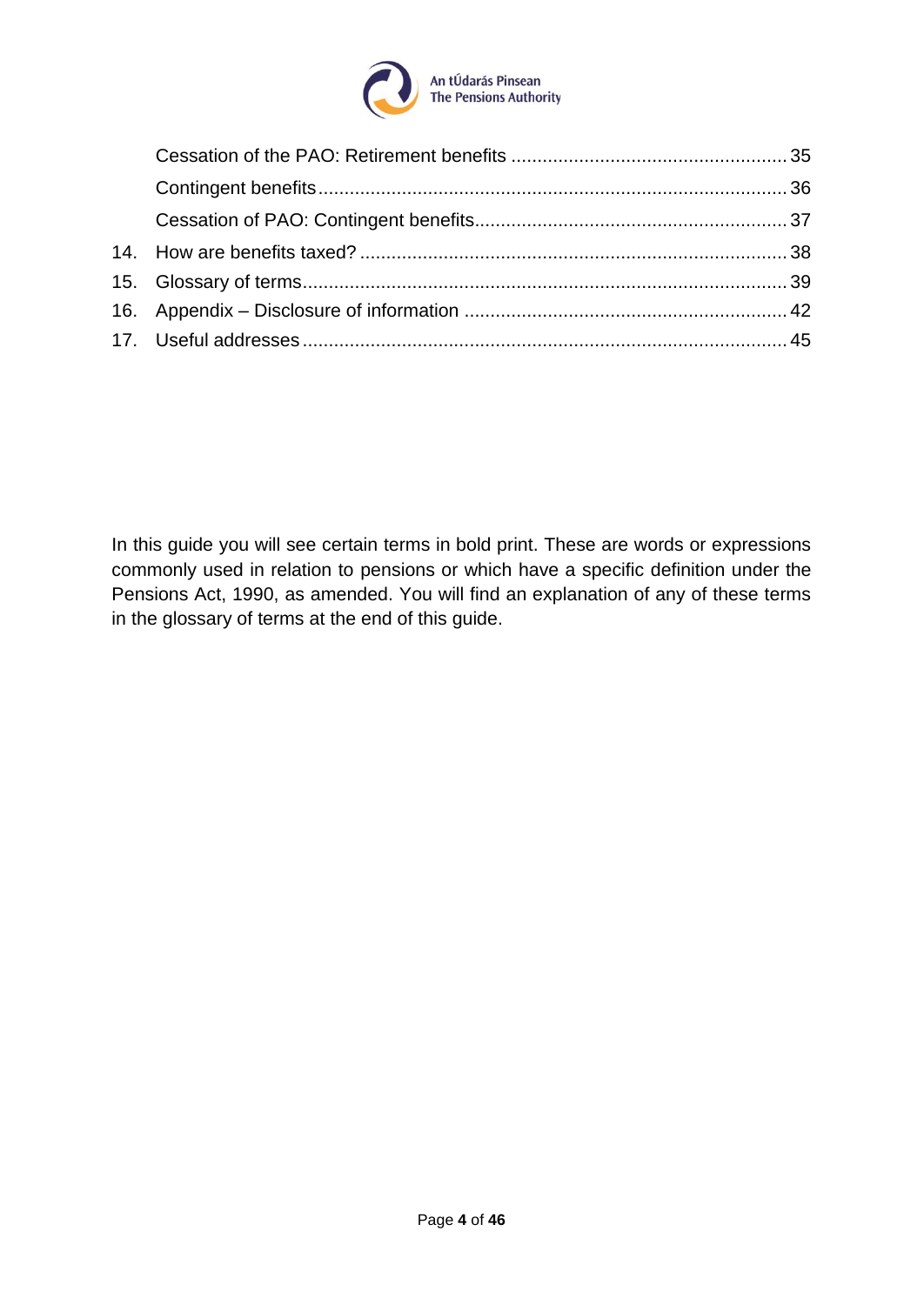

# <span id="page-4-0"></span>**1. Introduction**

The Pensions Authority (the Authority) is the statutory body that supervises compliance with the requirements of the Pensions Act, 1990, as amended (the Act) by trustees of occupational pension schemes and trust RACs, PRSA providers, registered administrators and employers. The Authority also provides guidance and information to these stakeholders on their duties and responsibilities and advises the Minister for Social Protection on pension matters.

Until the mid-1990s, the courts had no way to share out pensions on a marital breakdown. Separation agreements which tried to agree a simple split of the benefits were not, and are still not, enforceable against pension scheme **trustees**. The Family Law Act, 1995 (the 1995 Act) and the Family Law (Divorce) Act, 1996 (the 1996 Act) (together referred to as the Family Law Acts) were introduced and enabled the courts to share out pension rights between separating or divorcing couples. Subsequently, the Civil Partnership and Certain Rights and Obligations of Cohabitants Act, 2010 (the Civil Partnership and Cohabitants Act) was introduced. This Act allows the court to share out pension rights between **civil partners** on the dissolution of civil partnerships and between qualified cohabitants on the ending of their relationship.

Pension rights still cannot be shared out without a court order. The laws contain a complicated system for dividing up the benefits and it is not always possible to match how the couple wants to share out the benefits with what the law requires. In such cases, one solution is to leave the parties' pensions alone but to change the way other assets are shared out.

Broadly, there are two approaches which may be taken by the court in recognising the value of pension benefits. These are:

- 1. The court may serve an order, known as a 'pension adjustment order' (PAO) on the **trustees** of the pension scheme of which either the spouse/**civil partner**/qualified cohabitant is a member, requiring the **trustees** of that scheme to pay a proportion of the pension benefits to the other spouse/**civil partner**/ qualified cohabitant or for the benefit of a dependent member of the family.
- 2. The court may take account of pension benefits by means of any other type of order under the Family Law Acts (e.g., by making an adjustment to the allocation of non-pension matrimonial assets i.e., property, savings, shares etc.) or the Civil Partnership and Cohabitants Act, as appropriate.

A PAO may be made in addition to, or in substitution for, any other type of order under the Family Law Acts or the Civil Partnership and Cohabitants Act, as appropriate (such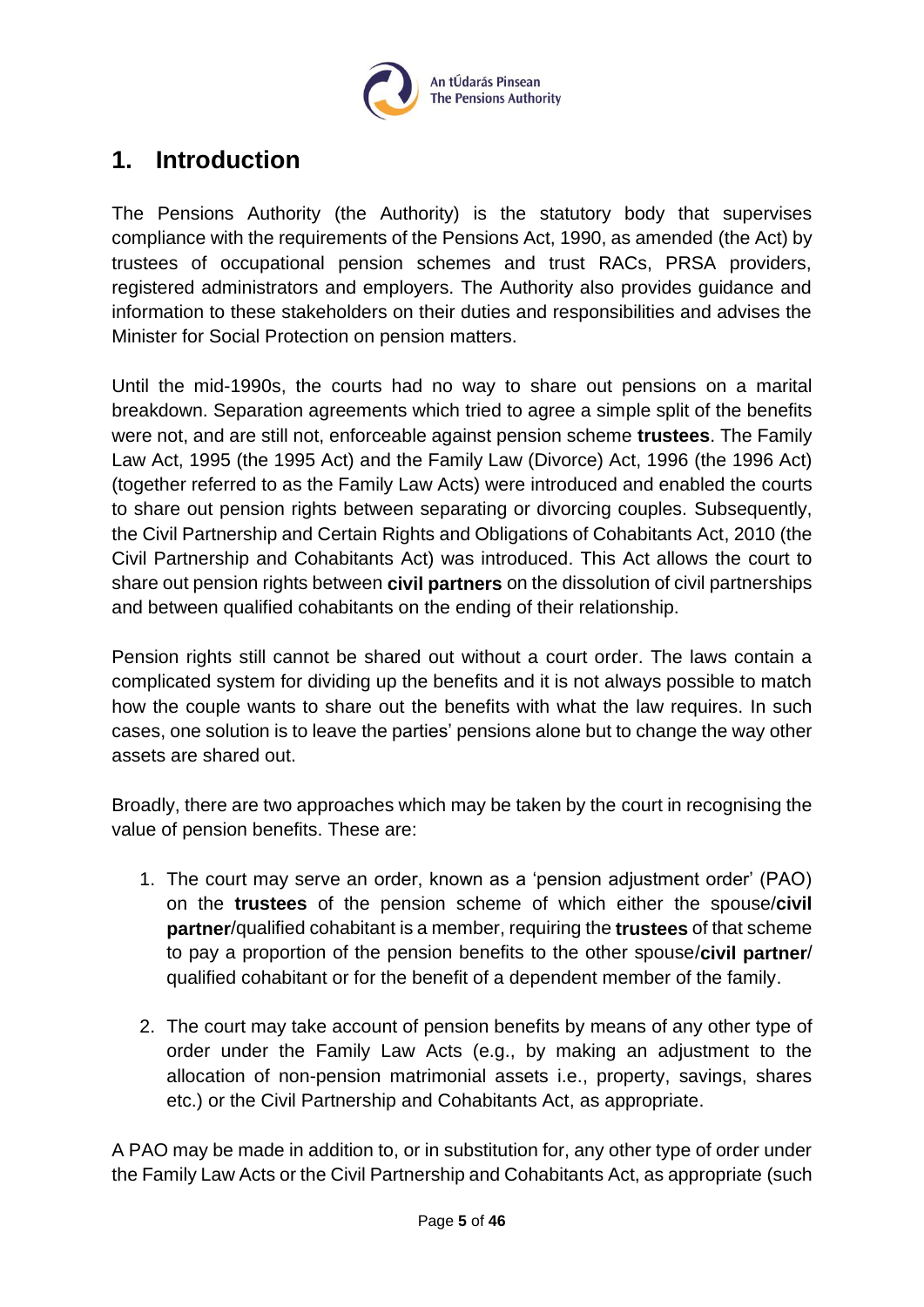

as maintenance orders, property adjustment orders, financial compensation orders etc.). This guide sets out the process involved in making a PAO and the criteria governing the calculation and payment of benefits which are payable under such an order.

#### **Important Notice**

PAOs may be made in respect of benefits in the following pension arrangements:

- Company pension schemes,
	- o PAO on **retirement benefits**,
	- o PAO on **contingent benefits**,
- **Additional Voluntary Contributions (AVCs)**,
- **Personal Retirement Savings Accounts (PRSAs)**,
- Retirement Annuity Contracts (RACs),
- Trust RACs, and
- Buy-out bonds.

It is very important to note that separate PAOs must be made for **retirement benefits** and **contingent benefits** in a company pension scheme. Separate PAOs are also required for each separate private pension arrangement that exists (for example, if you or your spouse/**civil partner**/qualified cohabitant contribute to a separate **AVC** arrangement).

The primary aim of the guide is to provide information to a person who is seeking or has obtained a PAO. It will also be of interest to those involved with the operation of pension schemes, such as scheme **trustees.** 

The Authority monitors and supervises the operation of the Act and pension developments generally. The Authority does not monitor or regulate the Family Law Acts or the Civil Partnership and Cohabitants Act. However, the Act and the Occupational Pension Schemes (Disclosure of Information) Regulations, 2006 as amended (the Disclosure Regulations) detail what information the **trustees** should provide to people affected by PAOs. The appendix to this guide sets out the information that you may be entitled to if you are applying for or have obtained a PAO.

Under section 50 of the Act, **trustees** of pension schemes can reduce member benefits where certain specified conditions are met. A **designated benefit** under a PAO can be reduced as a result of a section 50 direction made on or after 1 June 2012. This is the case even if the section 50 direction is made after the date of the decree.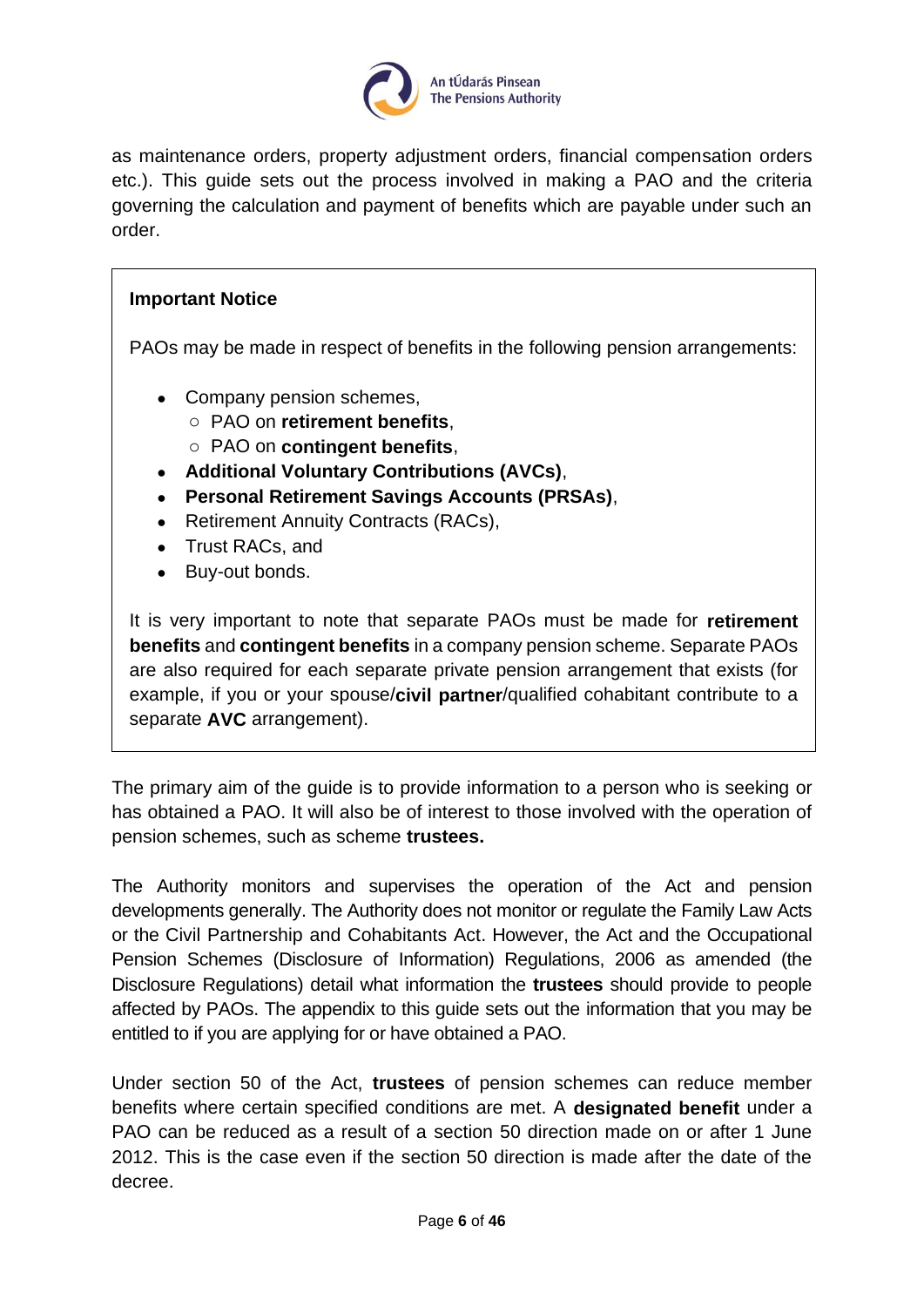

# <span id="page-6-0"></span>**2. Background**

# <span id="page-6-1"></span>**Family Law Acts**

The 1995 Act (which applies to judicial separations and foreign divorces) and the 1996 Act oblige the courts to take the value of pension benefits into account in arriving at a financial settlement following the granting of a decree of judicial separation or divorce. The legislation only applies where the decree is granted, or the marriage dissolved, after the relevant Act was brought into operation - 1 August 1996 (judicial separations and foreign divorces) or 27 February 1997 (Irish divorces).

The legislation does not apply to separation agreements not involving the court. It should be noted that separation agreements which are not made by a court order cannot split pension benefits, as they cannot bind the **trustees** of the scheme.

# <span id="page-6-2"></span>**Civil Partnership and Cohabitants Act**

The Civil Partnership and Cohabitants Act came into force on 1 January 2011. It extends marriage-like benefits to same gender couples in registered civil partnerships in the areas of property, social welfare, succession, maintenance, pensions and tax. It also establishes a financial redress scheme for opposite gender and same-gender cohabiting couples who meet certain conditions.

#### <span id="page-6-3"></span>**General pension provisions regarding civil partnerships**

Section 99 of the Civil Partnership and Cohabitants Act overrides current pension scheme rules by deeming that a benefit under a pension scheme that is provided for the spouse of a person is deemed to be provided equally for the **civil partner** of a person. The extension by section 99 of spouses' entitlements to **non-member civil partners** only extends as far as the **non-member civil partner** and not to any **dependants**.

#### <span id="page-6-4"></span>**PAOs regarding civil partnerships**

Where a decree of dissolution of a civil partnership is granted, either **civil partner** may apply for a PAO in respect of **retirement benefits** and a PAO in respect of **contingent benefits** (i.e., death in service benefits) under the pension scheme of which one **civil partner** is a member, in a manner broadly similar to that applying under the Family Law Acts to spouses.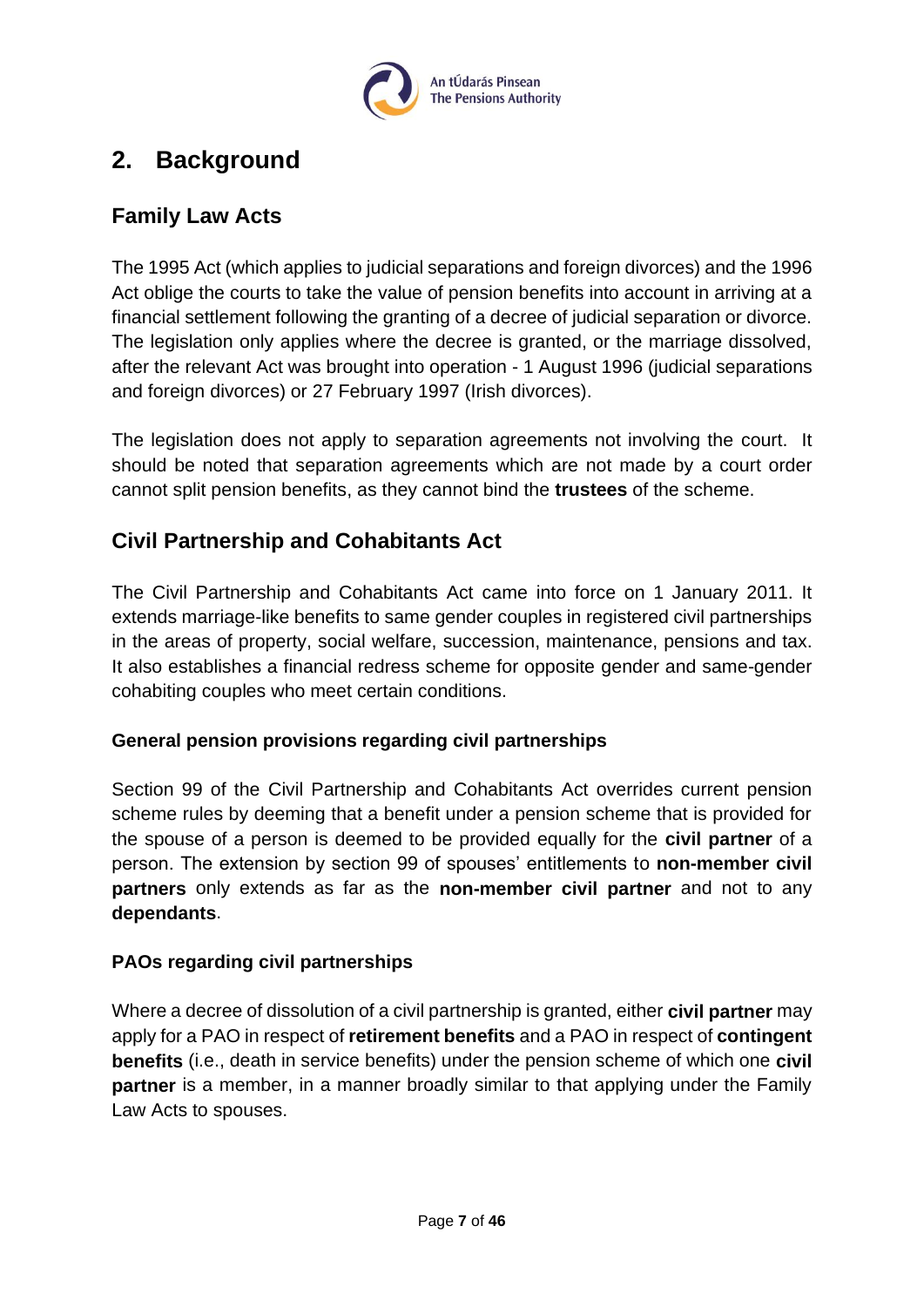

#### <span id="page-7-0"></span>**Qualified cohabitant provisions**

Under the Civil Partnership and Cohabitants Act, a qualified cohabitant is an adult who was in an intimate and committed relationship with another (whether of the same or opposite gender), and who immediately before the time that the relationship ended, was living with the other adult as a couple for (i) a period of two years or more where they are the parents of one or more dependent children and (ii) for a period of five years or more in any other case.

Sections 187 and 188 of the Civil Partnership and Cohabitants Act contain provisions whereby either qualified cohabitant can apply for a PAO in respect of **retirement benefits** and **contingent benefits** at the end of the relationship whether this occurs by way of break up or death. A PAO as regards the payment of **contingent benefits** in the case of a qualified cohabitant can only be made where the rules of the scheme expressly allow this. There is no provision for the making of an order in favour of a dependent member of the family. It is possible for qualified cohabitants to enter into an agreement between themselves to provide for financial matters during the relationship or when it ends, through death or otherwise. The Civil Partnership and Cohabitants Act provides that such an agreement may provide that neither cohabitant can apply for an order of redress (including a **retirement benefit** or **contingent benefit** PAO) or an order from the estate of the **member qualified cohabitant**. In effect, this means that qualified cohabitants can contract out of the right to apply for a **retirement benefit** or **contingent benefit** order.

The main difference is that a PAO can only be made in favour of a **civil partner**; there is no provision for the making of an order in respect of a dependent member of the family (e.g., a dependent child).

For the purposes of the legislation, 'pension benefits' refers to rights earned under any type of scheme or arrangement. In this guide where the term 'pension' is used, it includes a **PRSA**.

Benefits payable under the Social Welfare Acts and disability benefits arising under an insured income continuance policy are not pension benefits and therefore the above referenced legislation does not apply.

#### <span id="page-7-1"></span>**Retirement benefits and contingent benefits**

<span id="page-7-2"></span>The Family Law Acts and the Civil Partnership and Cohabitants Act divides pension benefits into two types of benefit. **Retirement benefits**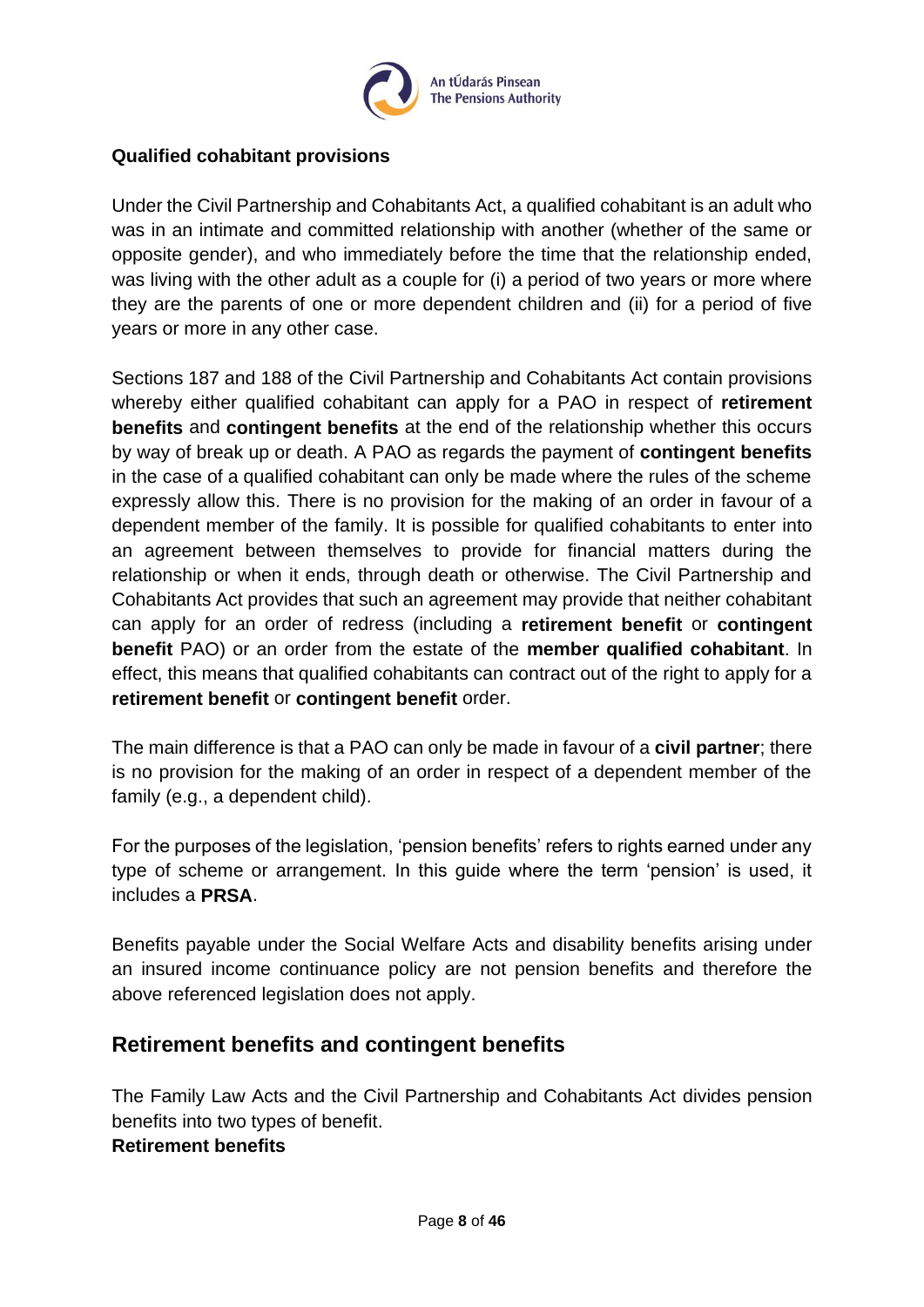

**Retirement benefits** include all benefits payable to the member of the pension scheme, or to others at, or following, retirement or earlier withdrawal from service except **contingent benefits**. **Retirement benefits** include retirement pensions, retirement lump sums or gratuities, benefits (such as **dependants'** pensions) payable following the member's death in retirement and periodic increases on all pensions whilst in payment. The definition of **retirement benefits** includes benefits arising from a previous employment which have not yet commenced, retirement pensions which are in the course of payment and benefits arising from a current employment which will commence from a future date.

#### <span id="page-8-0"></span>**Contingent benefits**

**Contingent benefits** are the benefits payable if a scheme member dies during employment (or self-employment) to which the scheme relates. In a company pension scheme, **contingent benefits** are generally referred to as 'death in service' benefits. The definition includes lump sum benefits and pensions payable to **dependants,**  where applicable**.**

#### <span id="page-8-1"></span>**Adjustment to non-pension assets**

Although the court must take pension benefits into account, it does not follow that a PAO is mandatory. The court may decide to take **retirement benefits** into account by means of a different type of order (for example, it may decide to adjust the split of non-pension assets). Similarly, the court may decide that adequate financial protection can be made for the **non-member spouse/non-member civil partner/non-member qualified cohabitant** and any dependent children by requiring the **member spouse/ member civil partner/member qualified cohabitant** to effect a suitable life assurance policy rather than making a PAO in relation to **contingent benefits** payable under a pension scheme.

In deciding whether to make the order, the court is required to consider whether adequate provision exists, or can be made, by making any of the other types of order that are available under the legislation.

# <span id="page-8-2"></span>**Types of PAOs**

Where the court decides to make a PAO, it can make either or both of the following two types of order:

#### <span id="page-8-3"></span>**PAO – retirement benefits**

An order in relation to **retirement benefits** may be made in favour of either the **non-**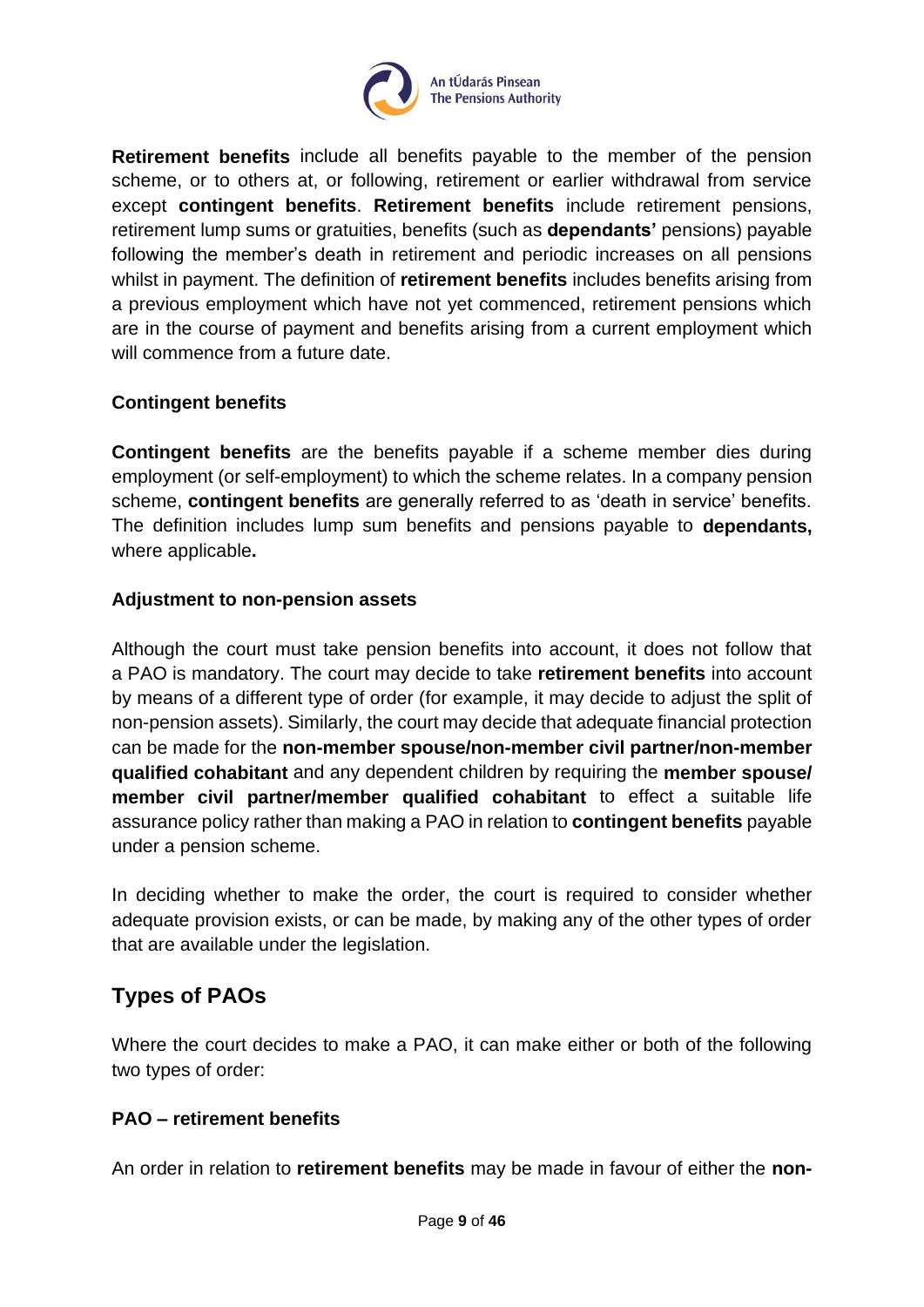

**member spouse/non-member civil partner/non-member qualified cohabitant** or in the case of their death a personal representative. Under the Family Law Acts, a PAO with respect to **retirement benefits** may be sought on behalf of dependent members of the family (i.e., a dependent child). However, this is not possible under the Civil Partnership and Cohabitants Act.

The order is served on the **trustees** of the pension scheme and requires that they pay a specified part of the **retirement benefits** earned by the member in question to the person named in the order.

#### <span id="page-9-0"></span>**PAO – contingent benefits**

An order in relation to **contingent benefits** may be made in favour of the **nonmember spouse/non-member civil partner/non-member qualified cohabitant.**  Under the Family Law Act, an order in relation to **contingent benefits** may be sought on behalf of dependent members of the family (i.e., a dependent child).

Under the Civil Partnership and Cohabitants Act, only the **non-member civil partner or non-member qualified cohabitant** may apply for a PAO. In addition, in the case of a **non-member qualified cohabitant**, the rules of the scheme must expressly allow for this.

The order is served on the **trustees** of the pension scheme and requires that a specified part of the **contingent benefits** must be paid by them to the person(s) named in the order.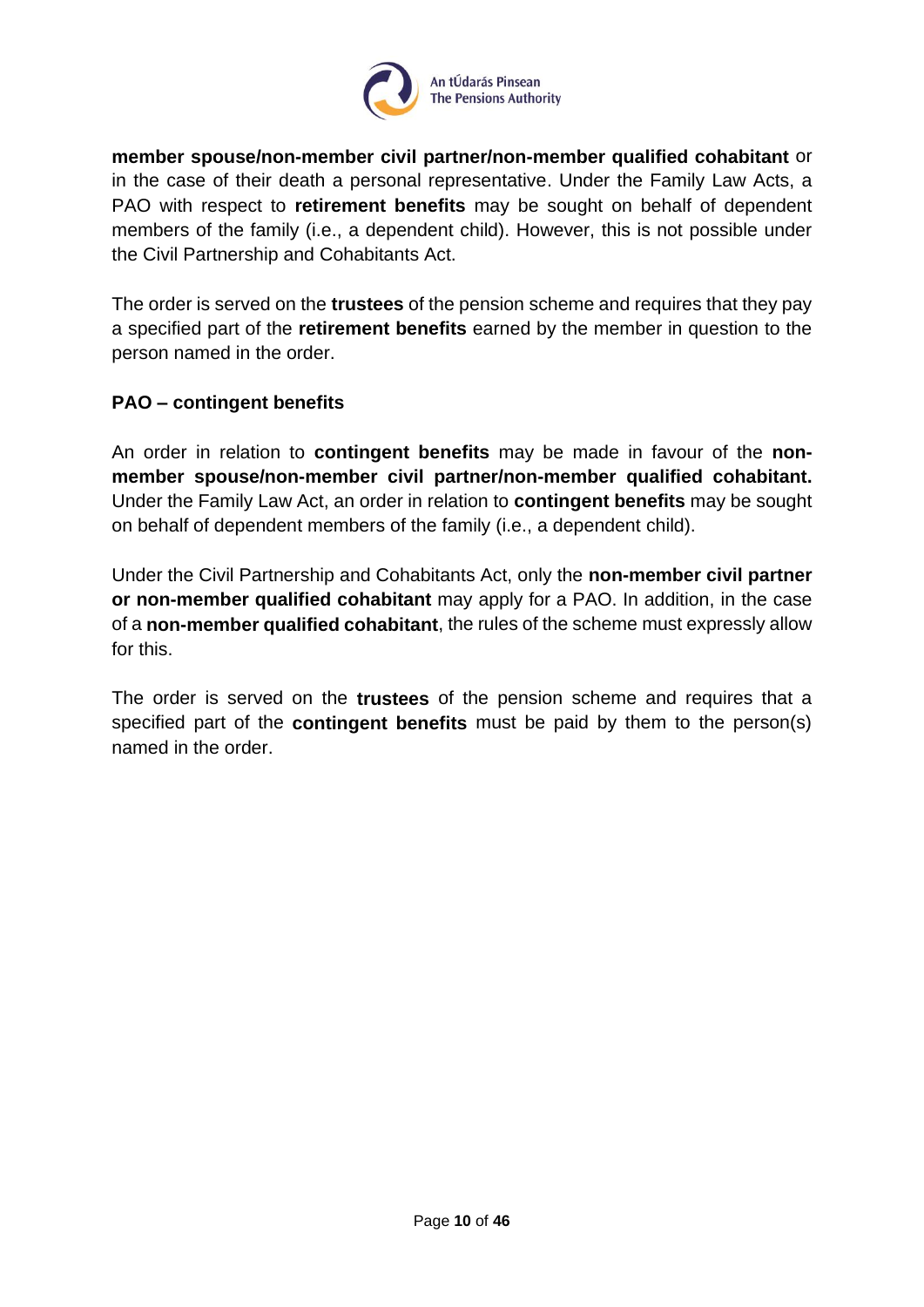

# <span id="page-10-0"></span>**3. How do I obtain information on pension benefits?**

### <span id="page-10-1"></span>**Disclosure of property and income**

If legal proceedings have started for any of the orders specified in the legislation, each spouse/**civil partner**/qualified cohabitant is required to give particulars of their property and income to the other spouse/**civil partner**/qualified cohabitant (or to a person representing any dependent children). Property and income include rights acquired under a pension scheme.

# <span id="page-10-2"></span>**Court directions**

With the consent of the **member spouse/member civil partner/member qualified cohabitant**, the **trustees** should, if possible, provide the information voluntarily to avoid putting the parties to the expense of obtaining a court order. If this is not possible, the court may direct pension scheme **trustees** to provide more specific information in relation to pension benefits. The **trustees** must provide the information within the period specified by the court.

The information which must be provided by the **trustees**, if so directed by the court, is as follows:

#### <span id="page-10-3"></span>**General**

- Name of scheme or policy number.
- Name of member concerned.
- Date on which member first qualified for **retirement benefits**.
- Current **pensionable salary**.
- Details of additional benefits arising from payment of any **AVCs**.
- Details of additional benefits arising from a transfer of accrued rights from another scheme.
- Contact name and address for further enquiries.

#### <span id="page-10-4"></span>**Information on retirement benefits - defined benefit scheme**

The information required where the spouse/**civil partner**/qualified cohabitant is a member of a **defined benefit scheme** is as follows:

• Amount of each element of **retirement benefits** accrued (or earned) to a specified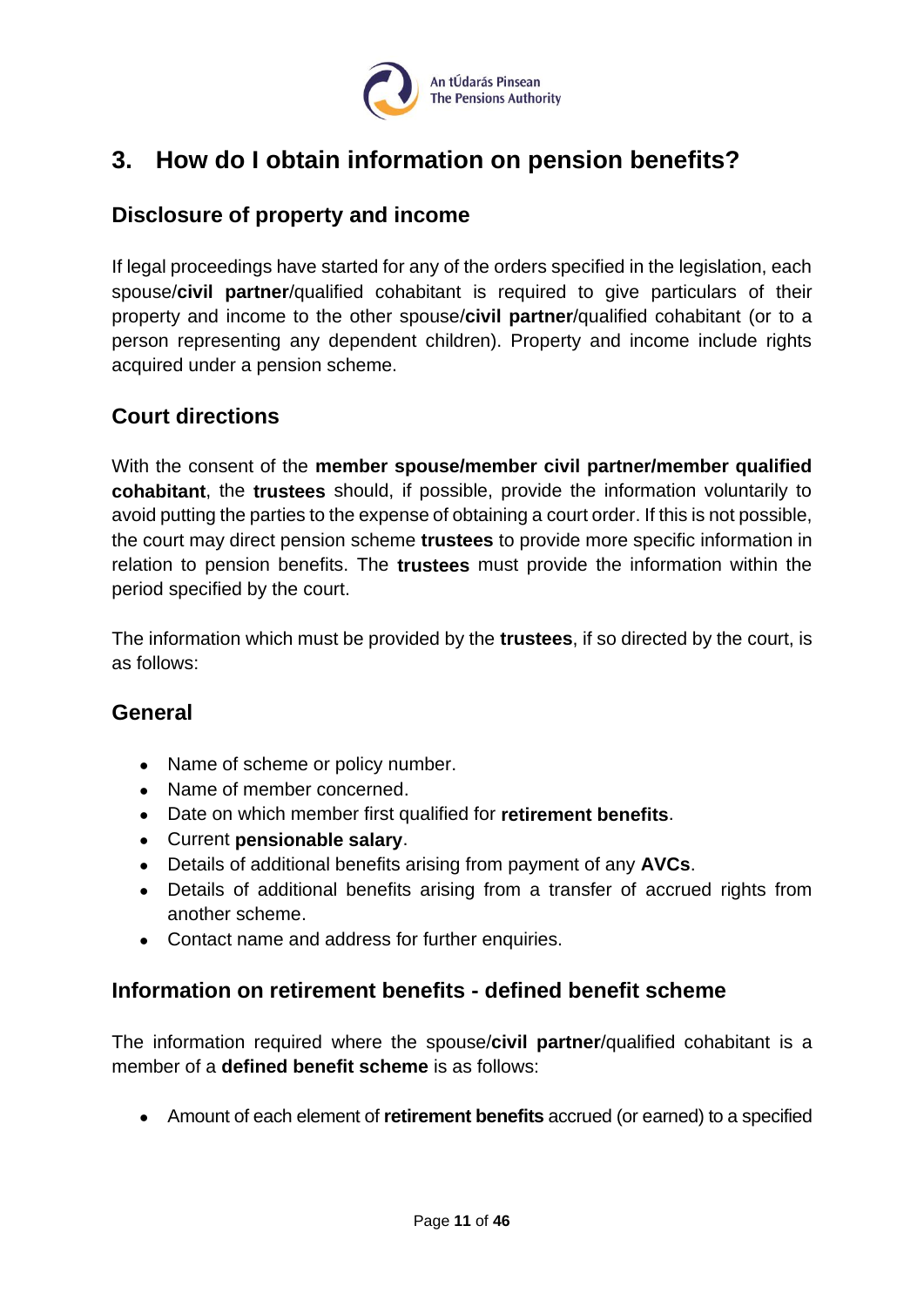

date**<sup>1</sup>** .

- Method of calculation of **retirement benefits**.
- Date on which **retirement benefits** become payable.
- Provision for increases in **retirement benefits**.
- Actuarial value of accrued **retirement benefits**.

### <span id="page-11-0"></span>**Information on retirement benefits - defined contribution scheme**

The information required where the spouse/**civil partner**/qualified cohabitant is a member of a **defined contribution scheme** is as follows:

- Accumulated value of the contributions paid by, or in respect of, the member for the purposes of **retirement benefits** up to a specified date**\*** .
- The date on which the **retirement benefits** become payable together with a brief explanation as to how these will be calculated.

# <span id="page-11-1"></span>**Contingent benefits**

The following information must be provided in relation to **contingent benefits** payable under the scheme:

- Amount of each element of **contingent benefits**.
- Method of calculation of **contingent benefits**.

# <span id="page-11-2"></span>**Following the making of a PAO**

Following the making of a PAO, the pension scheme **trustees** should notify the person(s) in whose favour the order is made of the amount and nature of **retirement benefits** and/or **contingent benefits** which have been designated under the order, as the case may be. The **trustees** should also advise the person of the options available regarding any transfer amount that may be available in lieu of keeping the **designated benefit** in the pension scheme.

<sup>1</sup> When providing information in respect of **retirement benefits**, the **trustees** will have regard to **retirement benefits** accrued to the date of the decree. If the decree has not yet been granted, the information may relate to any date within the preceding 12 months as may be specified by the **trustees**.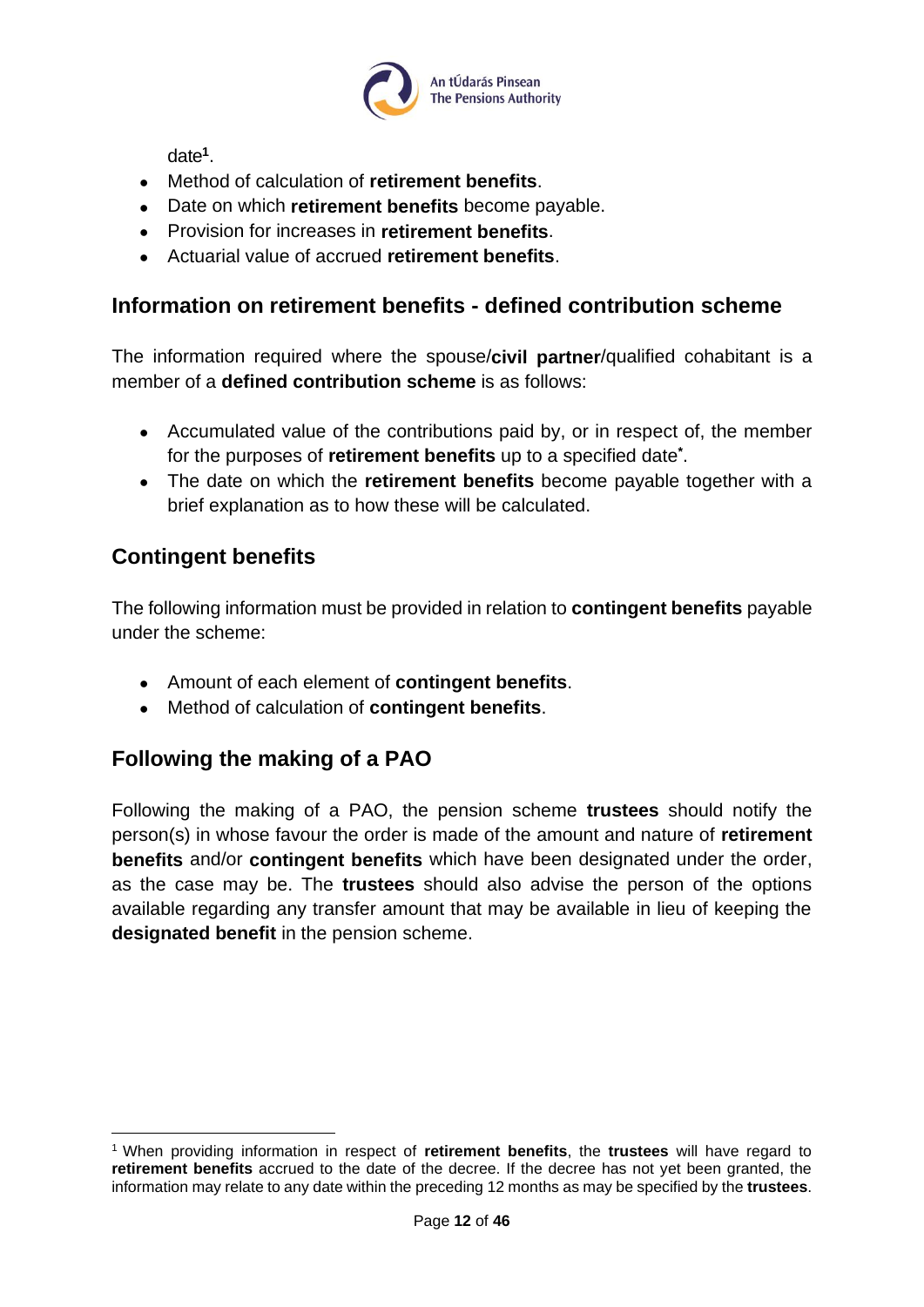

# <span id="page-12-0"></span>**4. How do I apply for a PAO?**

Either spouse/**civil partner**/qualified cohabitant (or a person representing a dependent child, where appropriate) may apply (usually through a solicitor or barrister) to the court for an order in relation to **retirement benefits** and/or **contingent benefits**. The court will not make either type of order if the spouse/**civil partner** who applies for it has remarried. As mentioned previously, PAOs are only applicable where the decree for the judicial separation or foreign divorce was granted after 1 August 1996 or where an Irish divorce is obtained following the operation of the legislation with effect from 27 February 1997. Similarly, the Civil Partnership and Cohabitants Act only came into operation on 1 January 2011 and so it is not possible for **civil partners** or qualified cohabitants to seek a PAO prior to that date.

### <span id="page-12-1"></span>**Time limits to make an order: Retirement benefits**

An order in relation to either spouse's, **civil partner's** or qualified cohabitant's **retirement benefit** may be made at the time of the granting of the decree in the case of a **member spouse** or **member civil partner**, or the ending of the relationship in the case of a **member qualified cohabitant**, or at any time thereafter during the **member spouse** or **member civil partner's** lifetime (including after payment of their **retirement benefit** has begun).

In relation to qualified cohabitants, however, while proceedings must be instituted within the lifetime of the member, there is also a statutory limitation in place requiring that PAO applications be made within two years of the time that the relationship has ended.

A separate order will be required in respect of each pension scheme. As a result, several orders may be required if the **member spouse/member civil partner/member qualified cohabitant** is a member of more than one scheme (including insurance policies and separate arrangements for **additional voluntary contributions**).

# <span id="page-12-2"></span>**Time limits to make an order: Contingent benefits**

An order in relation to **contingent benefits** must be made within 12 months of the granting of the decree of judicial separation or divorce or dissolution of the civil partnership. Where a **non-member qualified cohabitant** seeks a PAO order in relation to **contingent benefits**, this must be done within two years of the ending of the relationship.

As **contingent benefits** represent death benefits payable under a scheme which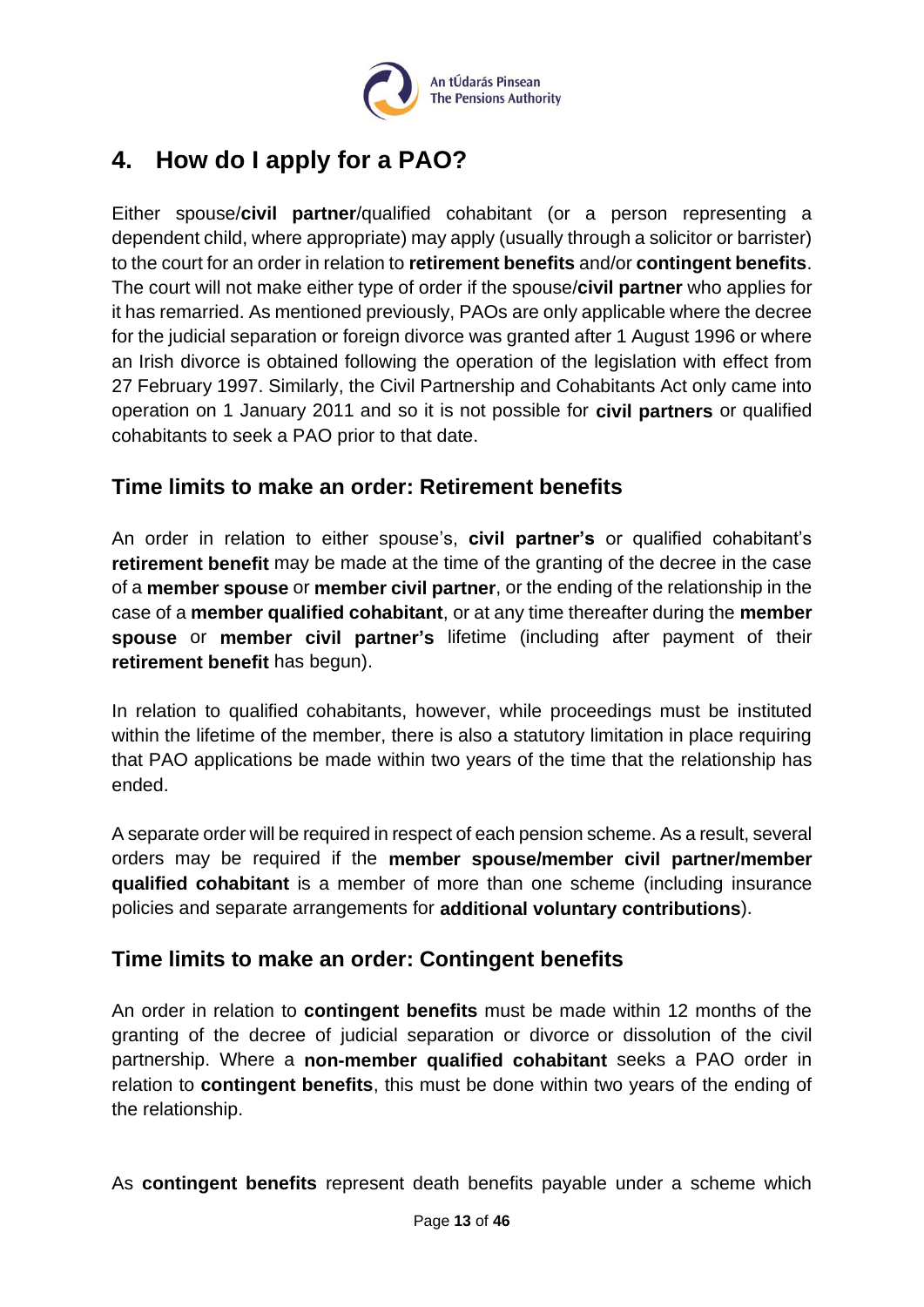

relates to the current employment, it is unlikely that more than one order will be required. The order may, however, relate to several beneficiaries (i.e., a proportion of the benefits is payable to each of the **non-member spouse/non-member civil partner/non-member qualified cohabitant** and where permitted under the Family Law Acts a person representing any dependent children).

#### <span id="page-13-0"></span>**Notice to pension scheme trustees**

The person applying for the order(s) must give notice to the pension scheme **trustees**. In deciding whether to make an order, and in determining the provisions of the order, the court will have regard to any representations made by the **trustees**. The **trustees** should, where reasonably possible, co-operate with the parties in endeavouring to facilitate the making of a PAO on a consensual basis in order to minimise the costs of **trustee** court appearances, with the resultant cost implications to the parties.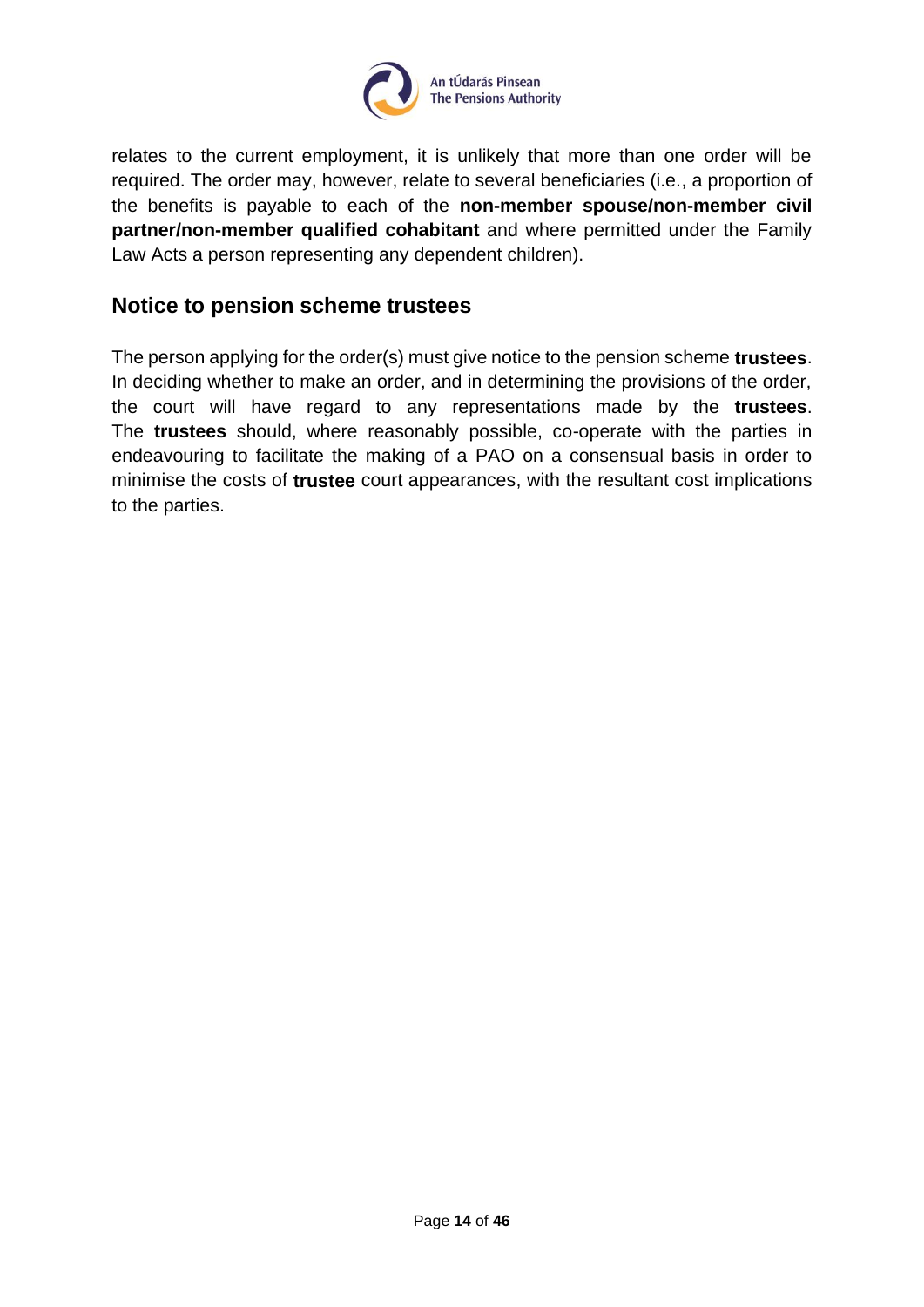

# <span id="page-14-0"></span>**5. How is the non-member person's share of the retirement benefits calculated?**

### <span id="page-14-1"></span>**Designated benefits**

Where the court decides to make a PAO in relation to **retirement benefits**, part of the **member spouse's/member civil partner's/member qualified cohabitant's** benefits is designated for payment to the non-member or to a person representing a dependent of the member, i.e., any dependent child, where applicable. This part is called the **designated benefit**.

#### <span id="page-14-2"></span>**Role of the court**

The court will rule on the two key factors which will determine the amount of the **designated benefit**. These are:

- 1. the **relevant period** (i.e., the period over which **retirement benefits** were earned which is to be taken into account);
- 2. the **relevant percentage** (i.e., the proportion of the **retirement benefits** earned during the **relevant period** which is to be allocated to the person specified in the order).

The **relevant period** may be the period of the marriage, but it need not necessarily be so. It must, however, end no later than the date of the granting of the decree of judicial separation, divorce, dissolution of civil partnership or the date of the order for redress for a qualifying cohabitant (i.e., the court may not specify a period which ends after that date). This means future benefits cannot be shared. Details of the **relevant period** and the **relevant percentage** will be contained in the order which is served on the **trustees** of the pension scheme.

#### <span id="page-14-3"></span>**Role of the trustees**

The **trustees** will then calculate the **designated benefit** following the procedure set out in the legislation. The calculation depends on whether the **retirement benefits** are determined on a defined benefit or a defined contribution basis.

#### <span id="page-14-4"></span>**Defined benefit**

If **retirement benefits** are determined on a defined benefit basis, the retirement pension and other benefits payable to the member (and their **dependants** where permitted) are calculated in accordance with the rules of the scheme.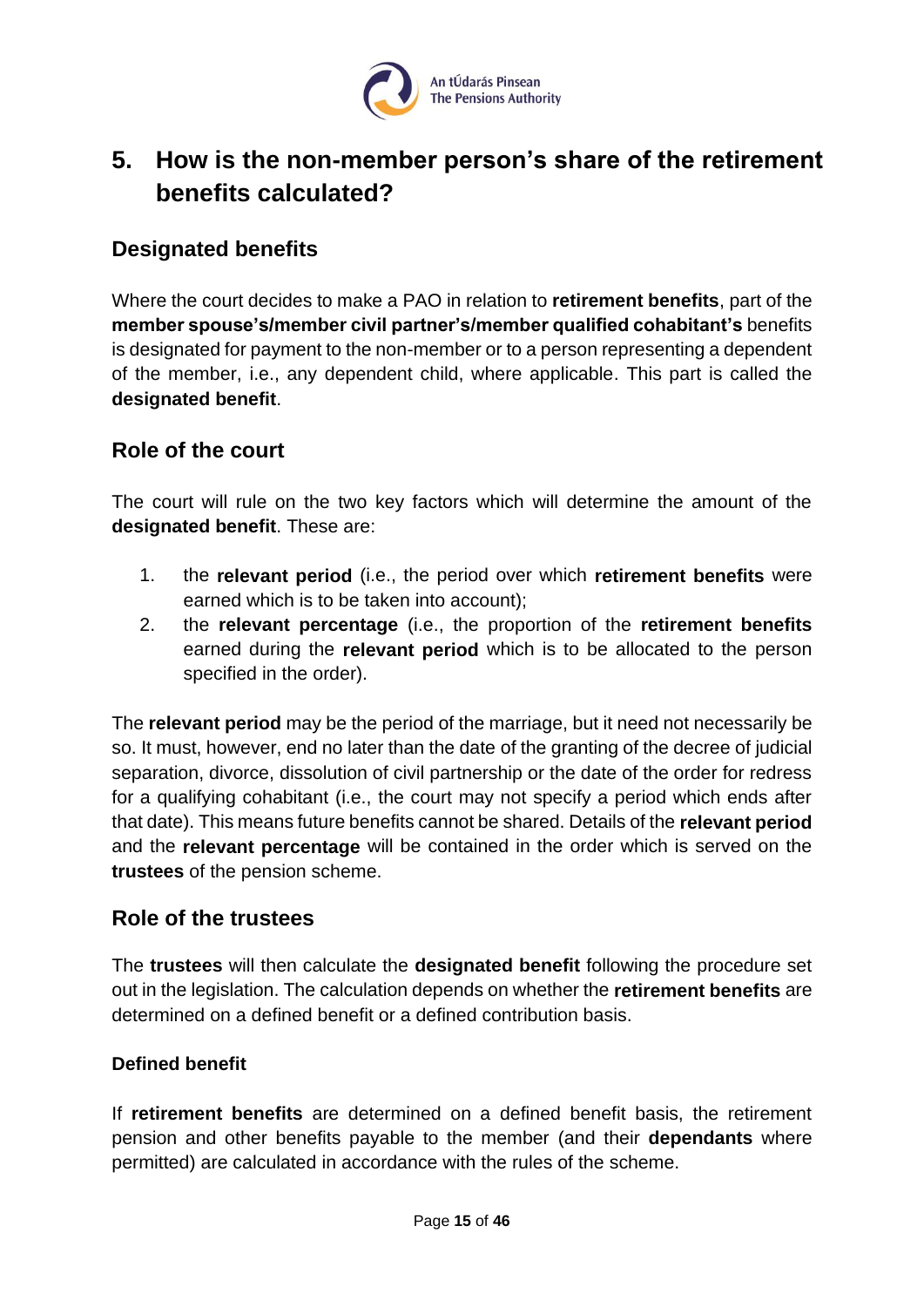

The designated **retirement benefit** is the proportion of the member's **retirement benefit** set out in the court order. If the member retires early receiving a reduced pension the proportion in the court order applies to the reduced pension at the time of payment.

#### **Example – PAO in a defined benefit pension scheme**

A **defined benefit pension scheme** provides a retirement pension of 1/60th of final salary for each year of **pensionable service** (i.e., the period of service which is taken into account in calculating the pension benefit) completed at age 65.

A married member, whose date of birth is 1 January 1971, joins a pension scheme on 1 January 1996 (i.e., at age 25). In this example the member ultimately retires at age 65 on a final salary of €50,000. The member is subsequently granted a decree of judicial separation on 1 January 2011.

At the time of the granting of the decree a PAO is made in relation to **retirement benefits** in favour of the **non-member spouse** which specifies:

- The **relevant period** is from 1 January 1996 to 1 January 2011 = 15 years
- The **relevant percentage** is 50%

Before the court order the members' pension would have been (40 years of earning pension) x 1/60th x €50,000 = €33,333 per year  $[40/60 \times 650,000 = 633,333]$ .

The court order gives the non-member spouse 50% of (15 years of marriage/40 years earning pension)  $x \in 33,333 = 66,250$  per year [15/40  $x \in 33,333/2 = 66,250$ ].

Therefore, the residual pension benefit payable to the member is: €33,333 - €6,250 = €27,083 per year.

Therefore, following the PAO: The **non-member spouse** receives <del>€</del>6,250 per year The member receives  $\epsilon$  27,083 per year

Where there is an **AVC** element to a pension scheme you need to calculate those benefits on a defined contribution basis.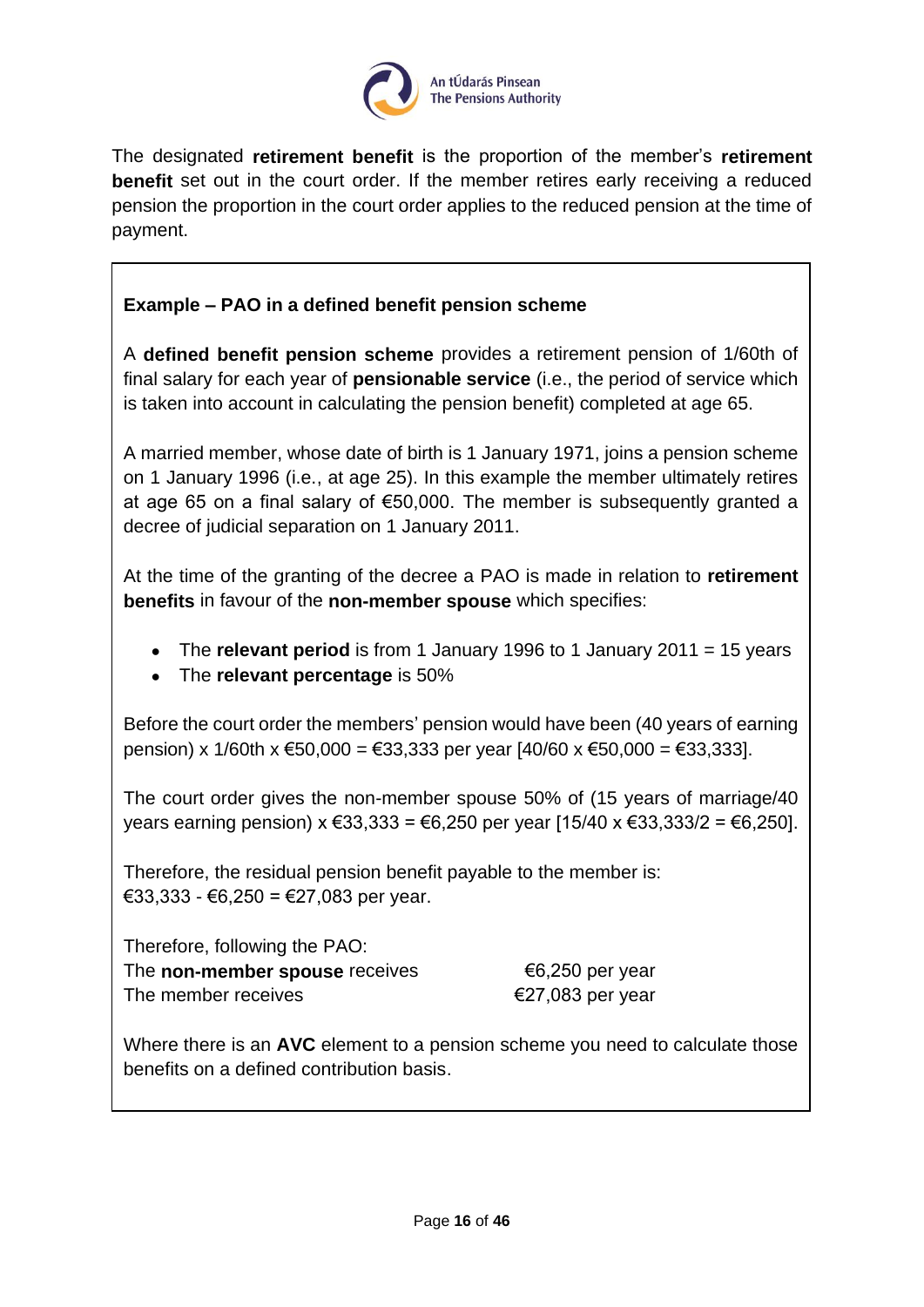

#### <span id="page-16-0"></span>**Changes in benefits**

The general principle is that changes in pension benefit design (whether an improvement or a reduction in benefit terms) which take effect prior to the date of the decree in the case of a **member spouse or member civil partner** or the ending of the relationship in the case of a **member qualified cohabitant** must be taken into account when calculating the **designated benefit**. 'Changes' does not mean losses as a result of investment performance. It means, for example, a change to normal retirement age in the pension scheme.

Changes which occur after the date of the decree are not taken into account when calculating the **designated benefit**. In other words, the **designated benefit** is calculated in accordance with the rules of the scheme in force as at the date of the decree.

#### <span id="page-16-1"></span>**Defined contribution**

If you are a member of a **defined contribution scheme,** the **relevant percentage** of the contributions paid into the **member spouse's/member civil partner's/member qualified cohabitant's** fund during the **relevant period** are worked out. The value of these contributions at the payment date is calculated after taking account of the investment returns in the meantime. That amount is then multiplied by the **relevant percentage** to work out the **non-member spouse's/non-member civil partner's/ non-member qualified cohabitant's** total of the member's fund.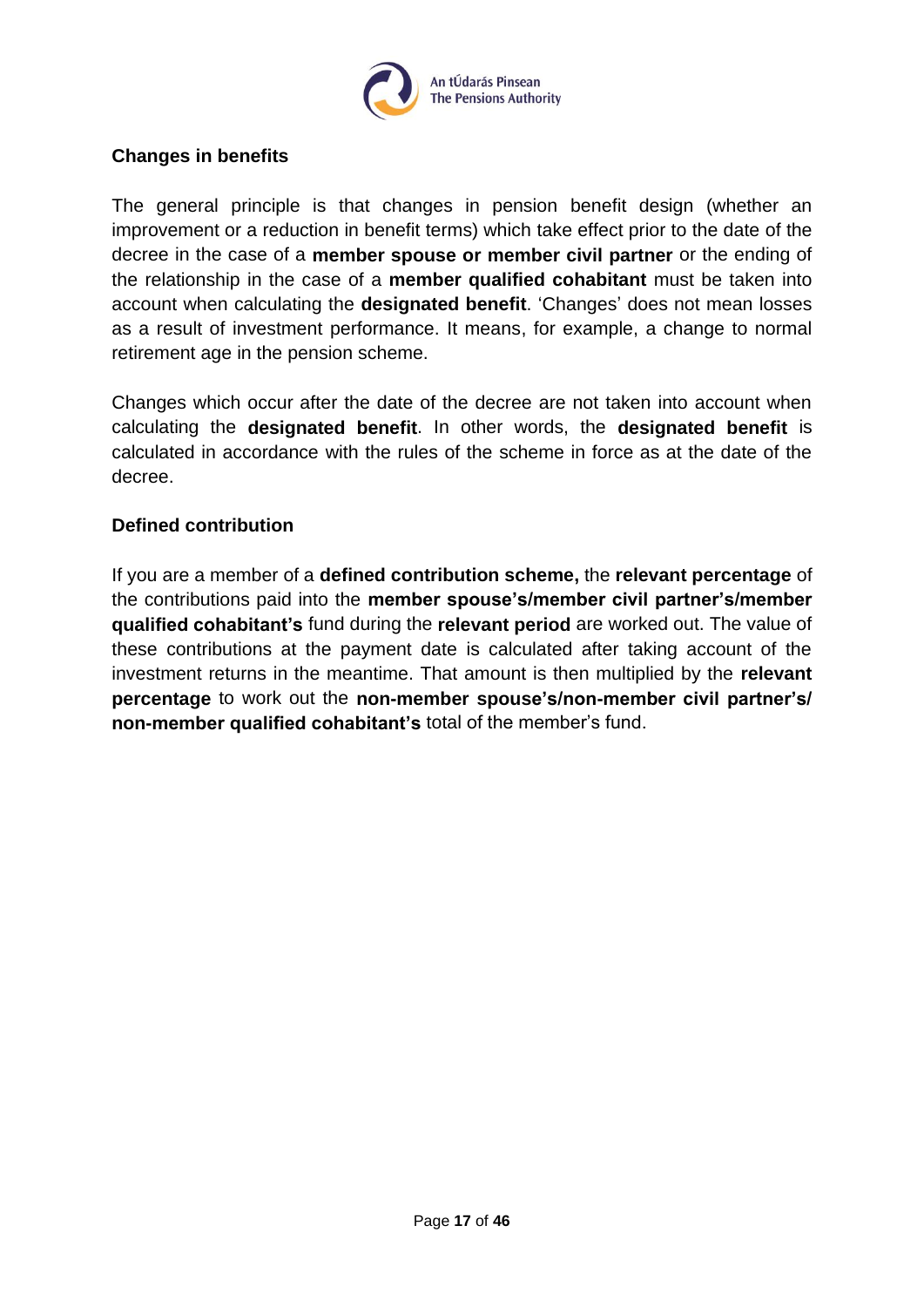

#### **Example – PAO in a defined contribution pension scheme (the same basis of calculation applies to PRSAs)**

On 1 January 2010 a decree of divorce (after ten years of marriage) is granted and a PAO is made in favour of the **non-member spouse** which specifies:

- The **relevant period** is from 1 January 2000 to 1 January 2010 = 10 years
- The **relevant percentage** is 35%

For the purposes of this example, the **trustees** or insurance company calculate the value of the contributions paid into the defined contribution pension during the **relevant period** as €50,000.

When the member ultimately retires at age 65 on 1 January 2030 (20 years later) the value of these contributions has increased, due to investment returns to €140,000.

Therefore, the **non-member spouse's** share of the member's fund is:

• €140,000 x 35% = €49,000

Therefore, following the PAO:

• The **non-member spouse** will receive €49,000 when the member retires.

#### <span id="page-17-0"></span>**Hybrid schemes**

Where a spouse is a member of a **hybrid scheme,** the **designated benefit** for the defined benefit and defined contribution segments of the scheme are calculated separately.

#### <span id="page-17-1"></span>**AVCs and notional service**

*AVCs*

A member of a company pension scheme may make **AVCs** to try and enhance their **retirement benefits** or their tax-free lump sum when they retire. Members of **defined benefit schemes** and **defined contribution schemes** may make **AVCs** by: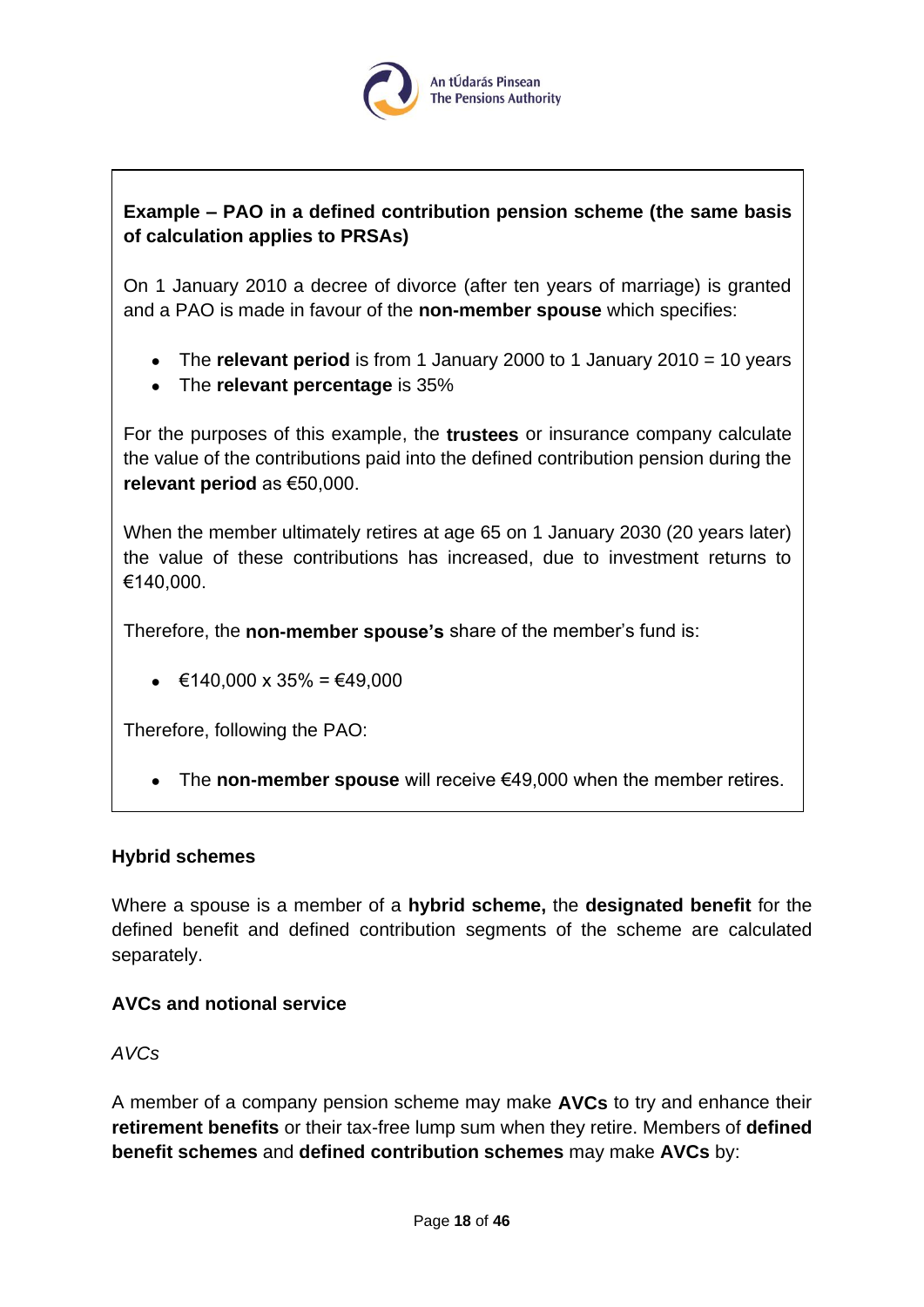

- joining a nominated **AVC** arrangement which provides defined contribution benefits by investment through a financial institution, or
- taking out a **PRSA** (acting as an **AVC**) which works by providing defined contribution benefits by investment through a financial institution.

Where **AVCs** have been made by a member during the **relevant period** these must be taken into account in calculating the **designated benefit**. The corresponding **designated benefit** associated with the **AVCs** listed above are calculated using the general approach for **defined contribution schemes.**

#### *Notional service also known as 'buying back years'*

If a member of a **defined benefit scheme** purchases notional service, it will increase the years' service they have in the pension scheme which in turn increases their **retirement benefits**. The dependent person's share of the **retirement benefits** and any corresponding **designated benefit** is calculated by using the defined benefit approach.

#### <span id="page-18-0"></span>**Transfer of accrued rights from another scheme**

Where a member is provided with additional **retirement benefits** in respect of pension rights transferred from another scheme prior to the date of the PAO and within the **relevant period** these must be taken into account in calculating the **designated benefit**.

Where a member's rights have been transferred after the date of the PAO or where the rights relate to benefits accrued before the **relevant period**, no **designated benefit** arises in relation to the rights transferred.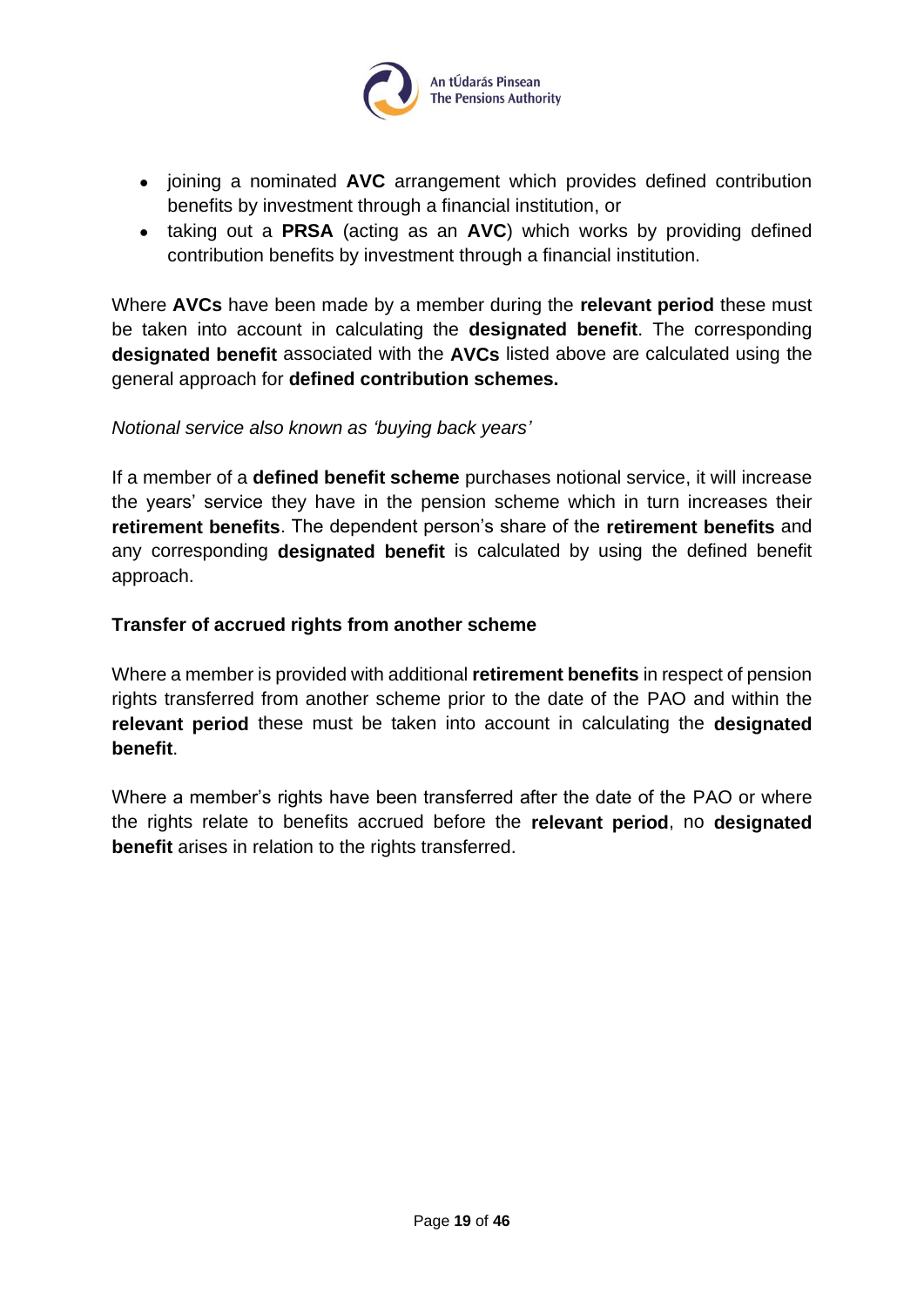

# <span id="page-19-0"></span>**6. How is the non-member person's share of the retirement benefits paid?**

Payment of the **designated benefit** will generally commence when the **retirement benefit** starts to be paid to the **member spouse/member civil partner/member qualified cohabitant**. Alternatively, if the PAO is made in favour of the **non-member spouse/non-member civil partner/non-member qualified cohabitant** they may elect to establish an independent benefit in lieu of retaining the **designated benefit** in its original form.

# <span id="page-19-1"></span>**Establishment of independent benefit**

If the PAO is made in favour of the **non-member spouse/non-member civil partner/non-member qualified cohabitant** then, subject to the criteria set out below, they may request the **trustees** of the scheme to establish an independent benefit instead of retaining the **designated benefit** as is. In this way, the benefit payable to the **non-member spouse/non-member civil partner/non-member qualified cohabitant** is no longer affected by decisions taken by the **member spouse/member civil partner/member qualified cohabitant**. This option is only available where the **member spouse/member civil partner/member qualified cohabitant** has not commenced receiving **retirement benefits**. No such option is available if the order is made for the benefit of a dependent child.

To facilitate the establishment of independent benefits, a 'transfer amount' is calculated which represents the value of the **designated benefit** which might otherwise be payable. The transfer amount is then applied (in either the same scheme or another pension arrangement) to provide independent benefits for the **non-member spouse/non-member civil partner/non-member qualified cohabitant**. The independent benefits must be of the same value as the transfer amount.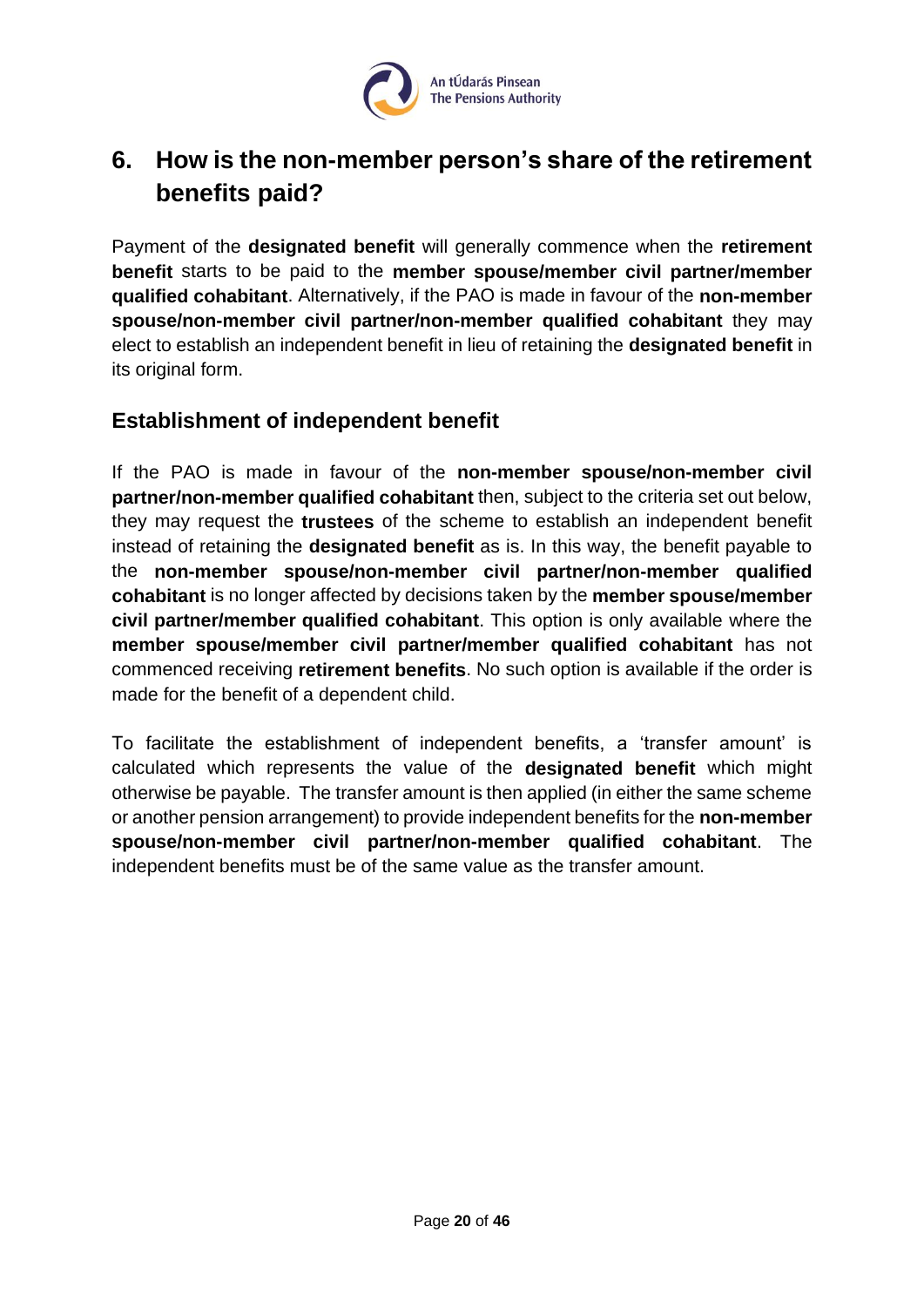

#### **Important Notice**

Where the **member spouse/member civil partner/member qualified cohabitant** is a continuing member of a **defined benefit scheme**, it is important to appreciate that:

- (a) If the **non-member spouse/non-member civil partner/non-member qualified cohabitant** establishes an independent benefit then the transfer amount is calculated by reference to the **designated benefit** based on the **member spouse's/member civil partner's/member qualified cohabitant's** salary at the date of receipt of the transfer application. This means that the **non-member spouse/non-member civil partner/nonmember qualified cohabitant** does not get the benefit of any salary increases (and equally does not suffer any salary decreases) which the **member spouse/member civil partner/member qualified cohabitant** may receive between the date of the transfer amount and the date the **member spouse/member civil partner/member qualified cohabitant** retires, dies or leaves service (whichever is the earlier).
- (b) If the **non-member spouse/non-member civil partner/non-member qualified cohabitant** does not establish an independent benefit, depending on the rules of the scheme they may get the benefit of any salary increases (and may suffer the impact of any salary decreases) the **member spouse/member civil partner/member qualified cohabitant** received between the date of the PAO and the date the **member spouse/member civil partner/member qualified cohabitant** retires, dies or leaves service (whichever is the earlier).

# <span id="page-20-0"></span>**The process for establishing an independent benefit**

The **non-member spouse/non-member civil partner/non-member qualified cohabitant** in whose favour the PAO is made may establish an independent benefit by making an application in writing to the **trustees** of the scheme from which the **designated benefit** arises. The application must relate to the full **designated benefit** from the scheme (i.e., it is not possible to elect a transfer amount in respect of part of the **designated benefit**). The application may be made at any time after the making of the PAO providing payment of the **designated benefit** has not started. The application must be accompanied by whatever information is reasonably required by the **trustees**.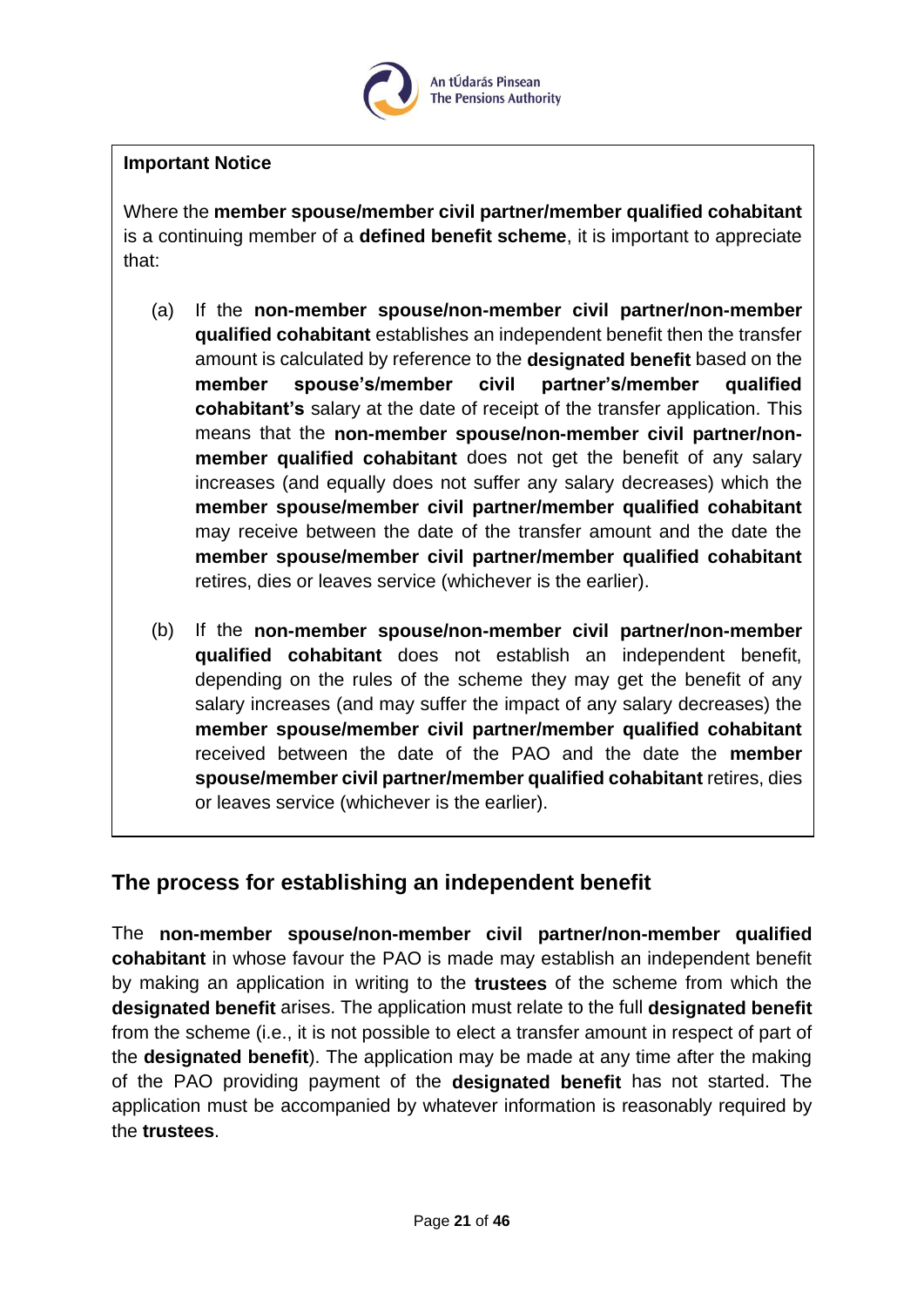

This may include:

- **non-member spouse's/non-member civil partner's/non-member qualified cohabitant's** date of birth (if relevant),
- name of occupational pension scheme to which the transfer amount is to be applied, (if relevant) and the written agreement of the **trustees** thereof to accept such payment,
- name of life assurance company to which the transfer amount should be applied (if relevant).

Following the receipt of a valid application, the **trustees** of the scheme must apply the transfer amount in the manner directed within three months of receiving the application.

The alternative methods of establishing an independent benefit are as follows:

### <span id="page-21-0"></span>**Independent benefit in the same scheme**

An independent benefit may be established in the same scheme of which the **member spouse/member civil partner/member qualified cohabitant** is a member with the agreement of the **trustees** of the pension scheme.

In order to comply with the requirements of Revenue, the alternative benefit must be a pension payable for life and commencing not earlier than the earliest date on which the **member spouse's/member civil partner's/member qualified cohabitant's retirement benefits** could have commenced. When the pension is due to commence, part of it may be exchanged as a cash lump sum, subject to Revenue limits. Ancillary benefits (such as any **dependants**' pensions) may also be incorporated. The **trustees** of the scheme must ensure that the actuarial value of the alternative benefits is equivalent to the actuarial value of the transfer amount and must inform the **nonmember spouse/non-member civil partner/non-member qualified cohabitant** of the nature and amount of the alternative benefit as soon as practical after the transfer has taken place.

# <span id="page-21-1"></span>**Independent benefit in another occupational pension scheme**

If the **non-member spouse/non-member civil partner/non-member qualified cohabitant** is a member of a company pension scheme then, subject to the agreement of the **trustees** of that scheme, they may request that the transfer amount be paid to it from the scheme of which the **member spouse/member civil partner/member qualified cohabitant** is a member. This option is only available if the **designated benefit** arises due to the **member spouse's/member civil partner's/member**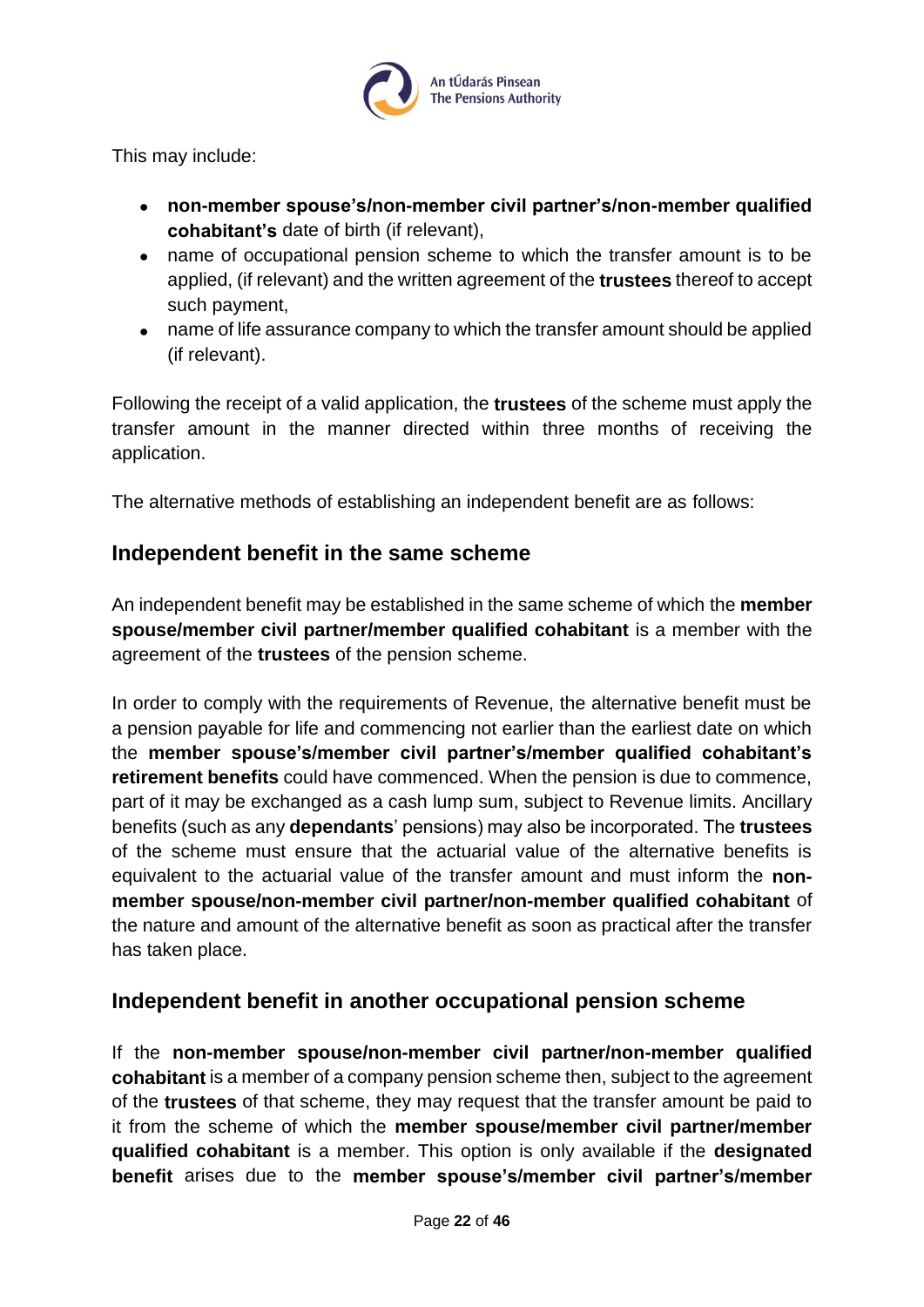

**qualified cohabitant's** participation in a company pension scheme.

The independent benefit established in the receiving scheme must comply with Revenue requirements. The **trustees** of the receiving scheme must ensure that the alternative benefits are of the same actuarial value as the transfer amount and must inform the **non-member spouse/non-member civil partner/non-member qualified cohabitant** of the nature and amount of the alternative benefits as soon as practical after the transfer has taken place.

### <span id="page-22-0"></span>**Independent benefit in an approved insurance policy or PRSA**

The **non-member spouse/non-member civil partner/non-member qualified cohabitant** may request the **trustees** of the **member spouse's/member civil partner's/member qualified cohabitant's** pension scheme to pay the transfer amount to an approved insurance policy or a **PRSA** and the **trustees** must comply with that request. Separate insurance policies have been approved by Revenue which are authorised to receive transfers from company pension schemes and pension policies for the self-employed.

The **trustees** of the scheme from which the **designated benefit** arises must pay the transfer amount directly to the insurance company in question. The nature of the independent benefit must comply with Revenue requirements.

# <span id="page-22-1"></span>**Can a transfer amount be made without consent?**

There are two circumstances under which the **trustees** of the pension scheme from which the **designated benefit** arises may choose to transfer the rights to another scheme without obtaining the consent of the person in whose favour the PAO has been made. These are:

- where the **designated benefit** arises from the **member spouse's/member civil partner's/member qualified cohabitant's** participation in a **defined contribution scheme**; or
- where the **member spouse/member civil partner/member qualified cohabitant** ceases to be a member other than on death (usually on leaving the employment to which the pension scheme relates) and has not elected to transfer, the **trustees** can choose to transfer the **designated benefit** without obtaining the **non-member spouse's/non-member civil partner's/nonmember qualified cohabitant's** consent to the transfer to another occupational pension scheme of which they are a member (subject to the consent of the **trustees** of the receiving scheme), to a buy-out-bond or where permitted a **PRSA**. The following conditions apply: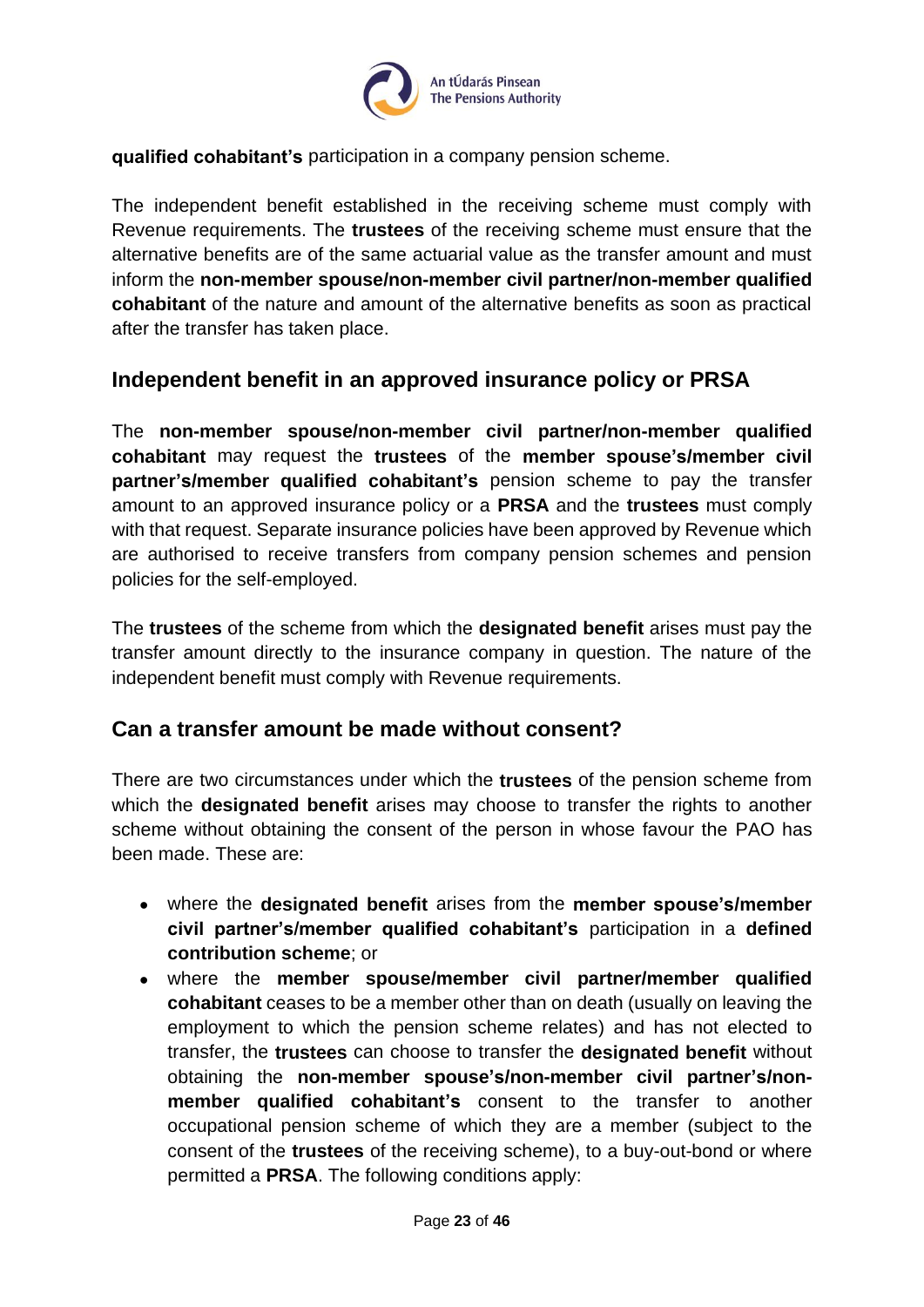

- (a) If the **member spouse/member civil partner, member qualified cohabitant** is a continuing member of a defined contribution company pension scheme, the transfer amount must include the accumulated value of the relevant percentage of the contributions made by the sponsoring employer prior to 1991 where the rules in force as at the date of application of the transfer amount allows for this.
- (b) Written notice must be given to the person in whose favour the order is made at least 30 days before the proposed transfer. This would enable the person to consider making an application for a transfer to another pension scheme.
- (c) There must be no outstanding valid request from the **non-member spouse/non-member civil partner/non-member qualified cohabitant** for a transfer to be made to another occupational pension scheme, **PRSA** or to an approved insurance policy.
- (d) The **trustees** must be satisfied that, allowing for reasonable charges, fees and costs of the receiving scheme, the value of alternative benefits provided under that scheme is equivalent to the actuarial value of the **designated benefit**.
- (e) The **trustees** must notify the person in whose favour the order is made, and the registrar or clerk of the court, of the amount transferred, and provide details of the insurance policy or pension scheme to which the transfer amount has been applied.

# <span id="page-23-0"></span>**Payment of designated benefit**

If the **non-member spouse/non-member civil partner/non-member qualified cohabitant** in whose favour the PAO is made takes no action, the payment of the **designated benefit** will generally commence at the same time as the **retirement benefits** start to be paid to the **member spouse/member civil partner/member qualified cohabitant** (see also 'Can a transfer amount be made without consent?'). As a result, any decision taken by the **member spouse/member civil partner/ member qualified cohabitant** to retire earlier or later than their normal retirement age will affect the payment of the **designated benefit** to the **non-member spouse/nonmember civil partner/non-member qualified cohabitant**.

#### <span id="page-23-1"></span>**Options at retirement**

The rules of many pension schemes permit members to take a cash lump sum at the time of retirement. If the rules applying at the date of the decree contain such a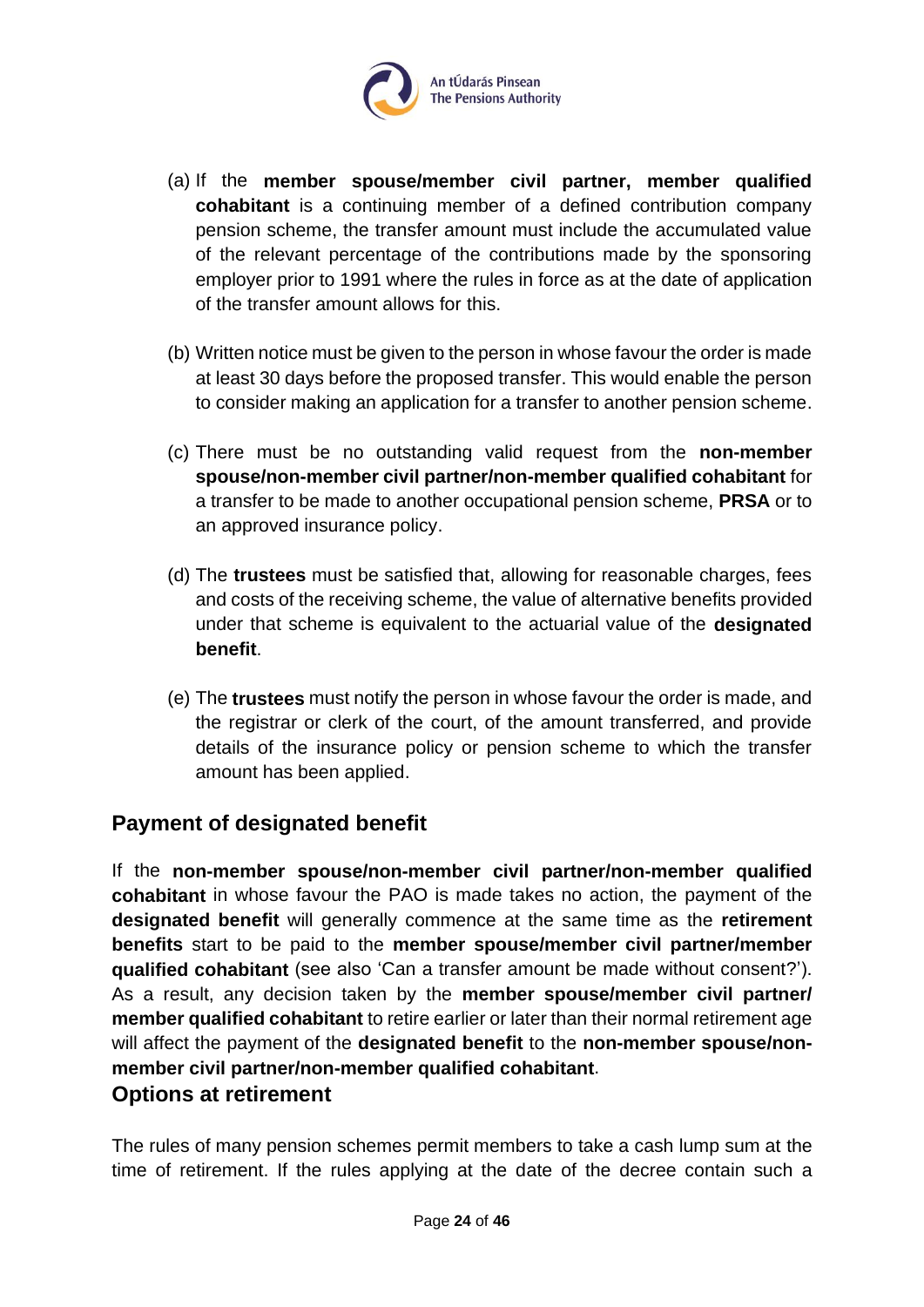

provision, an equivalent option must be made available to the person named in the PAO. This option may be exercised regardless of whether the **member spouse/member civil partner/member qualified cohabitant** chooses to exercise their option to exchange a segment of the pension for cash. Any option exercised by the **member spouse** in relation to a third party (i.e., surrender of pension for a **dependant**) must be ignored for the purposes of calculating the corresponding **designated benefit**.

The pension element of the **designated benefit** will be payable to the **non-member spouse/non-member civil partner/non-member qualified cohabitant** for so long as both they and the **member spouse/member civil partner/member qualified cohabitant** are alive.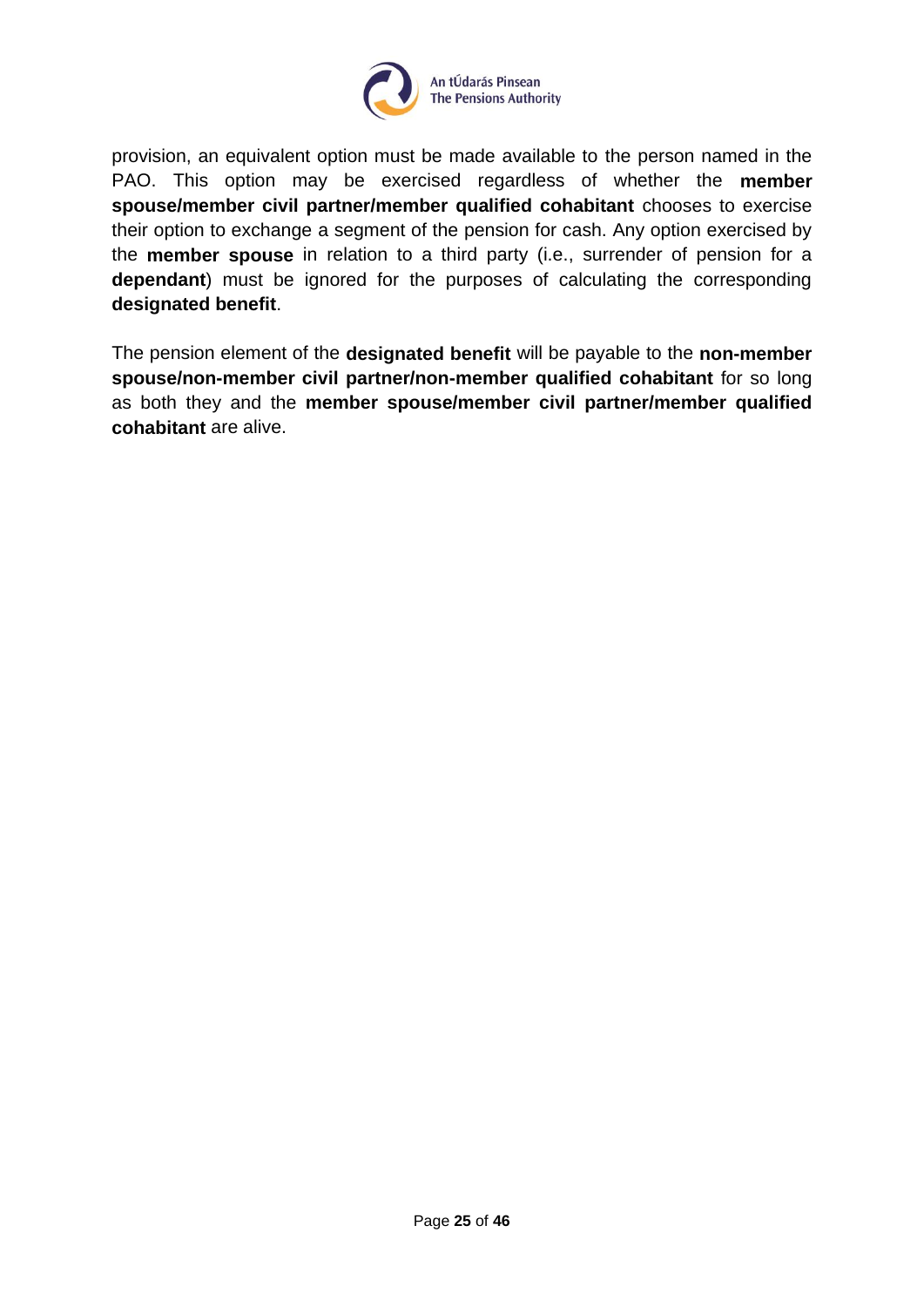

# <span id="page-25-0"></span>**7. What happens to the non-member person's share of the retirement benefit if the member spouse/civil partner/qualifying cohabitant dies?**

### <span id="page-25-1"></span>**Death prior to the commencement of the designated benefit**

If a **member spouse/member civil partner/member qualified cohabitant** dies before the **designated benefit** becomes payable, and the pension has not already been split, the **trustees** must within three months make a payment to the **nonmember spouse/non-member civil partner/non-member qualified cohabitant**, being the actuarial value of what otherwise would have been payable.

### <span id="page-25-2"></span>**Death following the commencement of the designated benefit**

If the **member spouse/member civil partner/member qualified cohabitant** dies after the benefits have come into payment, then the rules of the scheme determine whether there is any further payment due to the **non-member spouse/non-member civil partner/non-member qualified cohabitant**.

# <span id="page-25-3"></span>**Order in favour of a dependent child**

Under the Family Law Acts, if the PAO is made for the benefit of a dependent child, the pension element of the **designated benefit** will be payable for so long as they remain a dependent member of the family. A dependent child is defined in the Family Law Acts as a child under the age of 18, or 23 if in full-time education, or any age if suffering from a mental or physical disability.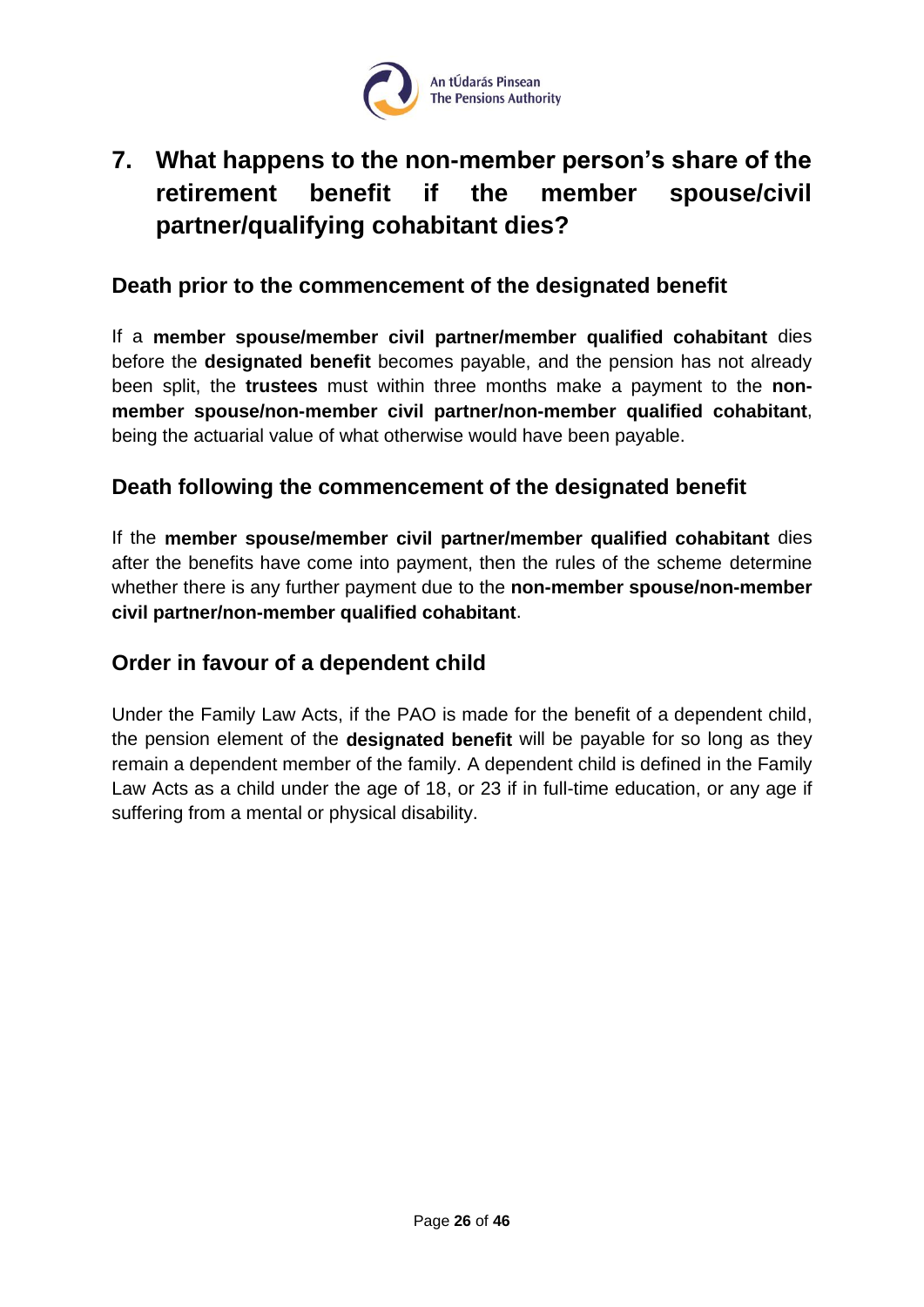

# <span id="page-26-0"></span>**8. What happens to the non-member person's share of the retirement benefits if they die?**

#### <span id="page-26-1"></span>**Death prior to the commencement of designated benefit**

If a PAO has been made in favour of the **non-member spouse/non-member civil partner/non-member qualified cohabitant** and they die prior to the commencement of the **designated benefit** (and prior to any decision to transfer the **designated benefit** to another scheme or policy) an amount must be paid to their personal representative (for the benefit of the estate) within three months of the date of death.

It is important that the **non-member spouse/non-member civil partner/nonmember qualified cohabitant** maintains contact with the **trustees** of the scheme during their lifetime (i.e., by notifying of changes in address etc.) and that arrangements are made for the **trustees** to be notified in the event of death.

The amount paid on death is calculated as the transfer amount that would otherwise have been available to the **non-member spouse/non-member civil partner/nonmember qualified cohabitant**, for the purposes of establishing an independent benefit, immediately prior to their death (see section 6).

If, prior to their death, the **non-member spouse/non-member civil partner/nonmember qualified cohabitant** had chosen to, or the **trustees** had decided to, apply a transfer amount in lieu of receiving the **designated benefit**, death benefits will be paid in accordance with the benefit terms granted in the receiving scheme or insurance policy.

#### <span id="page-26-2"></span>**Death following commencement of designated benefit**

If a PAO has been made in favour of the **non-member spouse/non-member civil partner/non-member qualified cohabitant** and they die before the **member spouse/member civil partner/member qualified cohabitant** but after the commencement of the **designated benefit**, an amount equal to the actuarial value of the part of the **designated benefit** which was due must be paid to the personal representative of that person (for the benefit of the estate) within three months of the date of death.

In other words, the value of the **designated benefit** which may otherwise have been payable following the death of the **member spouse/member civil partner/member qualified cohabitant** is not taken into account.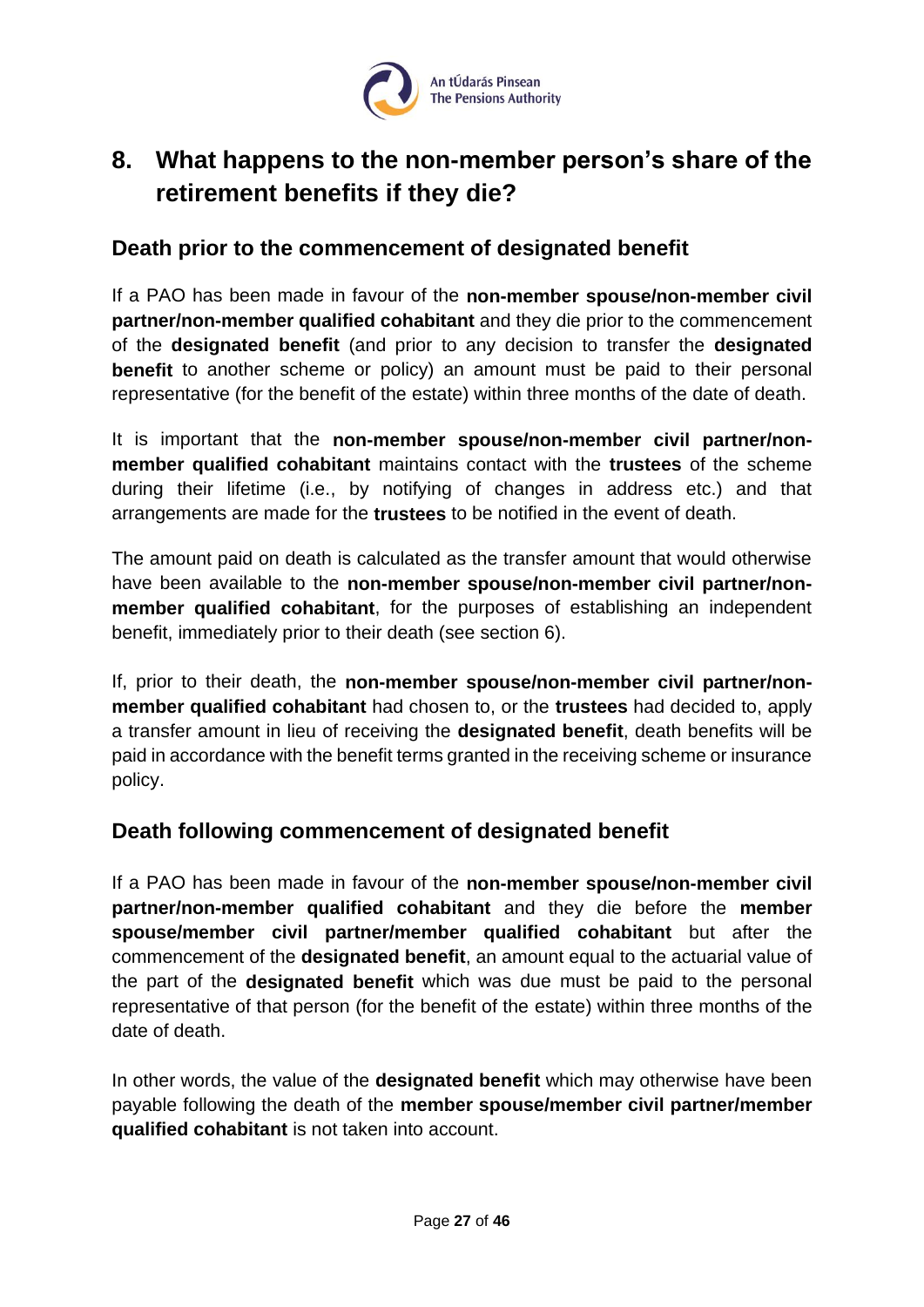

# <span id="page-27-0"></span>**Order made in favour of a dependent child**

Under the Family Law Acts, where a PAO has been made in favour of a dependent child and they die either before or after the commencement of the **designated benefit**, no payment is made and the order ceases to have effect.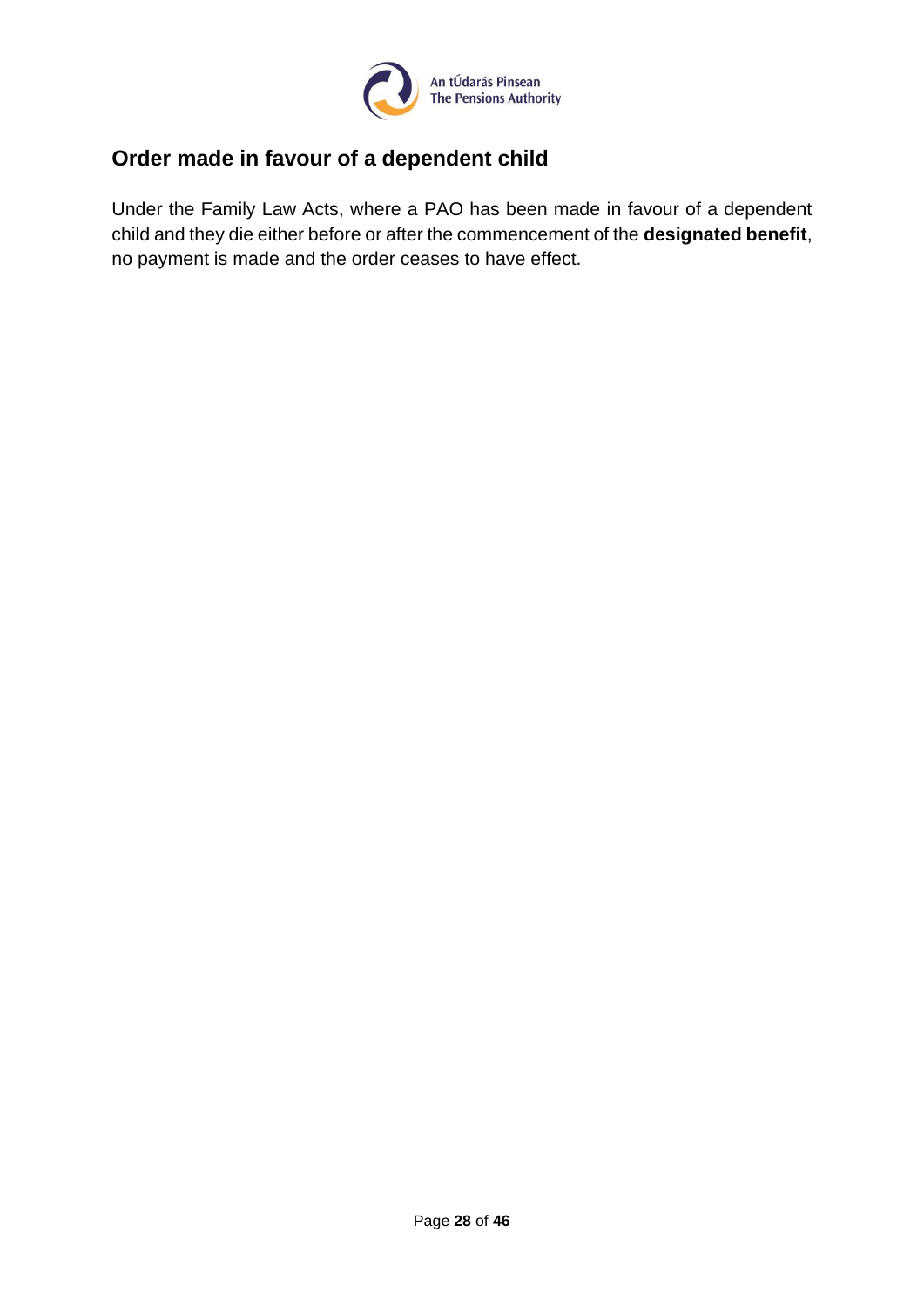

# <span id="page-28-0"></span>**9. What happens to death in service benefits (contingent benefits) payable under the pension scheme?**

**Contingent benefits** refer to lump sums and/or **dependants**' pensions which are payable under the rules of a pension scheme following the death of the member during relevant employment (or self-employment) before reaching normal retirement age under the scheme rules. If the **non-member spouse/non-member civil partner/nonmember qualified cohabitant** wishes to seek a PAO in relation to **contingent benefits**, this must be made separately from any application in relation to **retirement benefits**.

As mentioned previously, in the case of qualified cohabitants, for an order to be made in respect of the **contingent benefits** of a **member qualified cohabitant**, the rules of the scheme must expressly allow for payments of **contingent benefits** to **qualified cohabitants**. A PAO over **contingent benefits** cannot be made under the Civil Partnership and Cohabitants Act for the benefit of a dependent child. Only the **nonmember civil partner/non-member qualified cohabitant** may apply for the order.

The procedure of applying for a PAO is outlined in section 4. Most importantly, in the context of an order in relation to **contingent benefits**, the application must be made at the time of the granting of the decree or within 12 months after the granting of the decree of judicial separation, divorce or dissolution of the civil partnership. Where a **non-member qualified co-habitant** seeks a PAO order in relation to **contingent benefits**, this must be done within two years of the ending of the relationship.

The court will determine whether a PAO should be made and the provisions of the order. Specifically, the order will detail the person or persons in whose favour it is made (this may be the **non-member spouse/non-member civil partner/nonmember qualified cohabitant,** any dependent of the **member spouse** and/or a person representing the **member spouse**) and the percentage of each element of the **contingent benefits** that is to be payable to such person(s). On the death of the **member spouse/member civil partner** during relevant employment (or selfemployment), the percentage of **contingent benefits** as specified in the order must be paid to the appropriate person(s). The **contingent benefits** in question are those applying based on the rules of the scheme at the date of the judicial separation or divorce or dissolution of civil partnership (i.e. subsequent improvements or reductions in **contingent benefits** are ignored) and, if relevant, the **member spouse's/member civil partner's/member qualified cohabitant's** salary (or **pensionable salary**) at the date of death.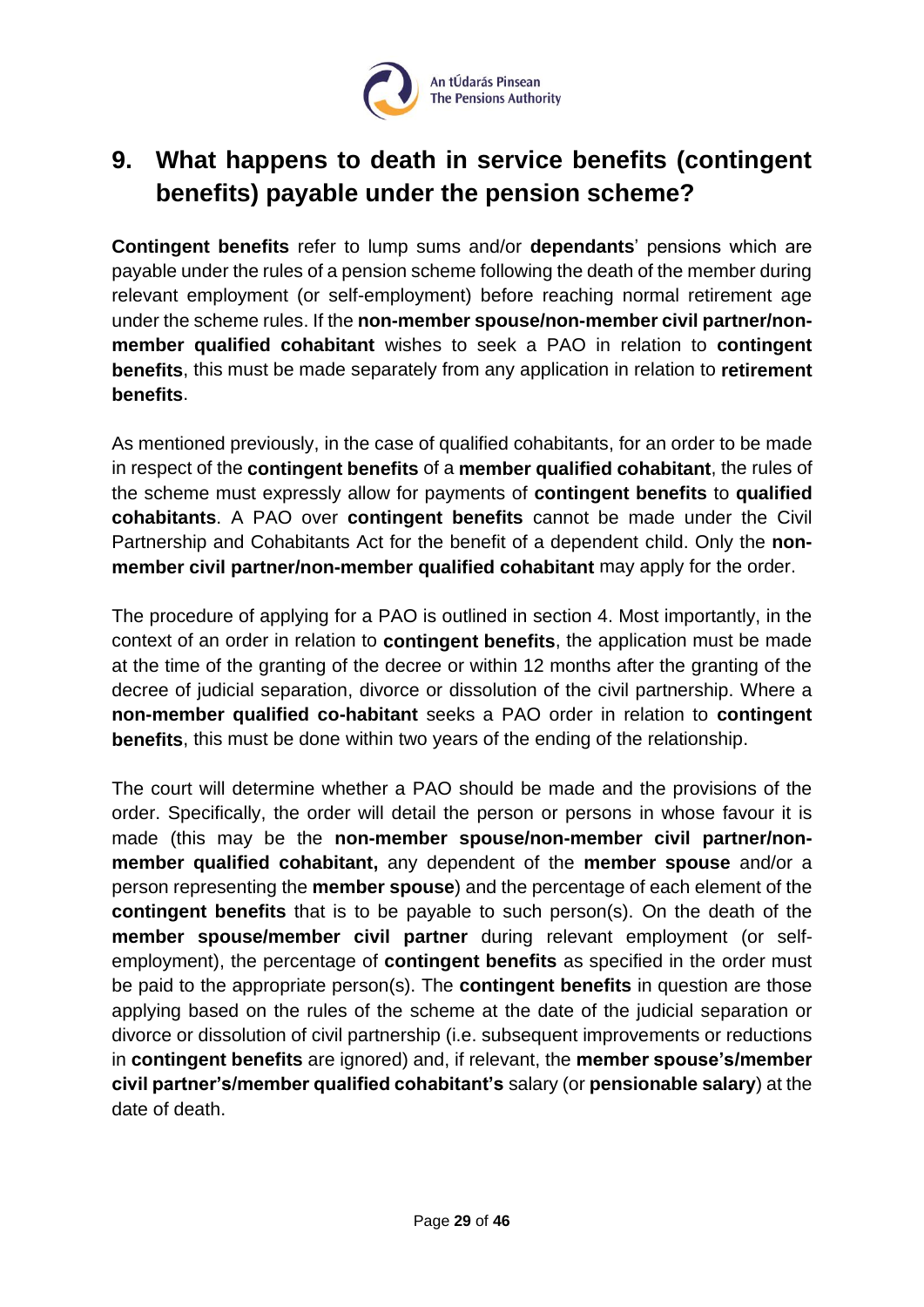

### **Example – death in service benefit (contingent benefit)**

The rules of a pension scheme provide for a lump sum death benefit. The maximum allowed under Revenue rules is four times the member's salary at the date of death to be paid on the death of the member during employment. The member's salary at date of death is €50,000.

A PAO is made in relation to the **member spouse's contingent benefits**, in favour of the **non-member spouse**, which specifies:

- **Contingent benefit** = Lump sum of 4 times salary at date of death
- Percentage of **contingent benefit** to be paid to **non-member spouse** = 70%

Therefore, the amount of benefit paid to the **non-member spouse**, in accordance with the order, is calculated as:

•  $4 \times \text{\textsterling}50,000 = \text{\textsterling}200,000 \times 70\% = \text{\textsterling}140,000$ 

# <span id="page-29-0"></span>**Cessation of the PAO in relation to contingent benefits**

An order in relation to **contingent benefits** ceases to have effect if the **member spouse** no longer qualifies for **contingent benefits** due to the termination of their relevant employment (or self-employment) to which the scheme applies. In this eventuality, the **trustees** of the scheme in question are required to notify the dependent family, and the registrar or clerk of the court, of such cessation.

Furthermore, the PAO will cease to have effect for that person in the event of:

- where the order was made in favour of the **non-member spouse, nonmember civil partner or non-member qualified cohabitant,** the remarriage, or marriage of that spouse, **civil partner** or qualified cohabitant,
- the ending of dependency in the case of a dependent child,
- the death of the dependent person named in the order.

If the order ceases to have effect in relation to one person it may continue to apply to others. For example, once a dependent child has attained age 18 (assuming they are not in full-time education) the order will cease to have effect for that person. However, the same order may continue to apply to the **non-member spouse/non-member civil**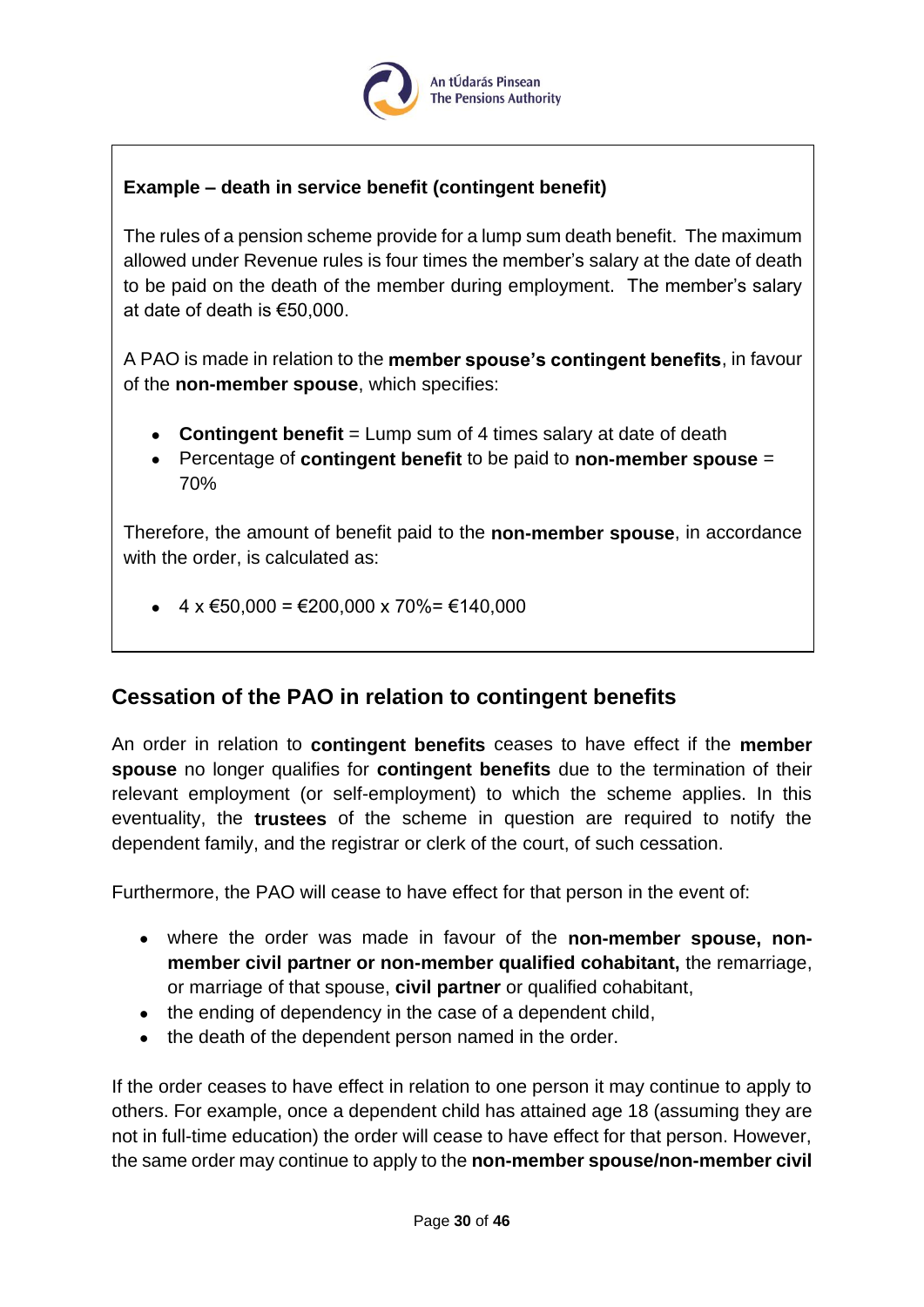

**partner/non-member qualified cohabitant** (based on the percentage of **contingent benefits** specified in the order).

#### **Important Notice**

In many ways an order in relation to **contingent benefits** may be a limited form of protection for the dependent family because:

- it ceases to have effect if the **member spouse/member civil partner/ member qualified cohabitant** leaves the scheme or changes employment, and
- if the **non-member spouse/non-member civil partner/non-member qualified cohabitant** remarries or gets married, they are no longer entitled to the benefits of the order.

The court is required to consider the question of whether adequate and reasonable financial provision exists or can be made for the **dependants** by means of any of the other orders that are available under the Acts prior to making a PAO. Depending on individual circumstances, consideration might be given by the **dependants** to apply for another form of protection (e.g., a financial compensation order which would require the **member spouse/member civil partner/member qualified cohabitant** to effect and continue paying premiums to a life assurance policy for the benefit of their **dependants**).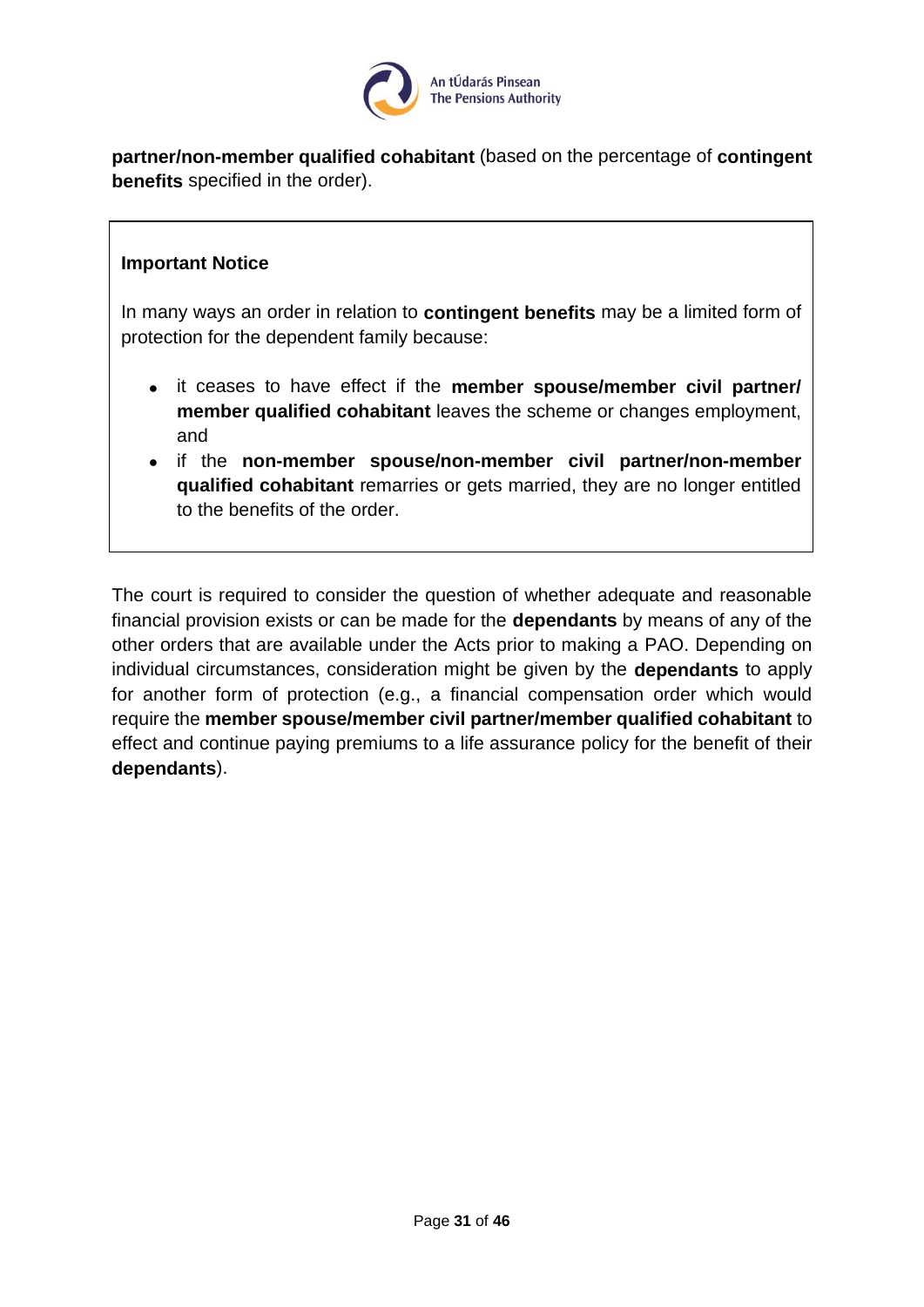

# <span id="page-31-0"></span>**10. What if the non-member spouse/non-member civil partner/non-member qualified cohabitant remarries or gets married?**

One of the conditions which must be met before the court will consider granting a PAO is that the **non-member spouse/non-member civil partner/non-member qualified cohabitant** has not re-married or got married.

Thereafter, where a PAO in relation to **retirement benefits** has been made, the PAO will be unaffected by a subsequent change in the marital status of **the non-member spouse/non-member civil partner/non-member qualifying cohabitant.**

On the other hand, a PAO in relation to **contingent benefits** ceases to have effect in relation to the **non-member spouse/non-member civil partner**/**non-member qualifying cohabitant** in the event of a change to their marital status. The order may, however, continue to apply to others where this is permitted under the legislation (see 'Cessation of the PAO').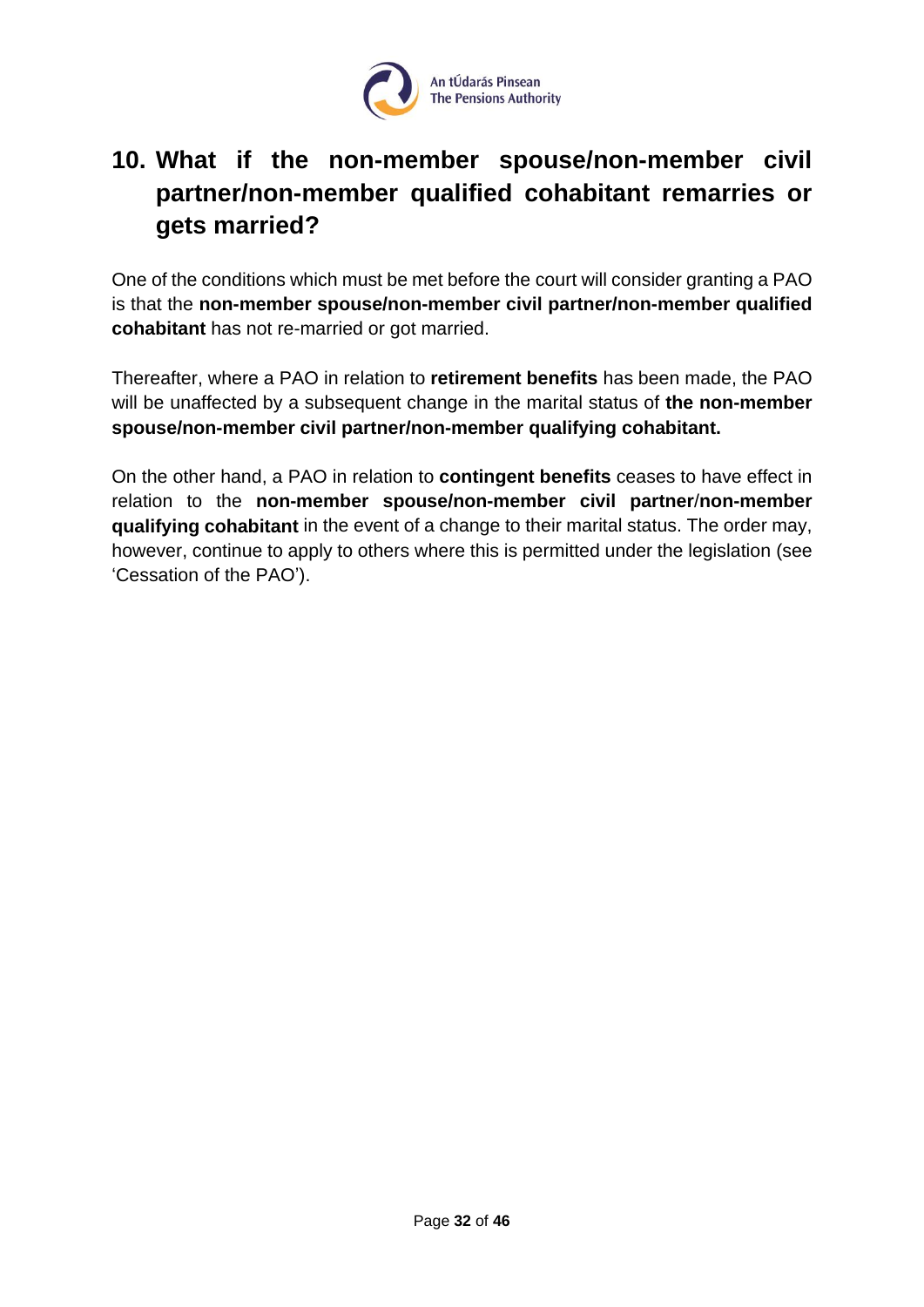

# <span id="page-32-0"></span>**11. Who pays for the costs incurred by the trustees?**

The legislation provides that costs incurred by the **trustees** in complying with a PAO, or a direction of the court, shall be borne by the **member spouse/member civil partner/member qualified cohabitant** and the other person concerned, in such proportions as the court may determine. Similarly, costs incurred by the **trustees** where they choose to make representations to the court, following notice of an application for an order, shall be borne by the parties to the proceedings, as the court may determine.

If the court does not determine the basis of apportionment of such costs, these shall be borne equally between the parties.

If a person fails to reimburse the **trustees** for such costs, the **trustees** may, on application to the court, seek an order that the costs may be recovered by deduction from any benefits due to that person under the scheme or pursuant to the PAO, as appropriate.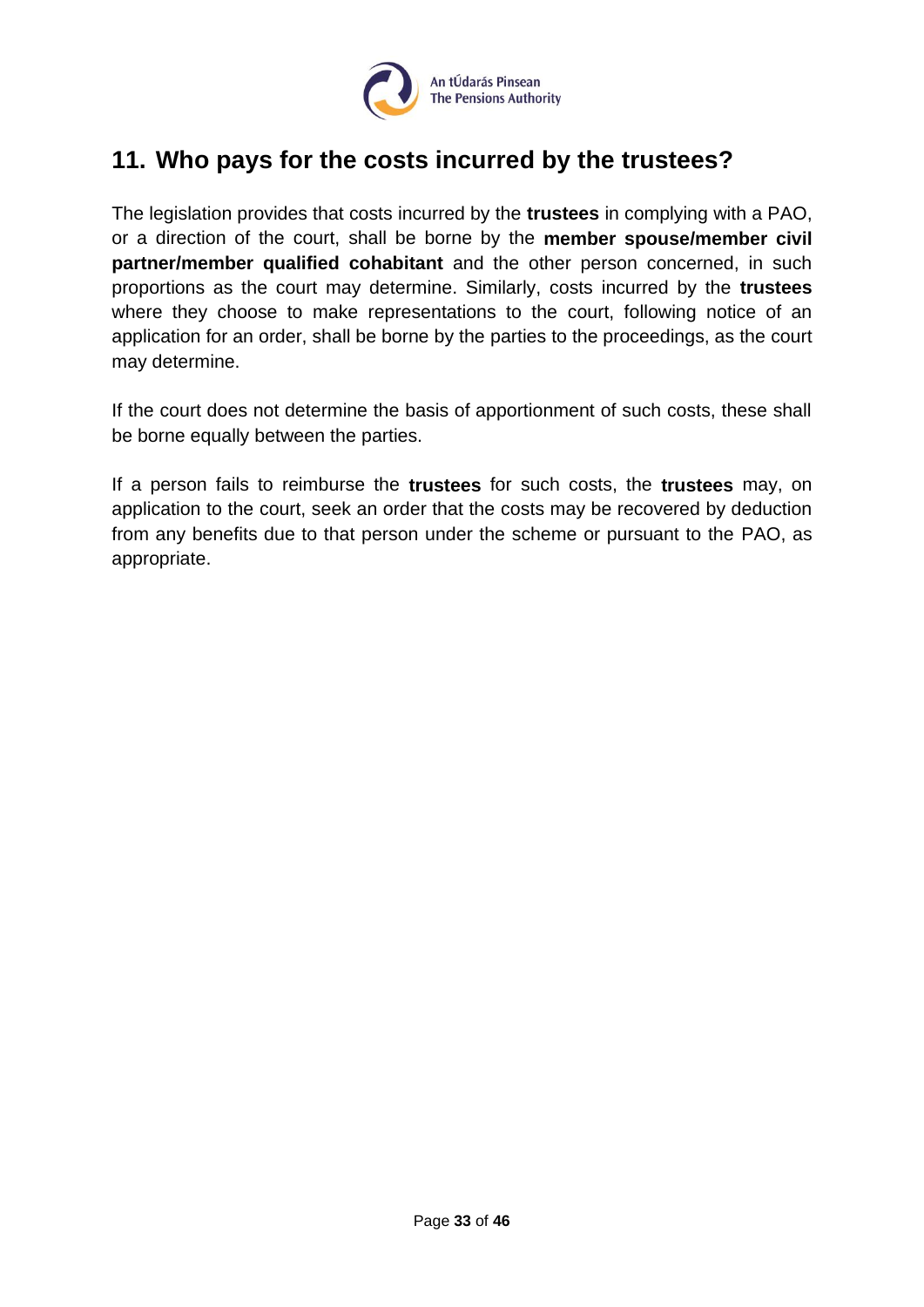

# <span id="page-33-0"></span>**12. Can the terms of a PAO be varied?**

Unless the PAO provides otherwise, a PAO made in relation to either spouse's/**civil partner's retirement benefits** may, on application to the court, be varied or discharged by a subsequent order. However, there is no power under the Family Law Acts or the Civil Partnership and Cohabitants Act to vary a PAO order in relation to **contingent benefits** made in favour of a **non-member spouse/non-member civil partner.**

As regards qualified cohabitants, the court may on application to it vary or discharge PAOs in relation to both **retirement benefit** and **contingent benefit** orders.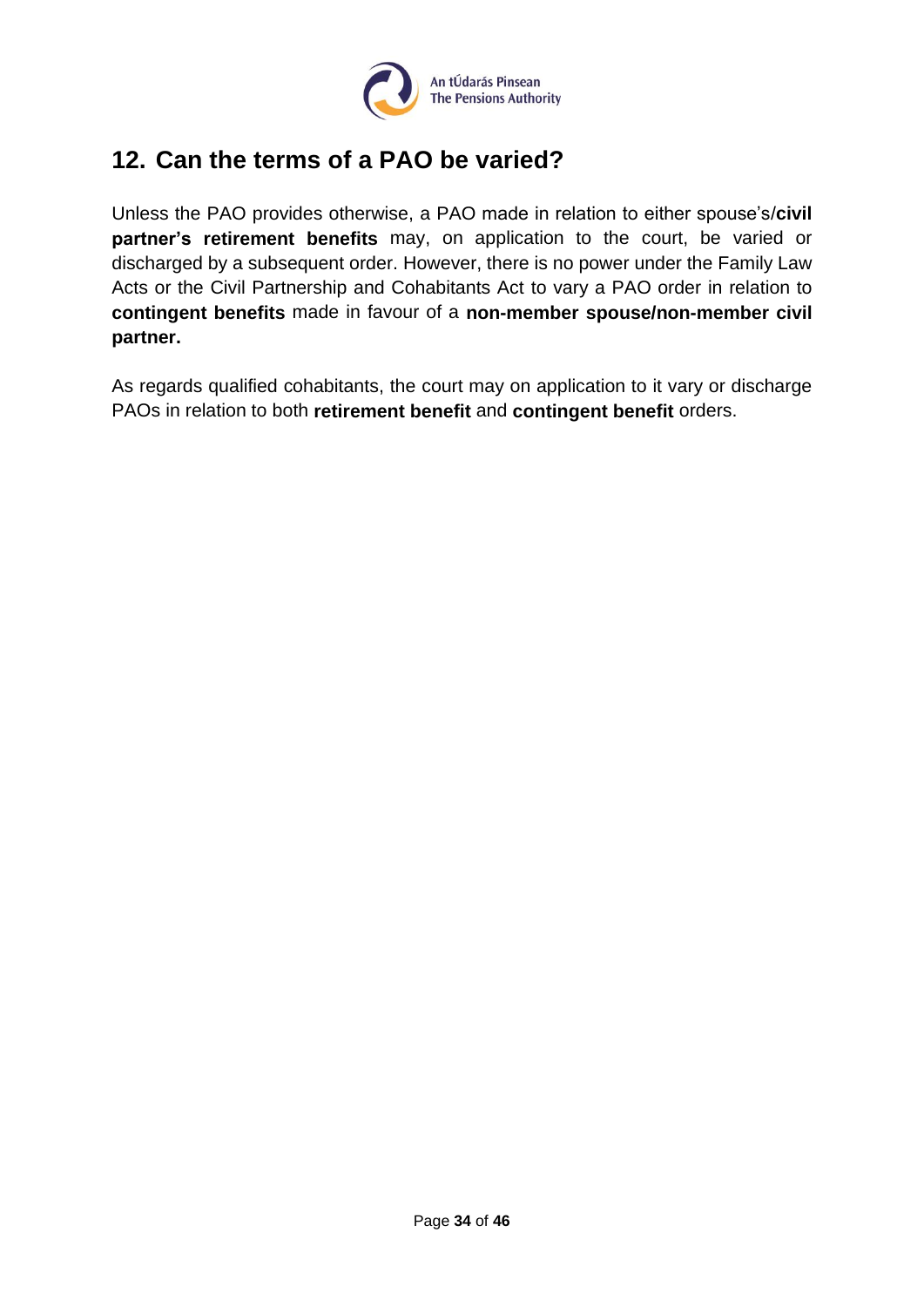

# <span id="page-34-0"></span>**13. How are the remaining pension benefits calculated following the making of a PAO?**

#### <span id="page-34-1"></span>**Retirement benefits**

Following the making of a PAO in relation to **retirement benefits**, the residual benefits payable to the **member spouse/member civil partner/member qualified cohabitant** are calculated by reducing the **retirement benefits**, payable under the rules of the pension scheme by the amount of the **designated benefit**.

#### **Example – calculating the remaining retirement benefits**

In the earlier defined benefit example on page 16, the residual retirement pension payable to the **member spouse** was calculated as:

• €33,333 (**pensionable service**) - €6,250 per year (allocated to **non-member spouse** under the PAO) = €27,083 per year (the residual benefit payable to the **member spouse**).

The approach described above applies regardless of any decision to transfer the **designated benefit** to another scheme or policy and is also unaffected by the payment of an amount following the death of the **non-member spouse**.

In other words, in such cases, residual **retirement benefits** payable to the **member spouse/member civil partner/member qualified cohabitant** are calculated by reducing the benefits payable in accordance with the scheme rules by the amount of the **designated benefit** which would have been payable had the transfer or death not taken place.

# <span id="page-34-2"></span>**Cessation of the PAO: Retirement benefits**

Following the cessation of the PAO, **retirement benefits** are payable to the **member spouse/member civil partner/member qualified cohabitant** under the rules of the pension scheme without any reduction in respect of the **designated benefit**.

The circumstances under which a PAO may cease are:

- if the order is made in favour of a dependent child, either at (i) the ending of dependency of that child or (ii) death of the dependent child,
- if the order is made in favour of the **non-member spouse/non-member civil**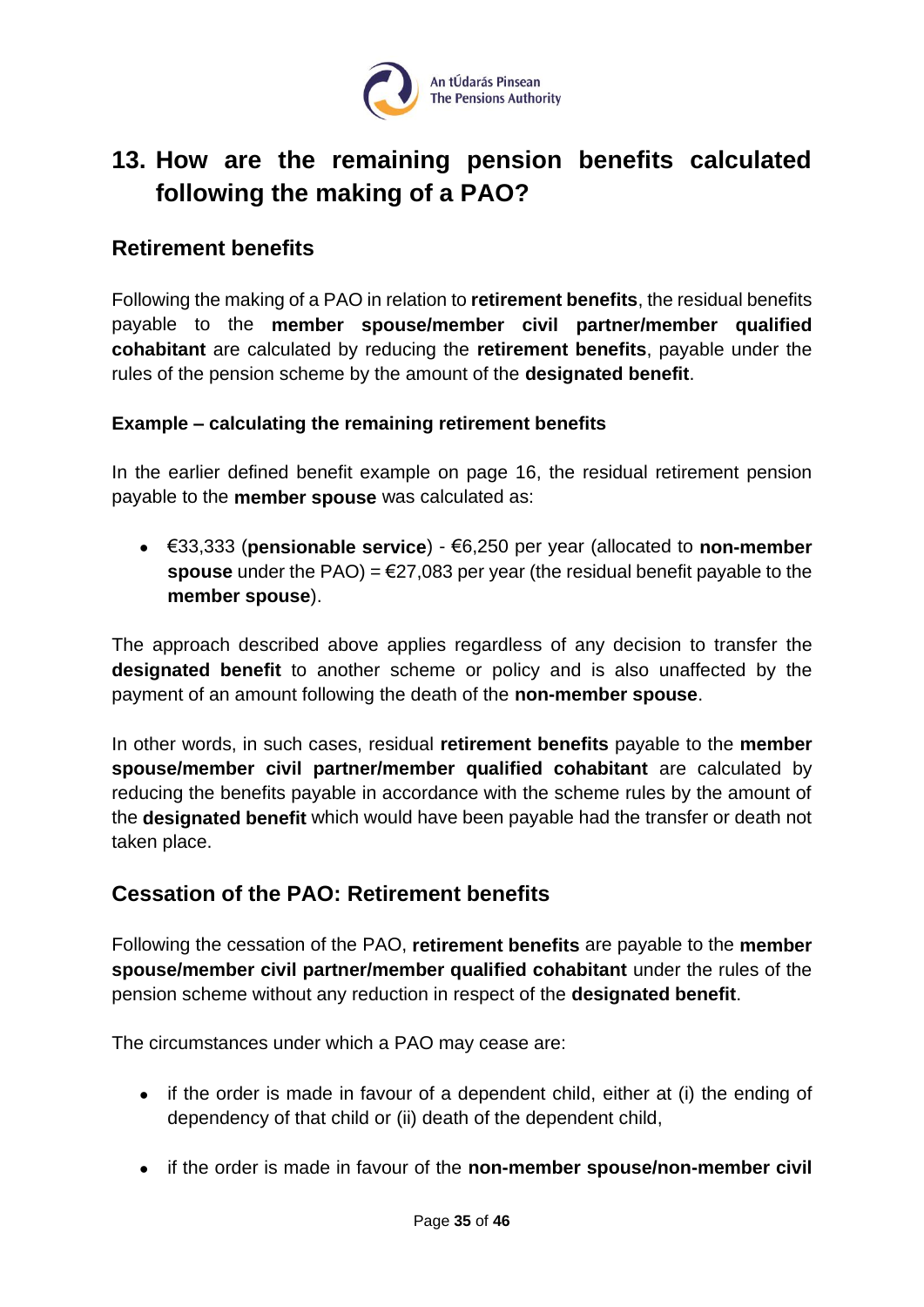

**partner/non-member qualified cohabitant** and the **designated benefit** has commenced, following both their death and the death of the **member spouse/ member civil partner/member qualified cohabitant**.

# <span id="page-35-0"></span>**Contingent benefits**

Following the making of a PAO in relation to **contingent benefits**, the residual benefits payable to the **member spouse's/member civil partner's/member qualified cohabitant's** estate are calculated by reducing the death benefits payable under the scheme in accordance with the rules of the scheme by the amount of death benefit allocated under the order. If a benefit has been allocated to the **non-member spouse/non-member civil partner/non-member qualified cohabitant** under a **retirement benefits** order the residual **contingent benefit** is further reduced by the amount of the lump sum payable in respect of the **retirement benefits** order.

#### **Example – calculating the residual contingent benefit**

On the death of a member in service an amount equal to the designated **contingent benefit** is payable to the **non-member spouse** as follows:

- Death in service lump sum payable under the scheme rules  $= 4 \times$  salary Member's salary at date of death =  $€45,000$
- **Contingent benefit** under PAO = 50% On the member's death a lump sum equal to  $\epsilon$ 90,000 (4 x  $\epsilon$ 45,000 x 50%) is payable to the **non-member spouse**.

If a PAO had also been made in relation to **retirement benefits** an additional amount is also payable to the **non-member spouse** on the death of the member in service. This amount is equal to the actuarial value of the **retirement benefit** that would have been payable to the **non-member spouse**.

For example, the member above dies in service with 35 years' service in a pension scheme and the **non-member spouse** has been granted a PAO in respect of 50% of the benefit earned by the member during the 15 years of marriage, an additional sum is payable to the **non-member spouse** calculated as follows:

- At the date of death, the member's pension would have been (35 years of earning pension) x 1/60th x €45,000 = €26,250.
- Separately, the PAO gives the **non-member spouse** 50% of (15 years of marriage/35 years of earning pension)  $X \text{ €}26,250 = \text{€}5,625$  per year.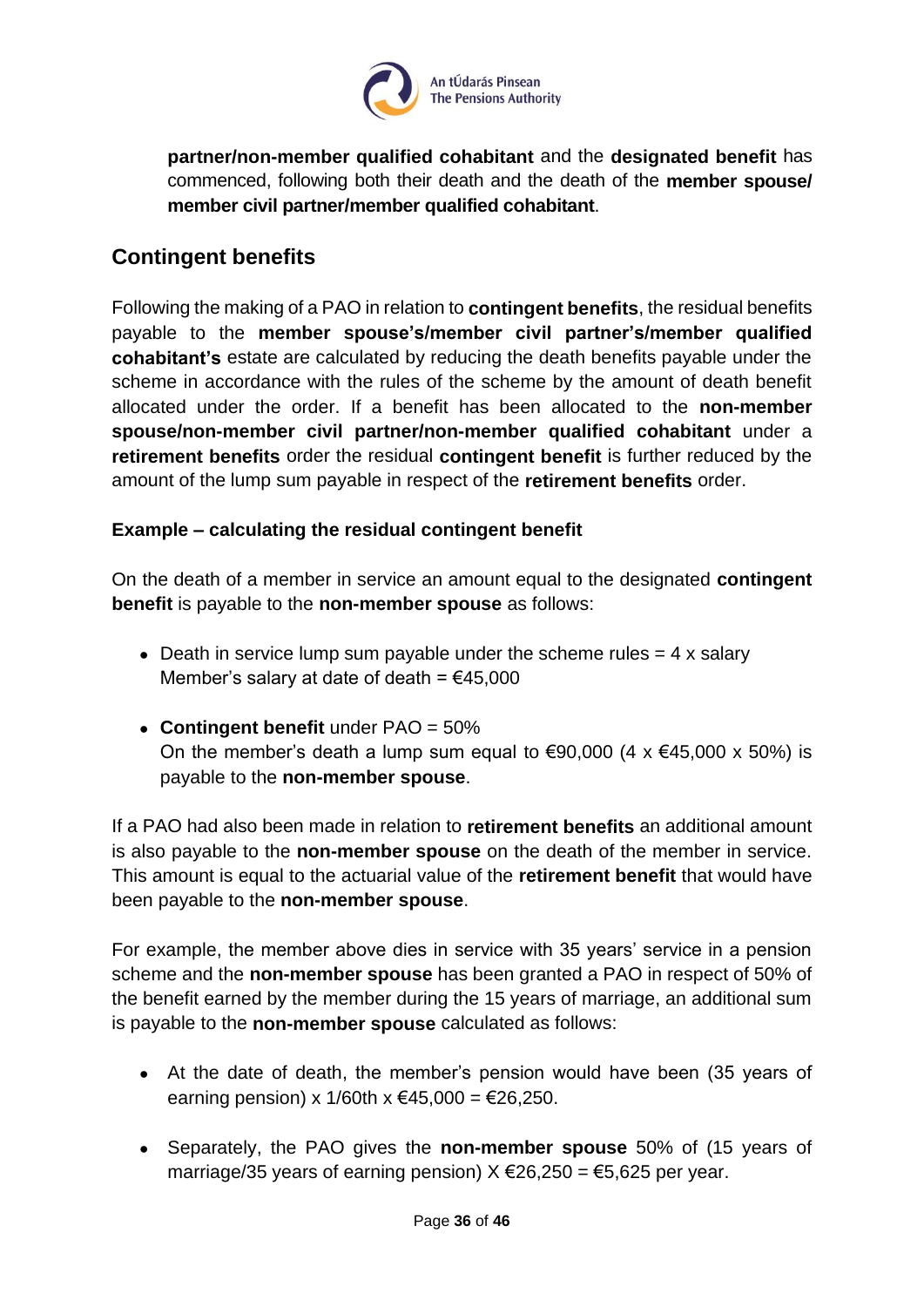

The residual **contingent benefits** payable under the rules of the scheme (usually paid to the estate of the member) are calculated as:

- $€180,000,$
- less €90,000 (paid to the **non-member spouse**),
- less  $\epsilon$ 88,000 (the actuarial value of  $\epsilon$ 5,625 per year).

Therefore, the residual **contingent benefits** =  $E2,000$  (This sum is usually paid to the estate of the member).

# <span id="page-36-0"></span>**Cessation of PAO: Contingent benefits**

Following the cessation of an order in relation to **contingent benefits** (see section 9) death benefits are payable in accordance with the rules of the pension scheme (except that a reduction may continue to apply in relation to death benefits payable under a separate order relating to **retirement benefits**).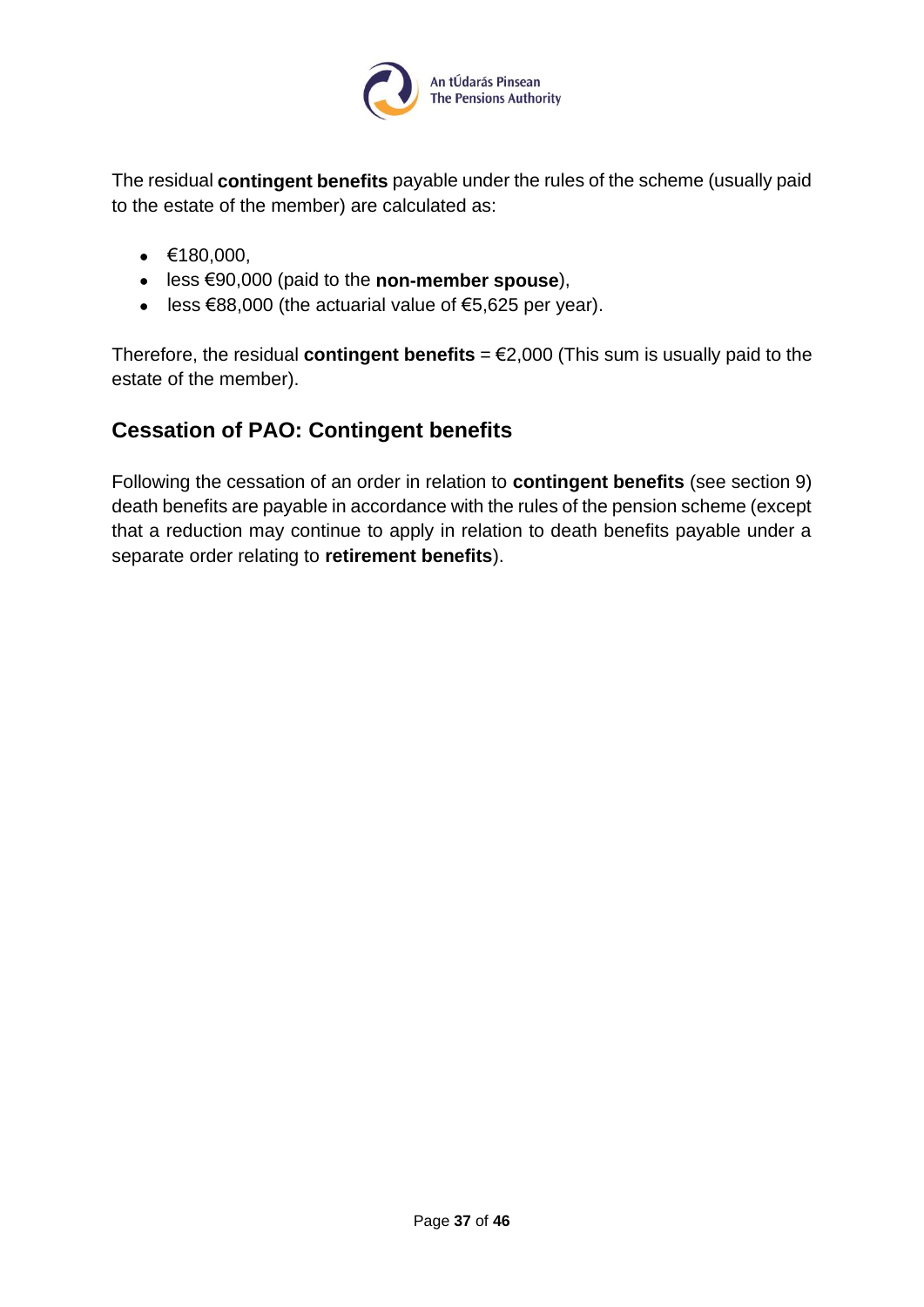

# <span id="page-37-0"></span>**14. How are benefits taxed?**

Pension payments made under a PAO are treated as income and, subject to any taxfree allowance, are chargeable to income tax under the Pay As You Earn (PAYE) system in the same way as the member's pension. Separated spouses/**civil partners** will be assessed to income tax as single persons unless they elect for joint assessment. Where a divorce or dissolution of civil partnership has been obtained, each spouse/**civil partner** will automatically be assessed to income tax as a single person unless they remarry.

As joint assessment can only be claimed if a couple are married or in a civil partnership, qualified cohabitants are assessed as single individuals and continue to be assessed as single individuals in the event that the relationship comes to an end.

Under current Revenue practice, lump sum payments on retirement, which are part of either a **designated benefit** or an independent benefit established following transfer, are tax free subject to certain Revenue limits.

Where part, or all, of the **designated benefit** consists of a refund of part of the contributions made by the **member spouse/member civil partner/member qualified cohabitant**, such refunds are currently chargeable to tax at the rate of 20%.

Payments made under a PAO in relation to **retirement benefits** following the death of either the **non-member spouse/non-member civil partner** or the **member spouse/member civil partner** are not subject to income tax. They may, however, attract a liability for **capital acquisitions tax**. Similar criteria apply to payments made under an order in relation to **contingent benefits**.

Where a decree has been obtained, any payment on the death of the **member spouse/member civil partner** to the **non-member spouse/non-member civil partner** in relation to a PAO is exempt from **capital acquisitions tax**.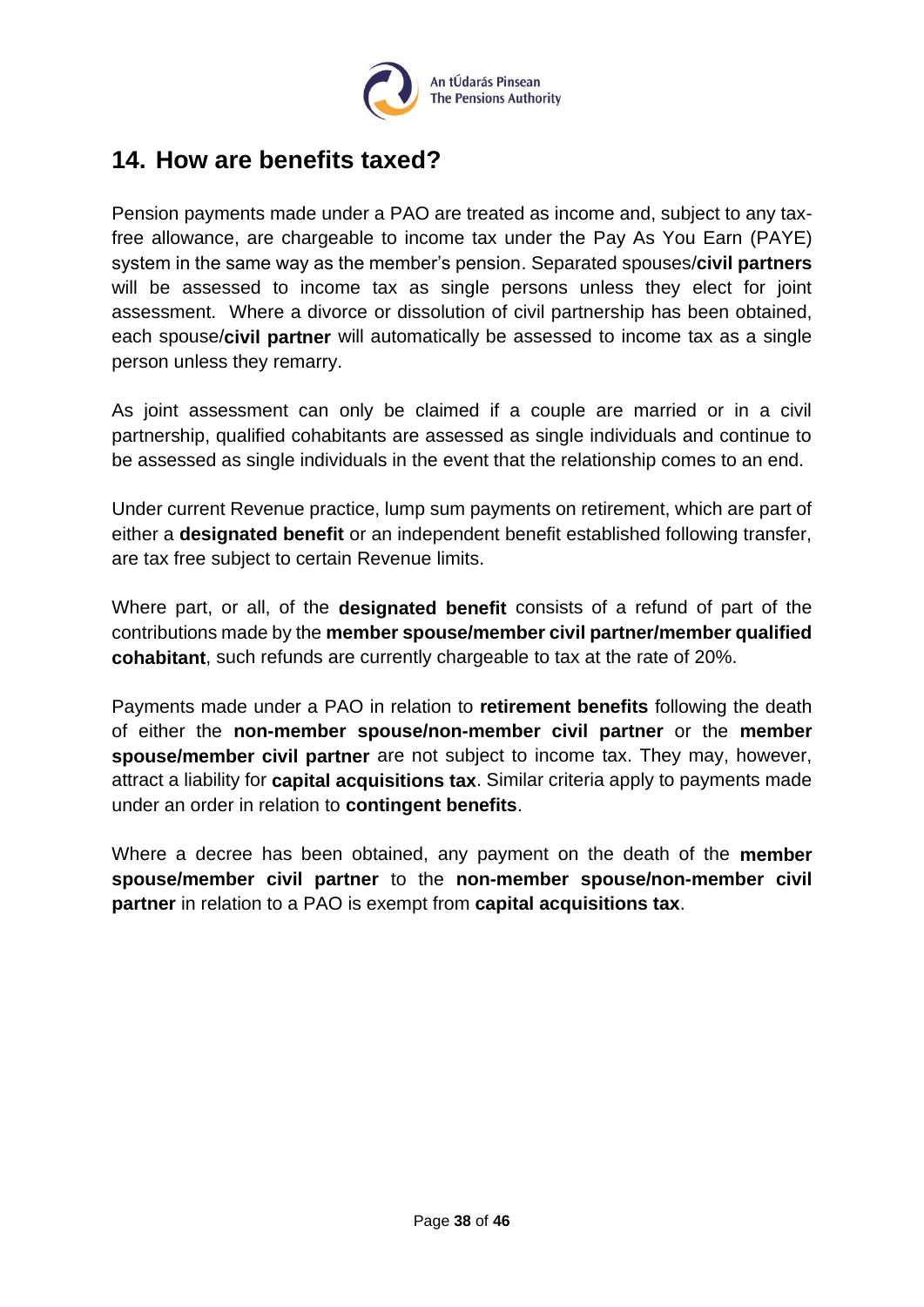

# <span id="page-38-0"></span>**15. Glossary of terms**

**Additional voluntary contributions (AVCs):** Additional contributions paid by a member of an occupational pension scheme in order to secure benefits over and above those set out in the rules of the scheme. Where an occupational pension scheme does not provide access to an AVC facility, a standard PRSA must be offered for this purpose.

**Capital Acquisitions Tax:** A tax on benefits either from (i) gifts from a living person or (ii) inheritances (received from a deceased person).

**Civil partner:** Has the meaning it has under the Civil Partnership and Cohabitants Act but for the purpose of this guidance also includes a person who is party to a civil partnership that has been dissolved.

**Contingent benefits:** Benefits payable from a pension scheme in the event of the death of the member during the period of employment (or self-employment) to which the scheme relates.

**Defined benefit scheme (also known as 'final salary scheme'):** Defined benefit schemes provide members with retirement and death benefits based on formulae set out in the rules of the scheme. Benefits are often based on a members' salary close to retirement (or earlier leaving service) and on their completed pensionable service. For this reason, these schemes are sometimes known as 'final salary' schemes. However defined benefit schemes may also be 'career average' schemes in which the pension calculation is typically based on the member's average earnings while a member of the scheme.

**Defined contribution scheme (also known as 'money purchase plan'):** Defined contribution schemes provide retirement benefits based on the accumulated value of contributions paid to a pension scheme by or on behalf of a member, including the investment returns earned on those contributions less any charges. As such, it is the contributions that are 'defined' or known, as opposed to the benefits that the member will receive at retirement.

**Dependant:** A person who depends financially on a scheme member or pensioner. Children are generally regarded as dependants until they reach the age of 18 or leave full-time education or vocational training, if later. A spouse/civil partner is always regarded as a dependant and a cohabiting partner is generally considered a dependant also. The definition of a dependant for any particular scheme is typically set out in the rules of the scheme, available from the trustees.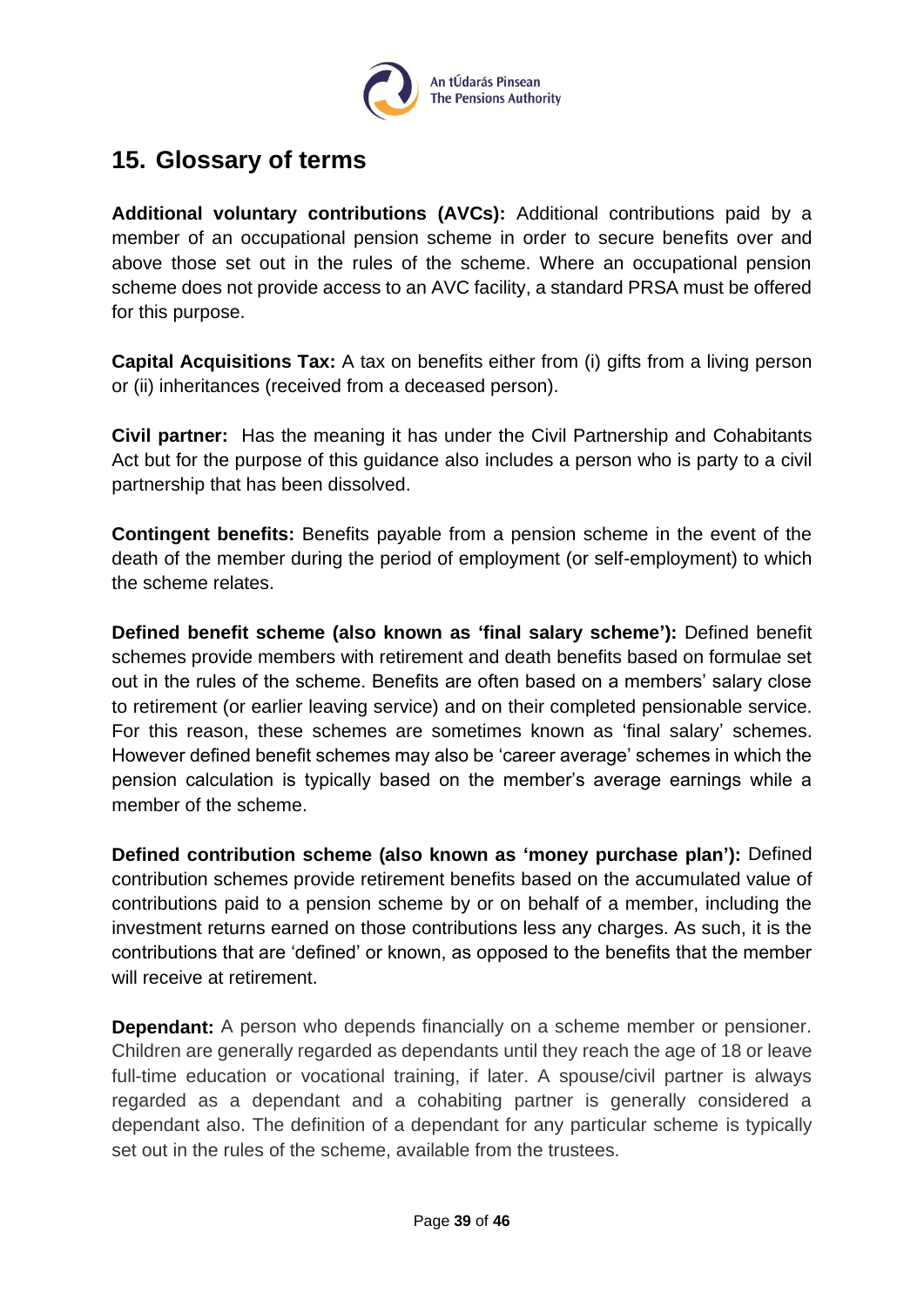

**Designated benefit:** The part of a member's retirement benefit which is allocated for payment to their former spouse/civil partner/qualified cohabitant or children under a pension adjustment order. See the Pensions Authority's 'Pensions on separation and divorce checklist' available [here.](https://www.pensionsauthority.ie/en/trustees_registered_administrators/checklists_and_guides/)

**Hybrid scheme:** A scheme which combines features of two or more types of pension design e.g., a defined benefit scheme with a defined contribution element.

**Member civil partner:** In the context of a PAO granted under the Civil Partnership and Cohabitants Act, the civil partner who is a member of the pension scheme or arrangement from which the order is being sought.

**Member qualified cohabitant:** In the context of a PAO granted under the Civil Partnership and Cohabitants Act, the qualified cohabitant who is a member of the pension scheme or arrangement from which the order is being sought.

**Member spouse:** In the context of a PAO made under the Family Law Acts, the spouse who is the member of the pension scheme from which the order is being sought.

**Non-member civil partner:** In the context of a PAO made under the Civil Partnership and Cohabitants Act, the civil partner who is not a member of the pension scheme or arrangement from which the order is being sought.

**Non-member qualified cohabitant:** In the context of a PAO made under the Civil Partnership and Cohabitants Act, the qualified cohabitant who is not the member of the scheme from which the order is being sought.

**Non-member person:** When this guidance refers to a 'non-member person' that includes a non-member spouse, non-member civil partner and non-member qualified cohabitant as defined for the purposes of this guidance.

**Non-member spouse:** In the context of a PAO made under the Family Law Acts, the spouse who is not a member of the pension scheme or arrangement from which the order is being sought.

**Pensionable earnings/Pensionable salary:** The earnings or salary on which contributions, pensions and lump sum benefits are typically calculated in a pension scheme.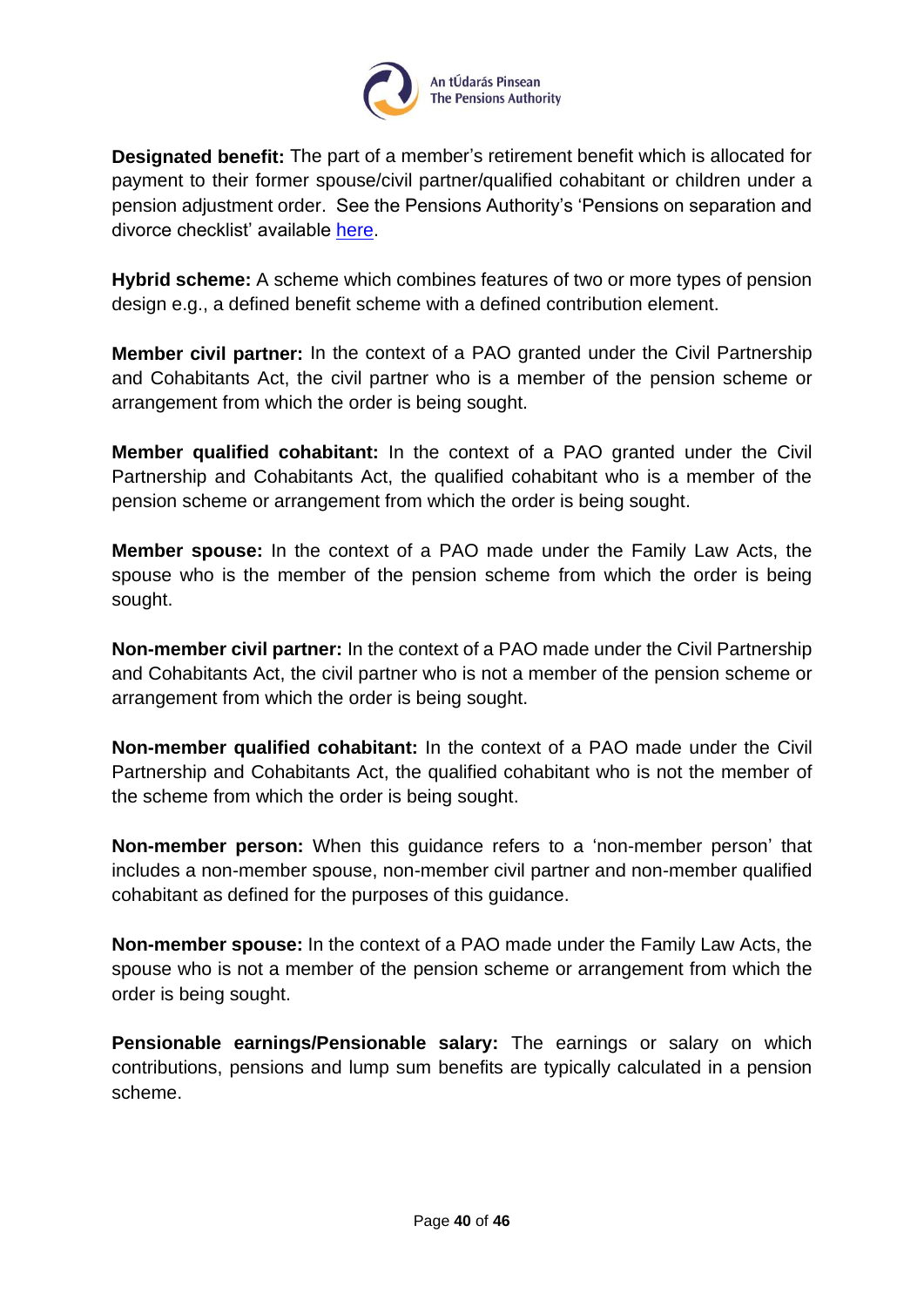

**Pensionable service:** The period of service which is taken into account in calculating the pension benefit.

**Personal Retirement Savings Account (PRSA):** A PRSA is a personal pension contract that you take out with an authorised PRSA provider. It is an investment account that you use to save for your retirement. Your savings can be accessed at retirement. PRSAs are a type of defined contribution arrangement. You get tax relief on your contributions to your account within Revenue limits. A register of authorised PRSA providers and their approved PRSA products is available [here.](https://www.pensionsauthority.ie/en/prsa_providers/prsas/)

**Relevant percentage:** The proportion of the member spouse's/member civil partner's/member qualified cohabitant's retirement benefits earned during the relevant period, as specified by the court, which must be paid to the non-member dependent spouse/non-member civil partner/non-member qualified cohabitant or other dependents of the member (where permitted under the legislation) under a PAO.

**Relevant period:** The period during which the member spouse's/member civil partner's/member qualified cohabitant's retirement benefits were earned, as specified by the court, which must be taken into account in determining the designated benefit.

**Retirement benefits:** This means any payment arising under a pension scheme, payable to the member spouse/member civil partner/member qualified cohabitant or to others, at and following retirement.

**Trustee(s):** An individual or a company which alone or jointly becomes the legal owner of assets to be administered for the benefit of someone else (the beneficiaries), in accordance with the provisions of the document creating the trust and the provisions of trust law generally and the Pensions Act, 1990, as amended.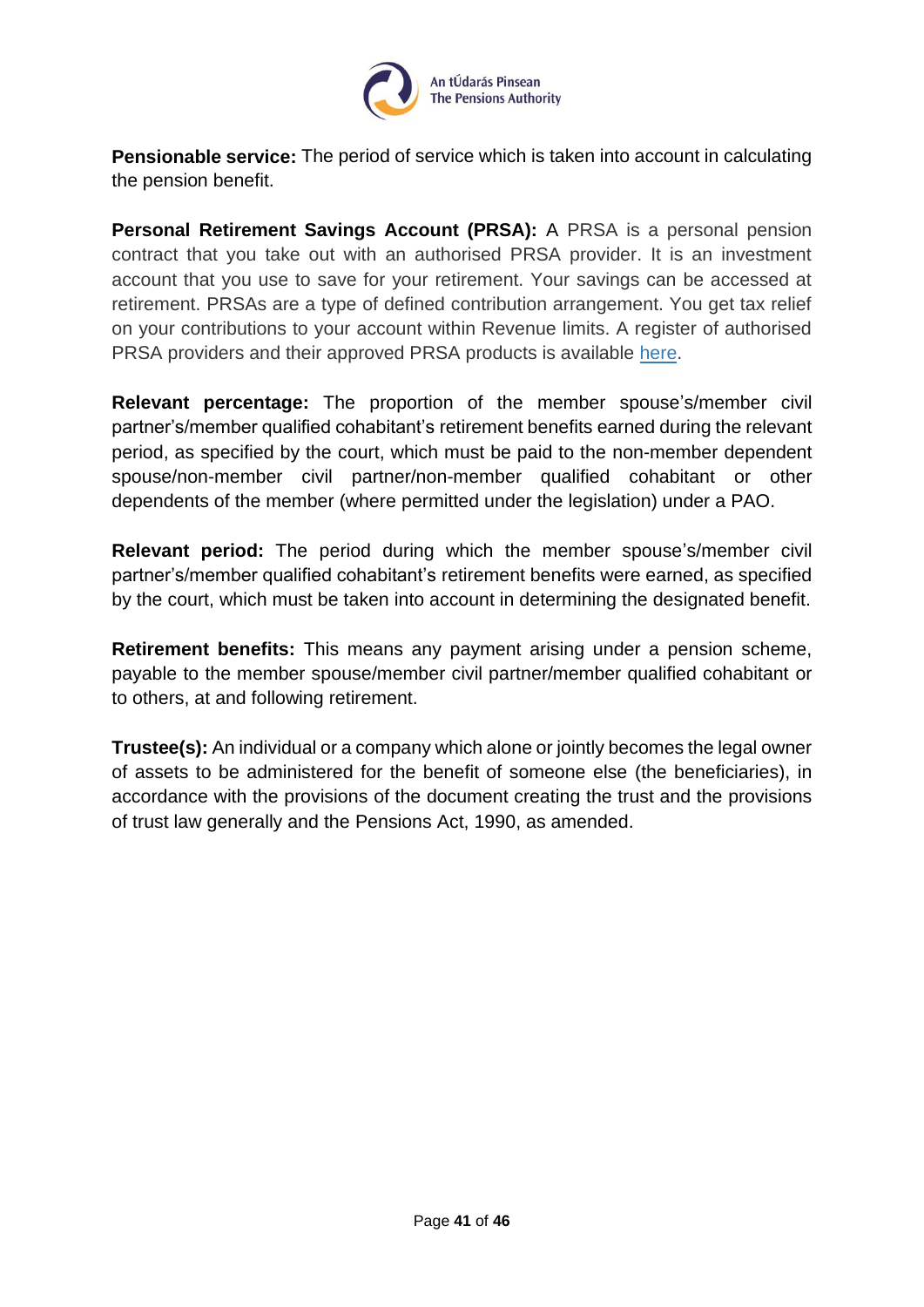

# <span id="page-41-0"></span>**16. Appendix – Disclosure of information**

The Act and the Disclosure Regulations advise on what information must be disclosed by **trustees** of company pension schemes when dealing with PAOs.

The following table sets out the information that you may be entitled to where you are applying for or have obtained a PAO.

| <b>PAO</b> disclosure requirements                      |                                                                                                                                                                                                                                                                                                                                                                                                                           |                                                                                                                                                                                                                                           |  |
|---------------------------------------------------------|---------------------------------------------------------------------------------------------------------------------------------------------------------------------------------------------------------------------------------------------------------------------------------------------------------------------------------------------------------------------------------------------------------------------------|-------------------------------------------------------------------------------------------------------------------------------------------------------------------------------------------------------------------------------------------|--|
| <b>Event</b>                                            | <b>Contents</b>                                                                                                                                                                                                                                                                                                                                                                                                           | <b>Disclosure</b>                                                                                                                                                                                                                         |  |
| Once trustees are<br>notified of PAO.                   | Details of amount and nature<br>$\bullet$<br>of the benefit under the PAO.<br>Statement that the non-<br>member spouse/non-<br>member civil partner/non-<br>member qualified cohabitant<br>is advised to notify trustees of<br>any change of address.<br>The name and address of the<br>person to whom enquiries<br>should be sent.<br>A note that further information<br>may be obtained from the<br>Pensions Authority. | As soon as practicable to<br>persons specified in the<br>PAO but no later than<br>two months of notification<br>of the PAO.                                                                                                               |  |
| Member's relevant<br>employment<br>terminates.          | Statement that any contingent<br>$\bullet$<br>benefit awarded ceases.<br>Statement of options available<br>$\bullet$<br>to the non-member<br>spouse/non-member civil<br>partner/non-member<br>qualified cohabitant.<br>The name and address of the<br>person to whom enquiries<br>should be sent.<br>A note that further information<br>may be obtained from the<br>Pensions Authority.                                   | As soon as practicable to<br>non-member spouse/<br>non-member civil<br>partner/non-member<br>qualified cohabitant but<br>no later than two months<br>of notice to trustees that<br>the member's relevant<br>employment has<br>terminated. |  |
| Member leaves the<br>scheme otherwise<br>than on death. | A statement that the member<br>$\bullet$<br>has ceased to be a member of<br>the scheme.                                                                                                                                                                                                                                                                                                                                   | As soon as practicable to<br>non-member<br>spouse/non-member                                                                                                                                                                              |  |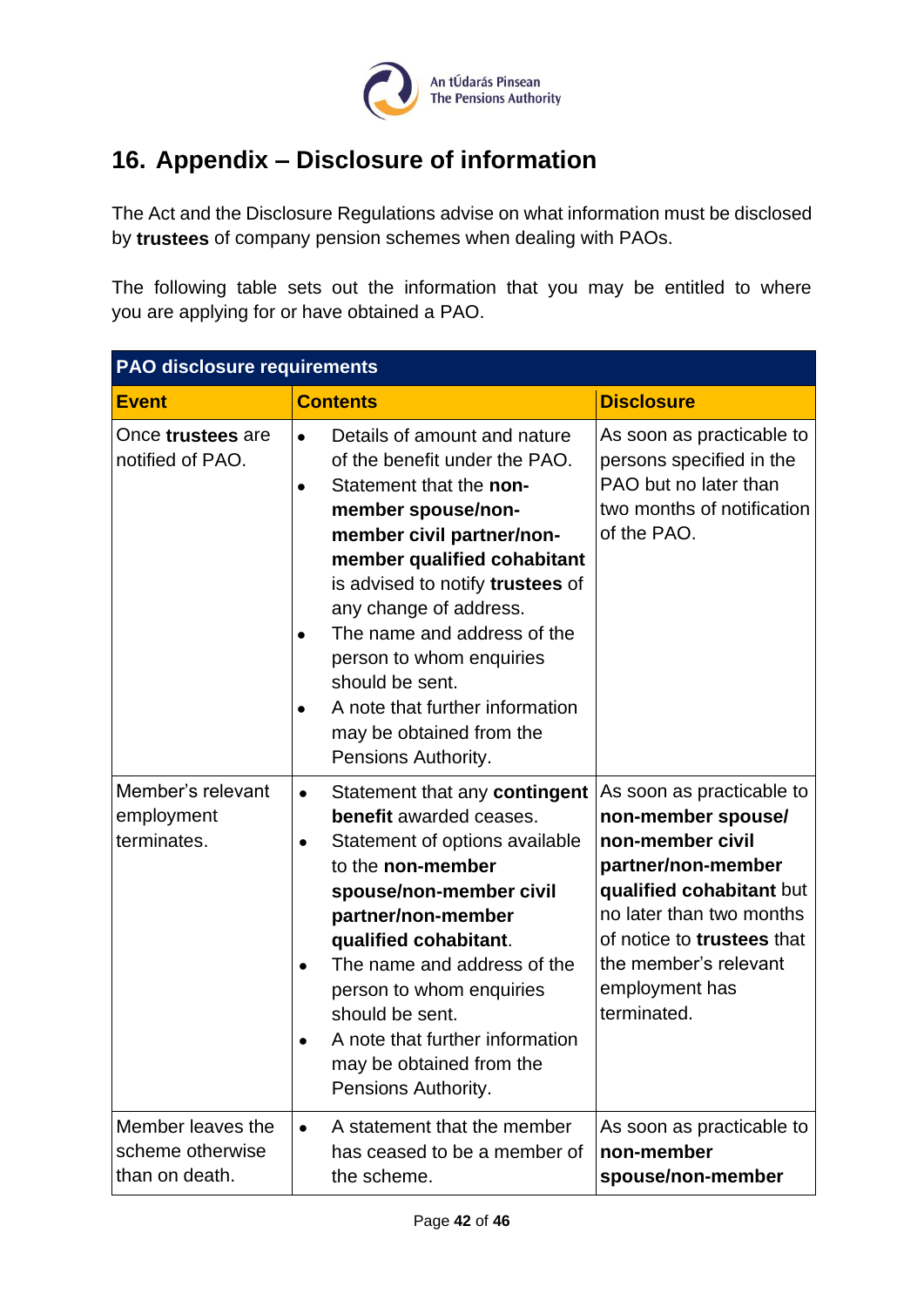

|                                                                                                                                                                                                        | $\bullet$<br>$\bullet$<br>$\bullet$ | A statement of options<br>available to the non-member<br>spouse/ non-member civil<br>partner/non-member<br>qualified cohabitant.<br>The name and address of the<br>person to whom enquiries<br>should be sent.<br>A note that further information<br>may be obtained from the<br>Pensions Authority.                                         | civil partner/non-<br>member qualified<br>cohabitant but no later<br>than two months of the<br>member ceasing to be a<br>member of the pension<br>scheme.                   |
|--------------------------------------------------------------------------------------------------------------------------------------------------------------------------------------------------------|-------------------------------------|----------------------------------------------------------------------------------------------------------------------------------------------------------------------------------------------------------------------------------------------------------------------------------------------------------------------------------------------|-----------------------------------------------------------------------------------------------------------------------------------------------------------------------------|
| Member ceases to<br>be in reckonable<br>service and no<br>transfer of the non-<br>member spouse's/<br>non-member civil<br>partner's/non-<br>member qualified<br>cohabitant's benefit<br>has been made. | $\bullet$<br>$\bullet$<br>$\bullet$ | Statement of options available<br>to the non-member spouse/<br>non-member civil partner/<br>non-member qualified<br>cohabitant.<br>The name and address of the<br>person to whom enquiries<br>should be sent.<br>A note that further information<br>may be obtained from the<br>Pensions Authority.                                          | Within two months of the<br>member or employer<br>notifying trustees that<br>the member is no longer<br>in reckonable service of<br>the pension scheme.                     |
| <b>Trustees</b> exercise<br>their options to apply<br>the transfer amount.                                                                                                                             | $\bullet$<br>$\bullet$<br>٠         | The date of application of the<br>transfer amount.<br>Name and address of the<br>scheme/undertaking who will<br>be responsible for the non-<br>member spouse/non-<br>member civil partner/non-<br>member qualified cohabitant<br>transferred benefits.<br>A note that further information<br>may be obtained from the<br>Pensions Authority. | As soon as practicable to<br>non-member spouse/<br>non-member civil<br>partner/non-member<br>qualified cohabitant but<br>no later than two months<br>of notice to trustees. |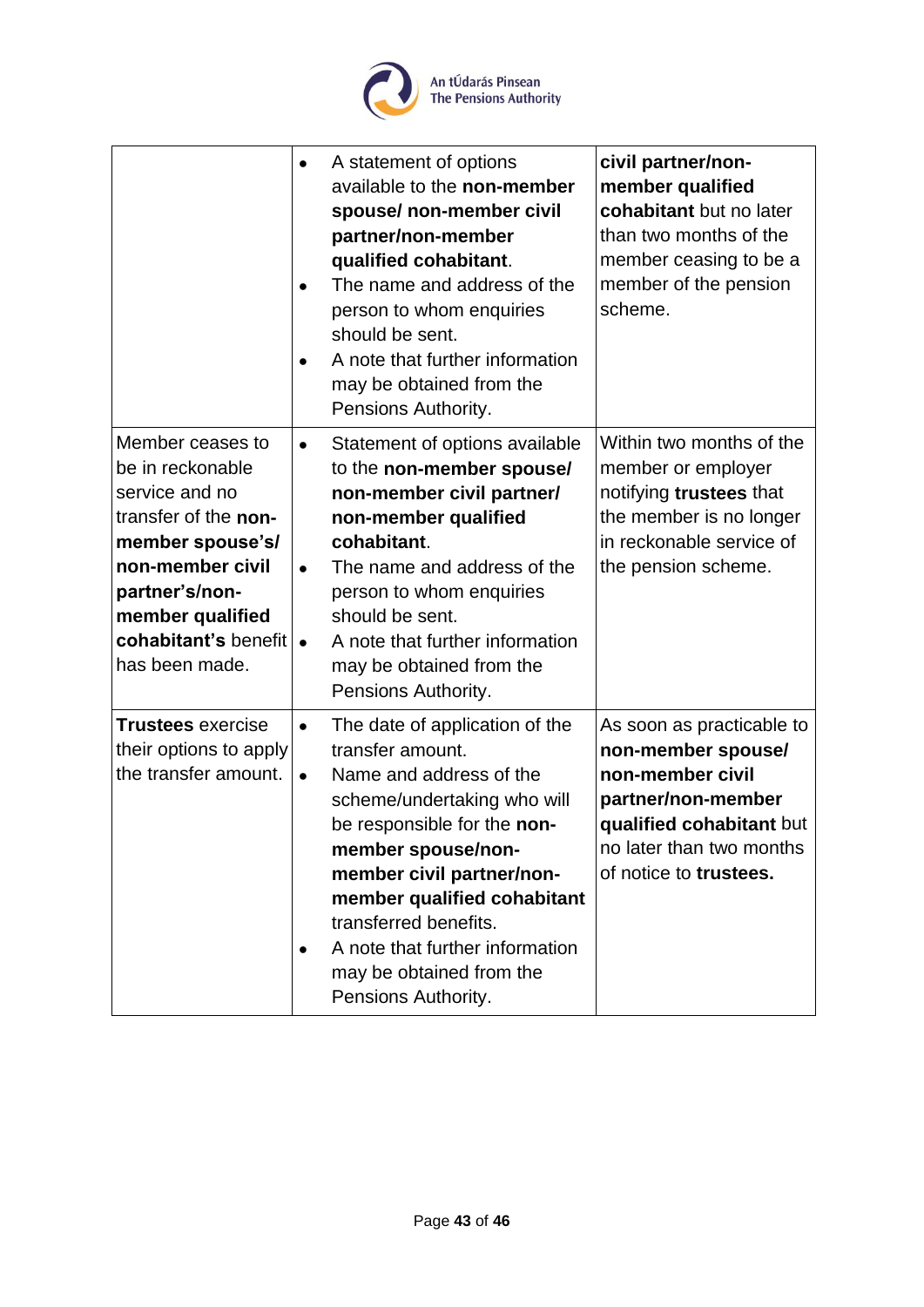

| Information about<br>designated<br>benefits made on<br>request by the non-<br>member<br>spouse/non-<br>member civil<br>partner/non-<br>member qualified<br>cohabitant. | Estimate of transfer amount<br>$\bullet$<br>including, in a defined benefit<br>scheme, whether any<br>reduction has been made in<br>calculating the transfer amount<br>due to the scheme being in<br>deficit.<br>A statement of options<br>$\bullet$<br>available.<br>A note that further information<br>$\bullet$<br>may be obtained from the | As soon as practicable<br>but no later than two<br>months after the request<br>for information is made. |
|------------------------------------------------------------------------------------------------------------------------------------------------------------------------|------------------------------------------------------------------------------------------------------------------------------------------------------------------------------------------------------------------------------------------------------------------------------------------------------------------------------------------------|---------------------------------------------------------------------------------------------------------|
| Information about<br>contingent benefits<br>made on request by<br>non-member<br>spouse/non-<br>member civil<br>partner/non-<br>member qualified<br>cohabitant.         | Pensions Authority.<br>Estimate of contingent<br>$\bullet$<br>benefits.<br>A note that further information<br>$\bullet$<br>may be obtained from the<br>Pensions Authority.                                                                                                                                                                     | As soon as practicable<br>but no later than two<br>months after the request<br>for information is made. |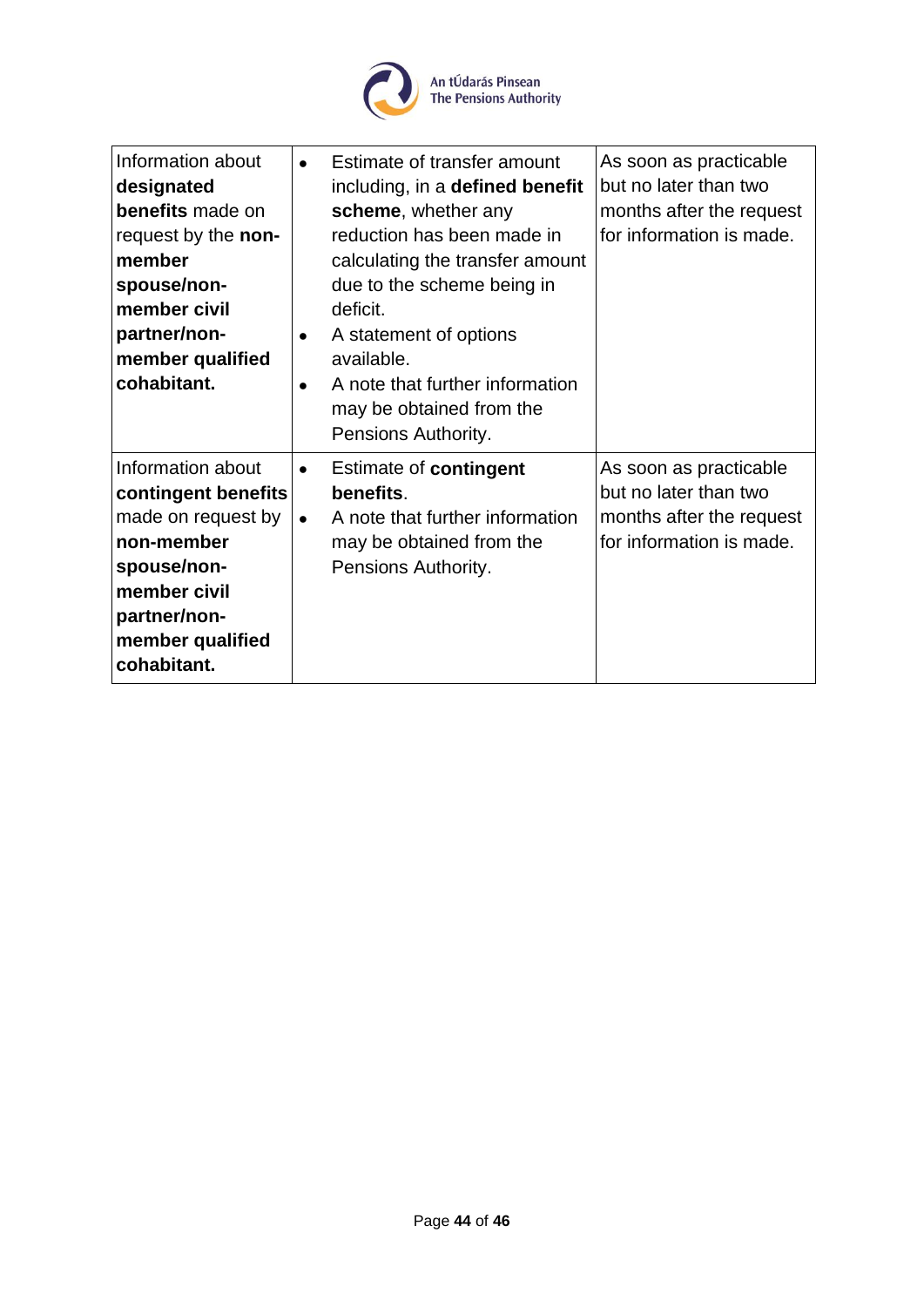

# <span id="page-44-0"></span>**17. Useful addresses**

#### **Department of Social Protection**

Social Welfare Services College Road Sligo F91 T384 Tel: (071) 915 7100/0818 200 400 Email: [state.con@welfare.ie](mailto:state.con@welfare.ie) (for State Pension (Contributory) queries) Email: [state.noncon@welfare.ie](mailto:state.noncon@welfare.ie) (for State Pension (Non-Contributory) queries) Web: [www.welfare.ie](http://www.welfare.ie/)

#### **Family Law Office (Dublin Circuit Court)**

Phoenix House 15/24 Phoenix Street North **Smithfield** Dublin 7 D07 X028 Tel: (01) 888 6806/6812/6818 Email: [dublincircuitfamilylaw@courts.ie](mailto:dublincircuitfamilylaw@courts.ie) Web: [www.courts.ie](http://www.courts.ie/)

#### **Financial Services and Pensions Ombudsman**

Lincoln House Lincoln Place Dublin 2 D02 VH29 Tel: (01) 567 7000 Email: [info@fspo.ie](mailto:info@fspo.ie) Web: [www.fspo.ie](http://www.financialombudsman.ie/)

#### **Irish Human Rights and Equality Commission**

16-22 Green Street Dublin 7 D07 CR20 Tel: (01) 858 9601 Email: [info@ihrec.ie](mailto:info@ihrec.ie) Web: [www.ihrec.ie](http://www.ihrec.ie/)